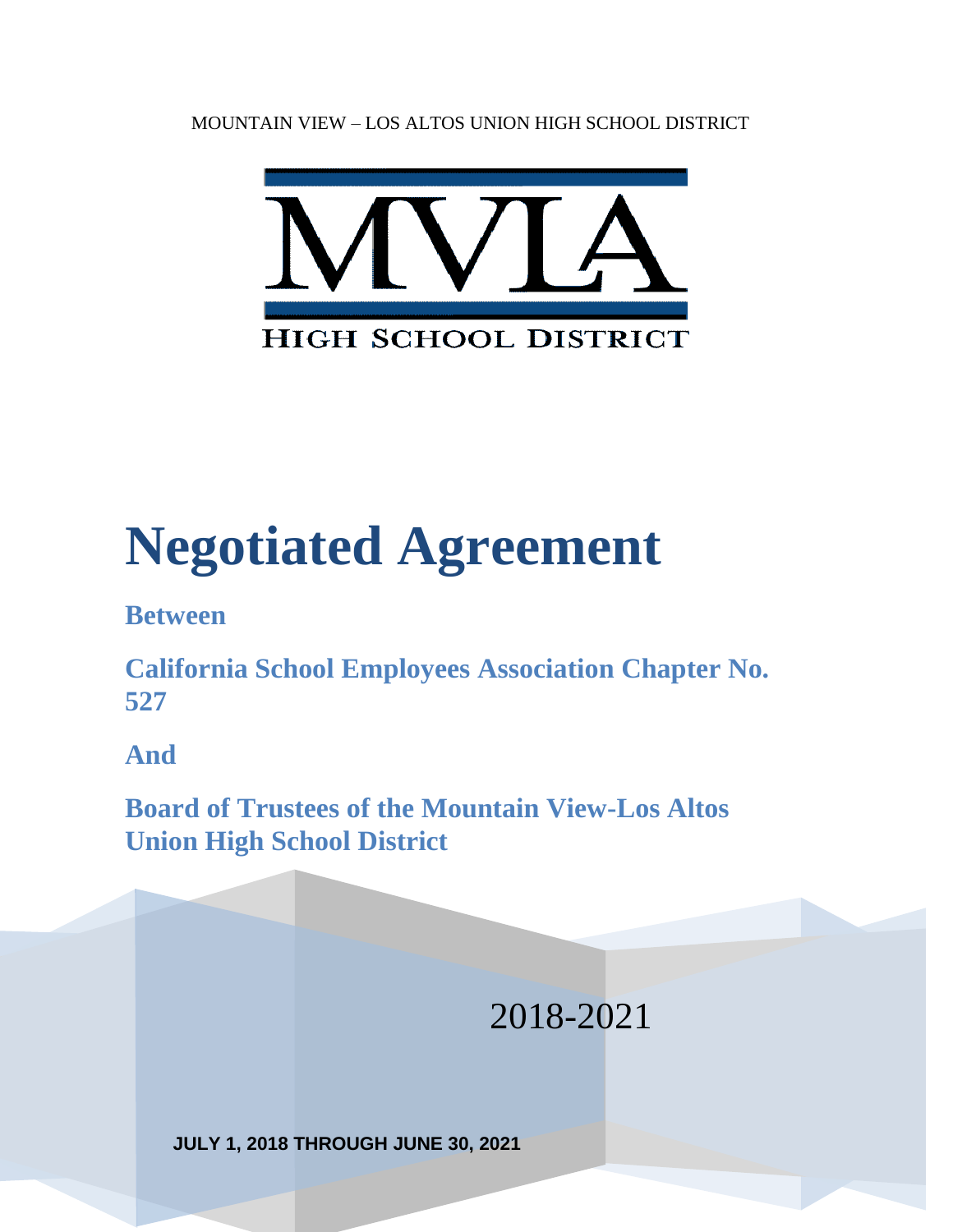## **TABLE OF CONTENTS**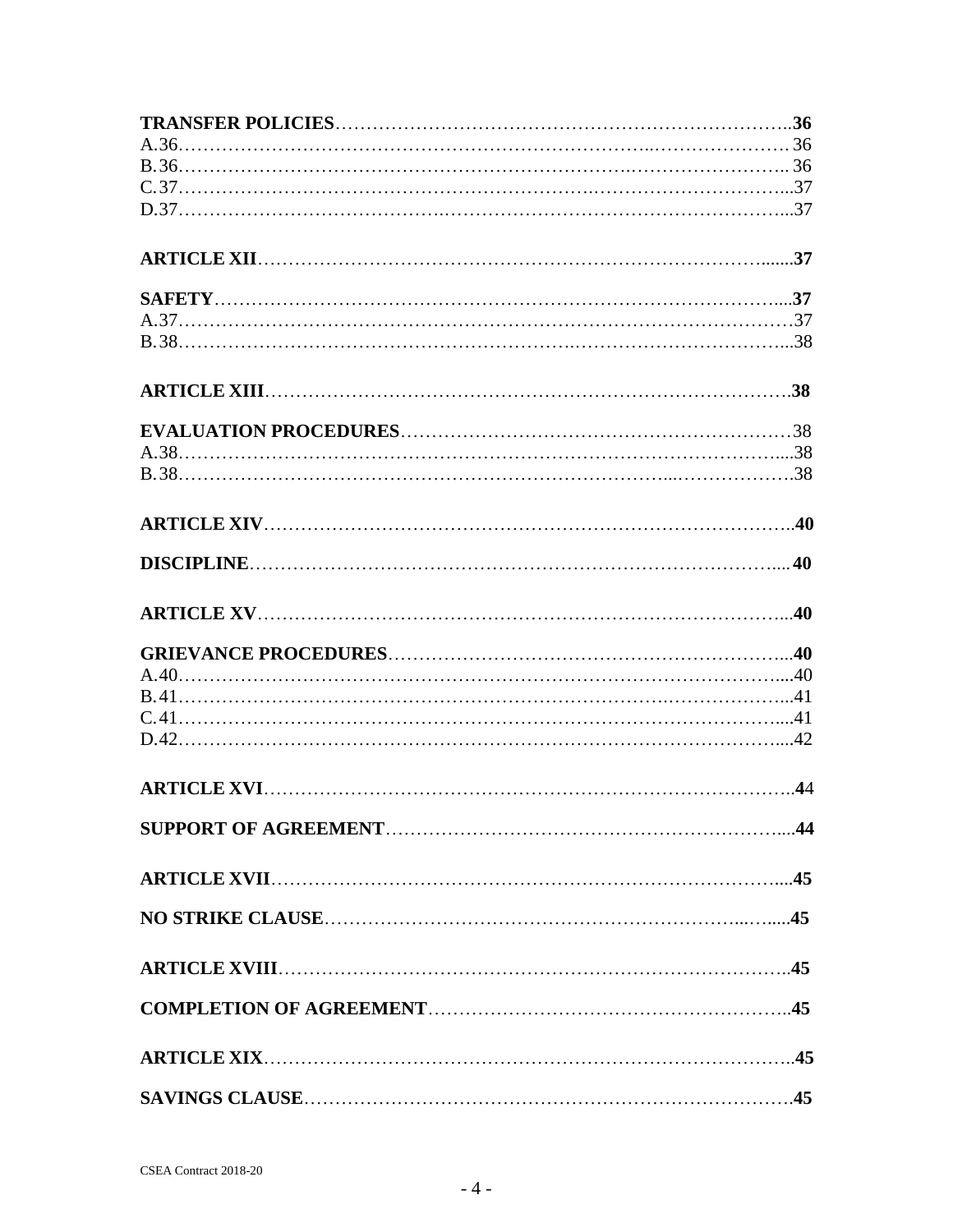<span id="page-4-0"></span>

| REIMBURSEMENT FOR PERSONAL PROPERTY DAMAGES47 |  |
|-----------------------------------------------|--|
|                                               |  |
|                                               |  |
|                                               |  |
|                                               |  |
|                                               |  |
|                                               |  |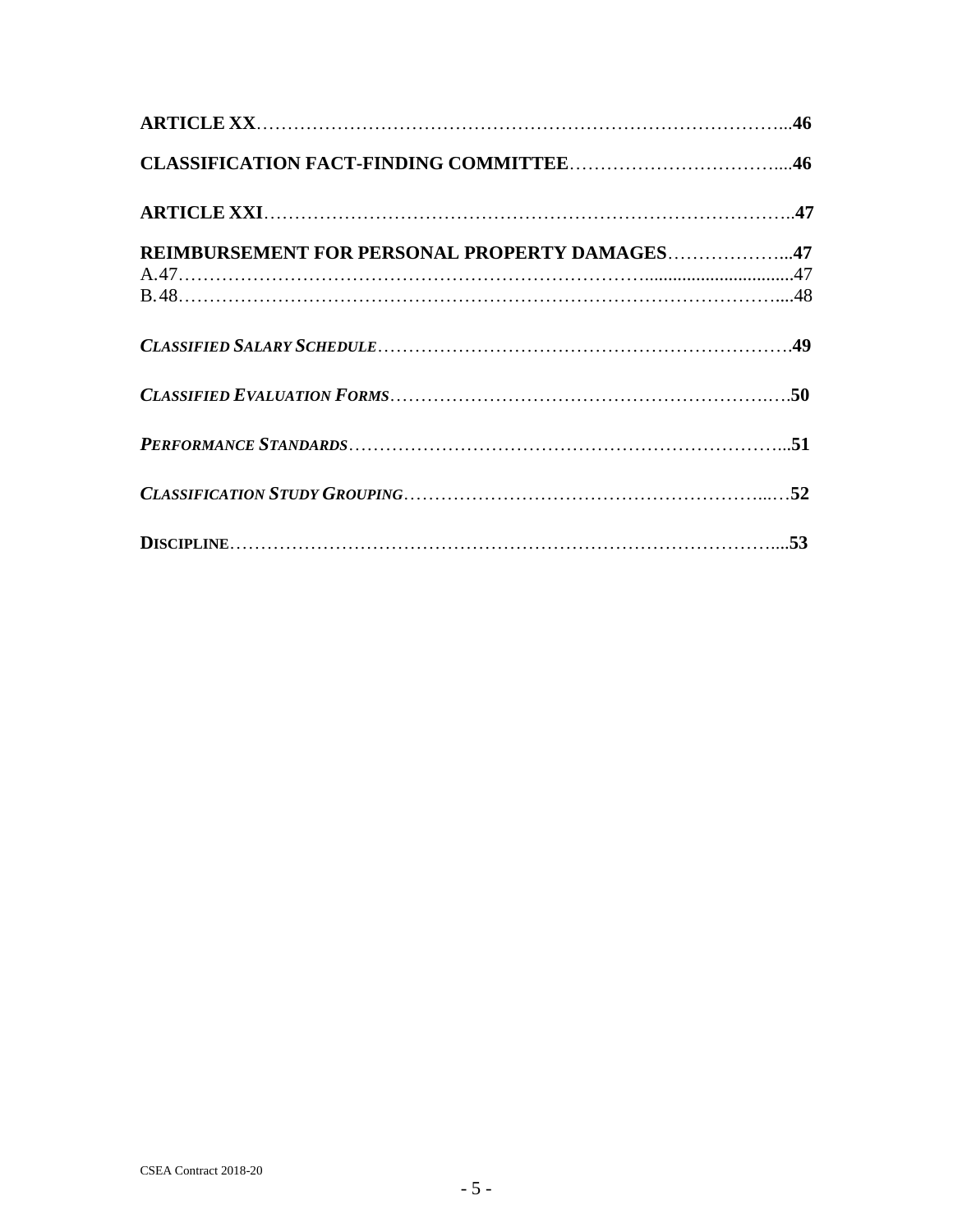## **ARTICLE I**

#### **AGREEMENT**

<span id="page-5-0"></span>This Agreement made and entered into this 11th day of June, 2018, between the Mountain View-Los Altos Union High School District (hereinafter referred to as "District" or "Board") and the California School Employees Association, Mountain View-Los Altos Chapter 527 (hereinafter referred to as the "Association" or "Bargaining Unit").

Upon ratification and approval of both parties, this Agreement shall become effective July 1, 2018 and continue until June 30, 2021. In 2018-19, Articles VI (Wages), and one article of the Association's choice and one article of the District's choice may be reopened. In 2019-20, Article VI (Wages), one article of the Association's choice and one article of the District's choice may be reopened. Any other article may be reopened by mutual agreement of both parties. The parties shall endeavor to submit initial proposals in a timely fashion, consistent with the Educational Employment Relations Act.

| <b>CALIFORNIA SCHOOL EMPLOYEES</b><br><b>ASSOCIATION</b>                         | <b>MOUNTAIN VIEW-LOS ALTOS UNION HIGH</b><br><b>SCHOOL DISTRICT</b>               |  |  |
|----------------------------------------------------------------------------------|-----------------------------------------------------------------------------------|--|--|
| Joanna Plymale, Executive Board<br><b>Mountain View/Los Altos</b><br>Chapter 527 | Fiona Walter, President<br><b>Board of Trustees</b>                               |  |  |
| Jerry Fillingim, CSEA Labor Rep.                                                 | Nellie Meyer, Superintendent of Schools                                           |  |  |
|                                                                                  | Mike Mathiesen, Chief Negotiator for<br><b>Board of Trustees Negotiating Team</b> |  |  |
| Other Members of Chapter 527<br><b>Negotiating Team:</b>                         | <b>Other Members of Board of Trustees</b><br><b>Negotiating Team:</b>             |  |  |
| Carol Johnson<br>Rose Russo<br>Elvis Lopez<br>Laura Padilla                      | Leyla Benson                                                                      |  |  |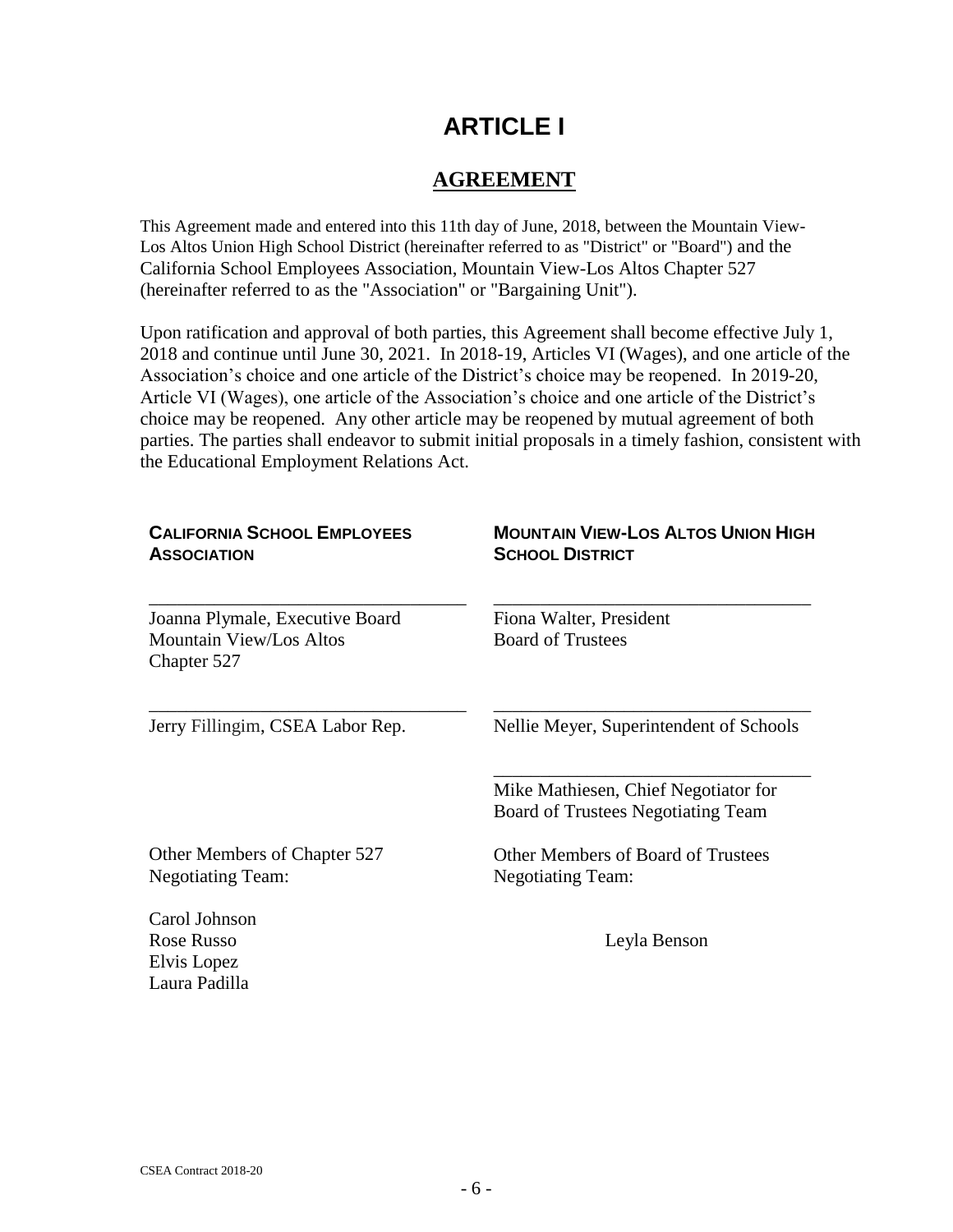## **ARTICLE II**

### **UNIT RECOGNITION**

#### <span id="page-6-2"></span><span id="page-6-1"></span><span id="page-6-0"></span>**A. Definition**

The Association has been recognized by the Board of Trustees as representing all regular classified employees of the District with the exception of confidential, supervisory, and management employees as designated by the District. When used herein, the term "District" shall refer to the Board of Trustees, Superintendent, and all designated management personnel within the meaning of Division 4 of Title I of the Government Code, [Section 3540.](http://www.leginfo.ca.gov/cgi-bin/displaycode?section=gov&group=03001-04000&file=3540-3540.2)

#### <span id="page-6-3"></span>**B. Bargaining Unit**

The Bargaining Unit shall be comprised of all positions listed in [Appendix A.](#page-48-1)

In addition to the exclusions listed in A above, the following classified employees shall be excluded from the Bargaining Unit:

- 1. Hourly classified employees who work less than 15 hours per week.
- 2. Specifically excluded are all classified persons serving as temporary employees, short-term employees, substitute employees, and student employees. Included in the class of temporary employees are any non-certificated personnel employed to assist in the conduct of the co-curricular program, such as coaching assistants, etc. (Short-term employees are those persons who are employed to perform a service for the District, upon the completion of which the service required or similar services will not be extended or needed on a continuing basis.)

#### <span id="page-6-4"></span>**C. New Positions**

All newly created positions, except those lawfully designated as certificated, management, confidential or supervisory, or otherwise excluded by this agreement, shall be assigned to the Bargaining Unit. (Disputed cases shall be submitted to PERB for resolution.)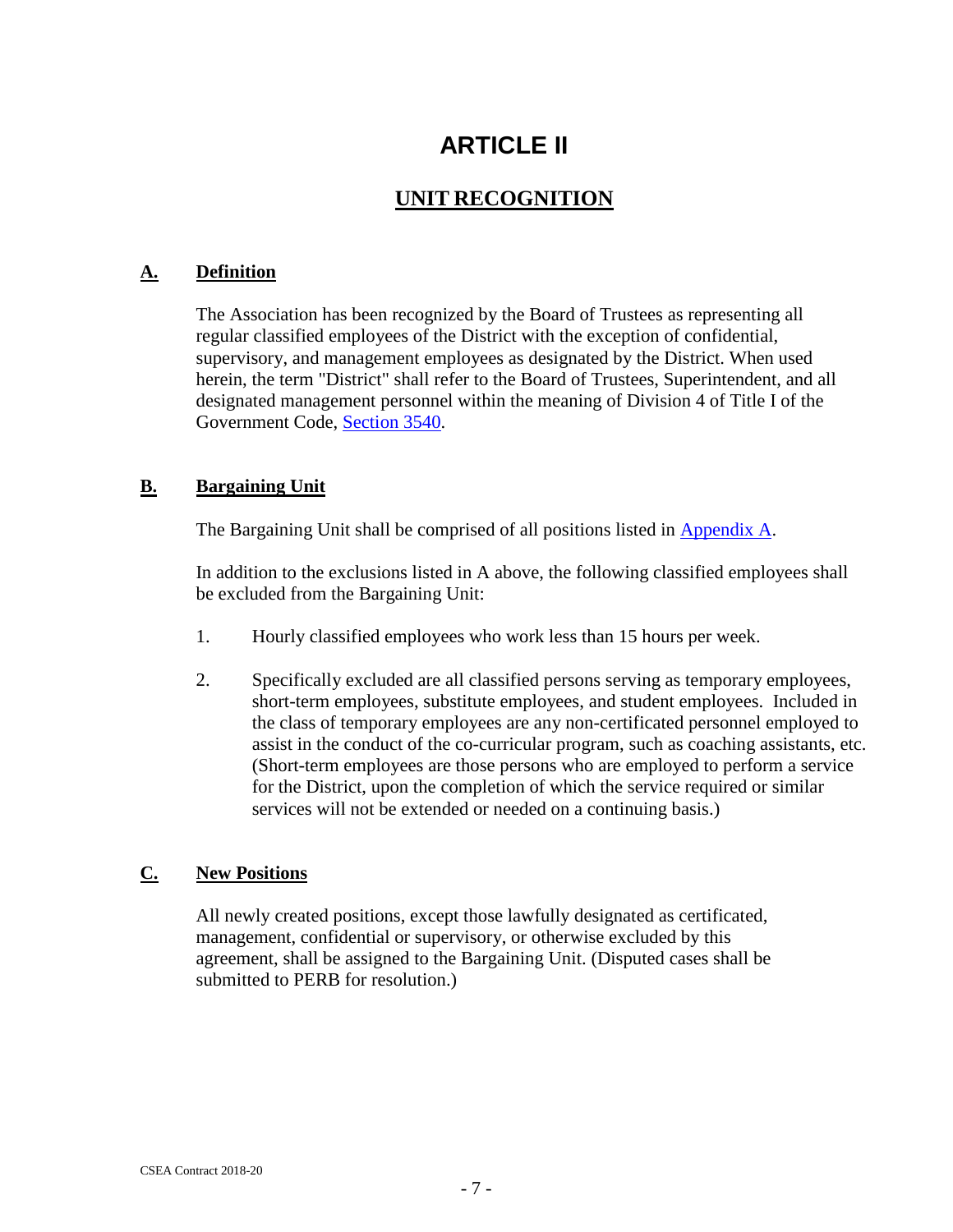## **ARTICLE III**

#### **MANAGEMENT RIGHTS**

#### <span id="page-7-1"></span><span id="page-7-0"></span>**A. Rights, Duties, and Responsibilities**

- 1. It is understood and agreed that the District retains all of its powers and authority to direct and control to the fullest extent of the law. Included in but not limited to those duties and powers are the rights to: supervise and direct the work of its employees and determine the method, means, and services to be provided; establish the goals and objectives of each of the several organizations as they pertain to the objectives of the District; determine numbers and kinds of personnel required to perform the tasks necessary to achieve those objectives; determine the classification of positions; maintain the efficiency of the District operation; build, move, or modify the facilities; develop and execute a budget; develop and implement budget procedures; determine the methods of raising revenues; transfer or contract for services. In addition, the District retains the right to hire, assign, evaluate, promote, terminate, and discipline employees and to take any action on any matter in the event of an emergency.
- 2. Exercise by the District of the foregoing rights, duties, and responsibilities; the adoption of policies, rules, regulations, and practices in furtherance thereof; and the use of judgment and discretion therewith shall be limited only by the specific and expressed terms of this contract and shall conform with the laws of the State of California and any other applicable laws or legal requirements. The District retains its right to amend, modify, or rescind policies, procedures, and practices referred to in this contract in case of emergency. An emergency exists when the safety of students and staff or the property of the District is endangered. Determination of whether or not an emergency exists is solely within the discretion of the District and is expressly excluded from the provisions of the grievance procedure in Article XIV.

## **ARTICLE IV**

### **EMPLOYER-EMPLOYEE RELATIONSHIPS**

#### <span id="page-7-4"></span><span id="page-7-3"></span><span id="page-7-2"></span>**A. Scope of Representation**

The Association is responsible for the fair representation of all members of the Bargaining Unit as defined in Article II for all matters within the scope of negotiations as defined in law.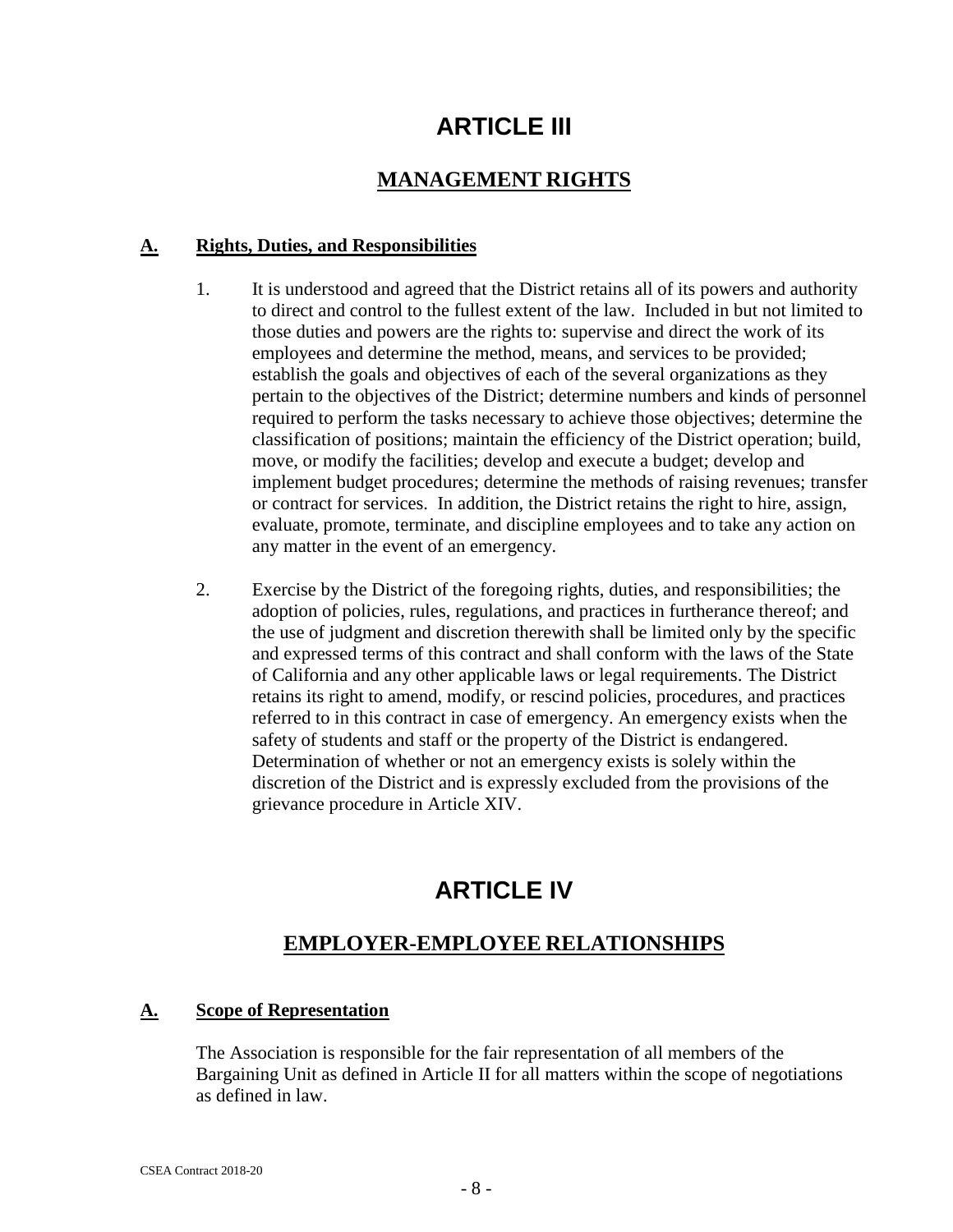#### <span id="page-8-0"></span>**B. Consultation vs. Negotiation**

1. Nothing in this Agreement shall restrain the District in the establishment of, and consultation with, committees and individuals about matters of concern outside of the scope of representation. The District and Association agree to consult and/or negotiate over job description changes as set forth in B-2 below. However, this Agreement specifically recognizes that meeting and negotiating on matters within the scope of representation shall be carried out only with the exclusive representative of the applicable bargaining unit.

#### 2. Job Descriptions

Whenever the District determines that it desires to modify or amend any job description(s), the following procedure shall be utilized:

- a. The District shall notify the CSEA of its desire to change the job description(s). The parties shall meet to consult over the District's desired changes within five (5) days of notification.
- b. If the CSEA, upon the conclusion of one (1) consultation session, objects to the district's implementation of any changes and/or new job description(s), the District shall have the option, at any time, to offer its initial negotiations proposal regarding the new job description(s) and propose to negotiate over such job description(s). If the CSEA declines and waives negotiations over the job description(s), the District may implement the changes and/or new job description(s). If the parties negotiate over the changes and/or new job description(s), the District, in its sole discretion, may implement the proposed changes and new job description(s) on an interim basis pending the conclusion of the negotiations process and any subsequent agreement.

#### <span id="page-8-1"></span>**C. District Authority, Rights, and Responsibilities**

Nothing contained herein shall be considered to deny or restrict the District of its rights, responsibilities, and authority under the California Education Code, Title V, of the Administrative Code or any other national, state, county, or local laws, policies or regulations.

#### <span id="page-8-2"></span>**D. Enforcement of Contract Agreement**

The Association agrees that the enforcement and compliance with all procedures and provisions of this contract are binding on the District and equally binding on the Association and its unit members.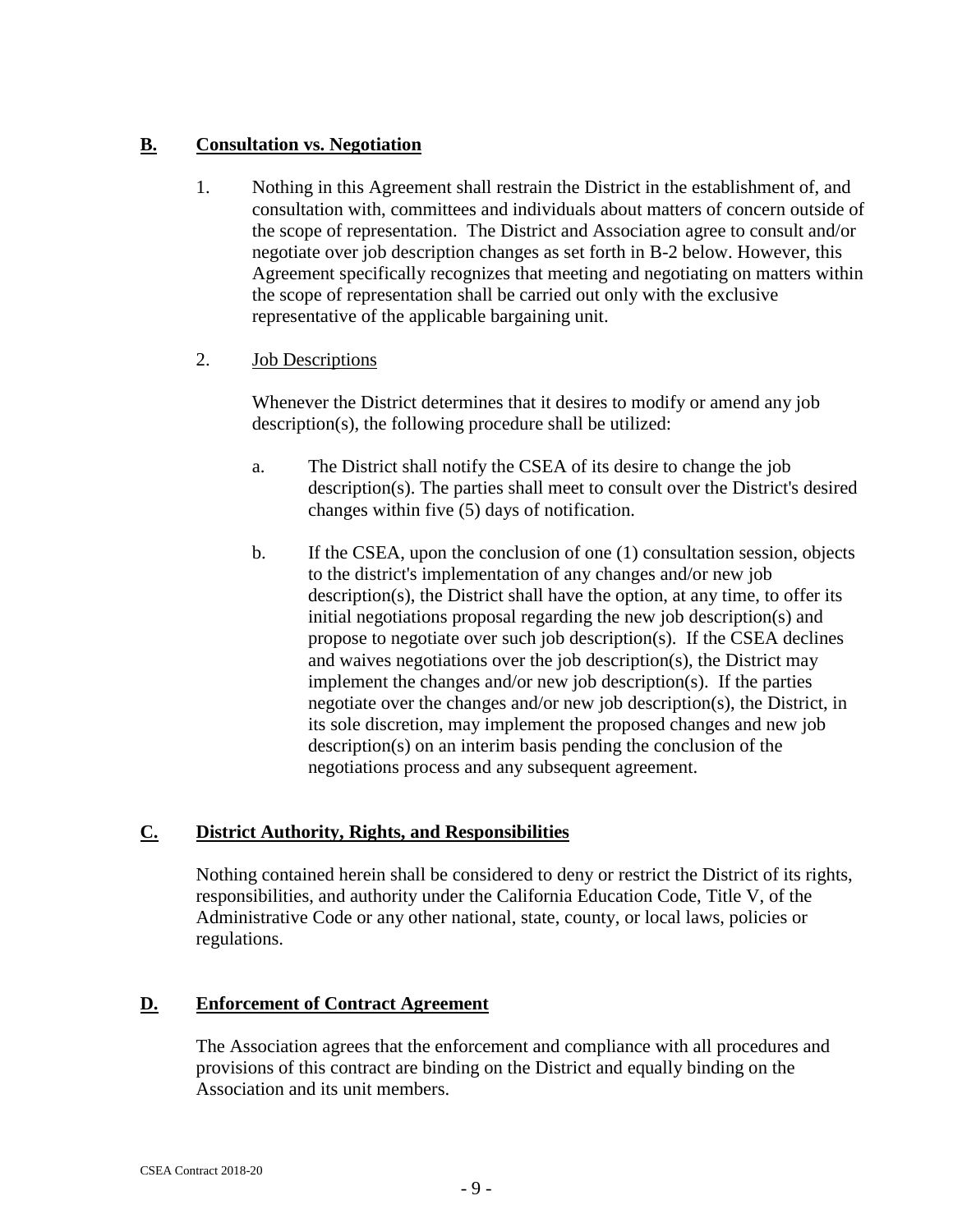#### <span id="page-9-0"></span>**E. Conduct of Association Business**

Any Association representative not assigned to a particular school or not employed by the District must secure permission from the site administrator before conducting any Association business or communicating with District employees in District facilities during working hours. Permission will be granted as long as the business being conducted does not interfere with the educational program of the District.

#### <span id="page-9-1"></span>**F. Association Business Days**

The Association shall have sixteen (16) hours per month that may be used for District Committee meetings/association business. This time must be pre-approved by the District Office administration (Associate Superintendent of Personnel, Associate Superintendent of Educational Services, or the Superintendent of Schools).

#### <span id="page-9-2"></span>**G. Association Rights**

The Association shall have the following rights in addition to any other rights contained in this contract.

The right to use without charge institutional bulletin boards, mailboxes, and the use of the school mail system and other District means of communication for the posting or transmission of information or notices concerning CSEA matters.

The right to use without charge institutional equipment, facilities, and buildings at reasonable times for the purpose of processing grievance matters related thereto.

The right to be supplied with a seniority roster of all Bargaining Unit members once a year by mutual agreement. This roster shall indicate the employee's classification and seniority in the District by date of hire in classification.

In addition, the District agrees to meet and negotiate up to five (5) members of the Bargaining Unit relative to the effects of layoff. Such negotiations shall begin prior to any notices being sent to affected employees; however, nothing herein shall preclude the District from implementing the layoffs following the 60-day notice regardless of whether such negotiations have been completed. The parties agree that such negotiations may be concluded, if necessary, following the layoffs. Such negotiations may include, but shall not be limited to: a) impact of such layoffs on remaining Bargaining Unit members, b) fringe benefit coverage of those employees laid off for thirty (30) days after date of layoff, and c) District handling of unemployment insurance claims.

The right to released time for two (2) employees who are CSEA chapter delegates to attend the CSEA Annual Conference.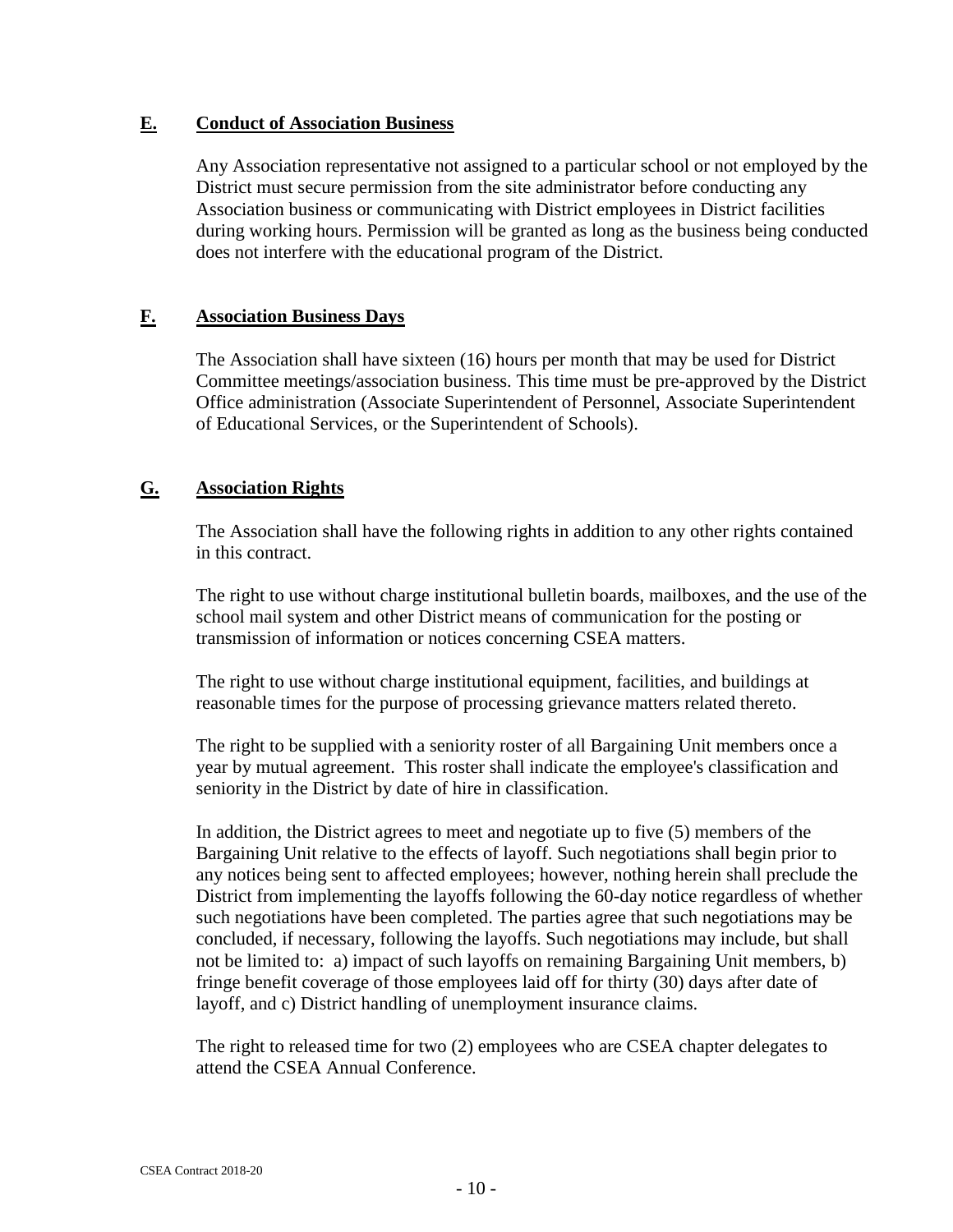#### <span id="page-10-0"></span>**H. Distribution of Contract**

Within thirty (30) days after the execution of this contract, the District shall post the contract on the district's website and provide without charge a hard copy of this contract to any employee in the Bargaining Unit requesting such a copy. Any employee who becomes a member of the Bargaining Unit after the execution of this agreement shall be informed how to access a digital copy of this agreement and of his/her right to request a printed copy at any time.

#### <span id="page-10-1"></span>**I. Agency Fee**

- 1. Any employee who is not a member of the Association or who does not make application for membership within thirty (30) days from the date of the first day of paid service under this contract shall pay to the Association a fee equal to the pro rata share according to state and local chapter dues.
	- i. The employee may authorize payroll deduction for such fee as provided above, or pay the entire service fee within thirty (30) days from the first day of service in the District.
	- ii. Any classified employee who works less than fifteen (15) hours per week shall be excluded from the above paragraph.
- 2. In the event that a unit member shall not pay such fee directly to the Association, or authorize payment through payroll deduction as provided in Section J.1.i above, the Association shall so inform the district, and the district shall immediately begin automatic payroll deduction as provided in Education Code 45168(b) and in the same manner as set forth in Section J.1 of this Article.
- 3. If, because of religious affiliations, an employee is prohibited from paying such fee, the assessment shall be deposited to the charity of his/her choice.
- 4. The District shall provide on written request from the Association not more than once each two-month period, a listing of newly employed unit members including position title, salary range, step, placement, FTE, location, ten, eleven or twelvemonth assignment, and date of hire.
- 5. CSEA shall indemnify, defend, and hold the District, its officers and agents harmless from any and all claims, demands, or suits, or any other action arising from the operation of this Section J, Agency Fee.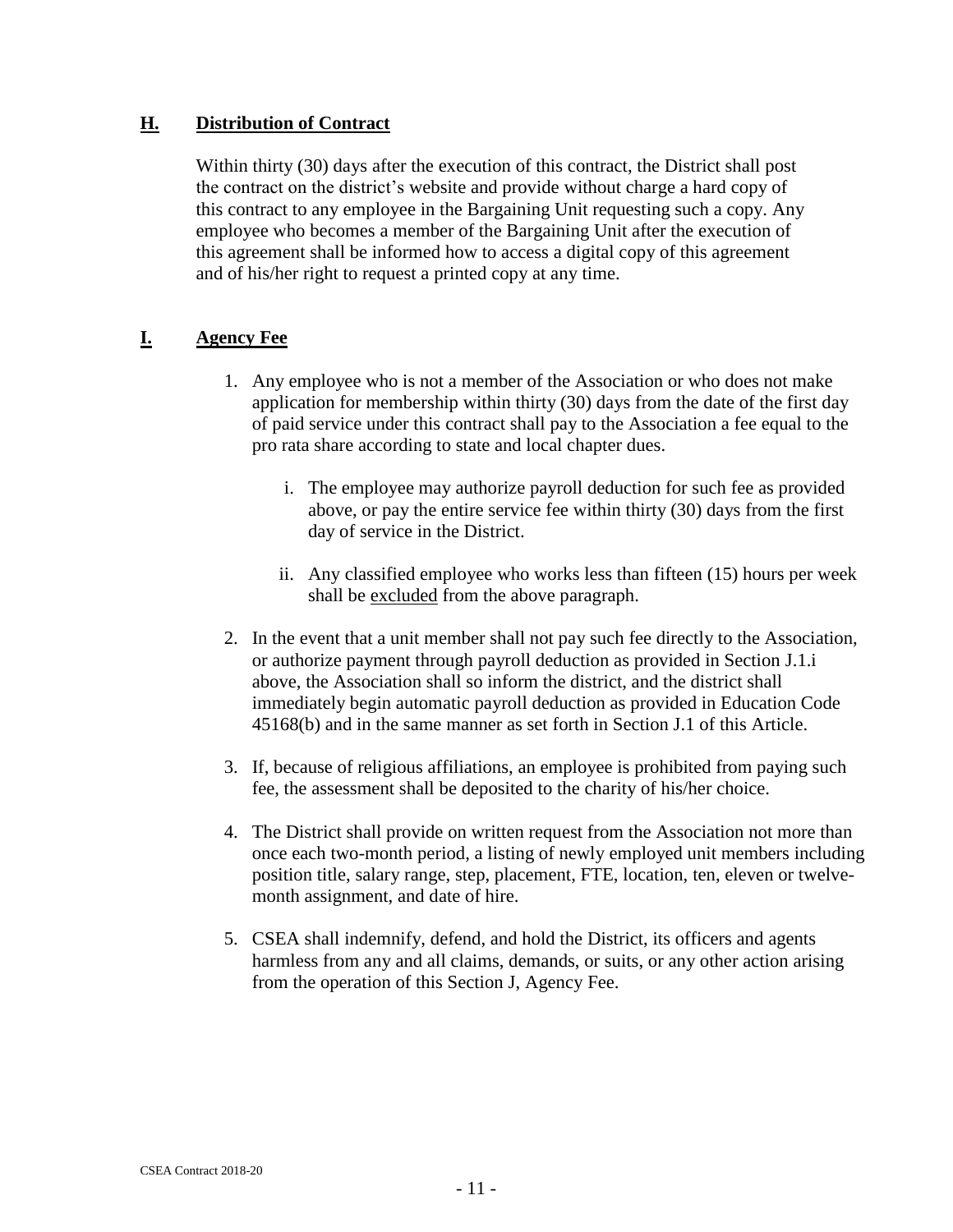## **ARTICLE V**

#### **DEFINITIONS**

#### <span id="page-11-2"></span><span id="page-11-1"></span><span id="page-11-0"></span>**A. Regular Employee**

A regular employee may be employed for ten (10) months, eleven (11) months, or twelve (12) months per year. A regular employee is considered to be one who has completed his/her probationary period, who works a full eight (8) hours per day, and who can be removed only for cause.

#### <span id="page-11-3"></span>**B. Part-time Employee**

A part-time employee is a regular employee who works less than eight (8) hours per day. Such an employee must share the cost for all Health and Welfare benefits as defined in this contract, and all other benefits, stipends, and awards for such employees are to be accrued on a pro rata basis unless otherwise specified. Prorating is determined by the formula:

> Hours of Assigned Service/Day 8

For determining monthly pay rates, the following formula will be used: 174 hours per month times hourly rate

Otherwise, a part-time employee has all rights and privileges of a regular employee in accordance with this contract.

#### <span id="page-11-4"></span>**C. Probationary Employee**

An employee hired as other than temporary shall serve the first twelve (12) months in paid probationary status. If an employee's probationary period is interrupted by an unpaid break of more than five (5) days, the probationary period shall be continued until the employee serves a total of two hundred sixty-one (261) days in paid status.

<span id="page-11-5"></span>If a probationary employee is placed in a new classification during his/her initial probationary period, the employee shall serve a new 261-day probationary period.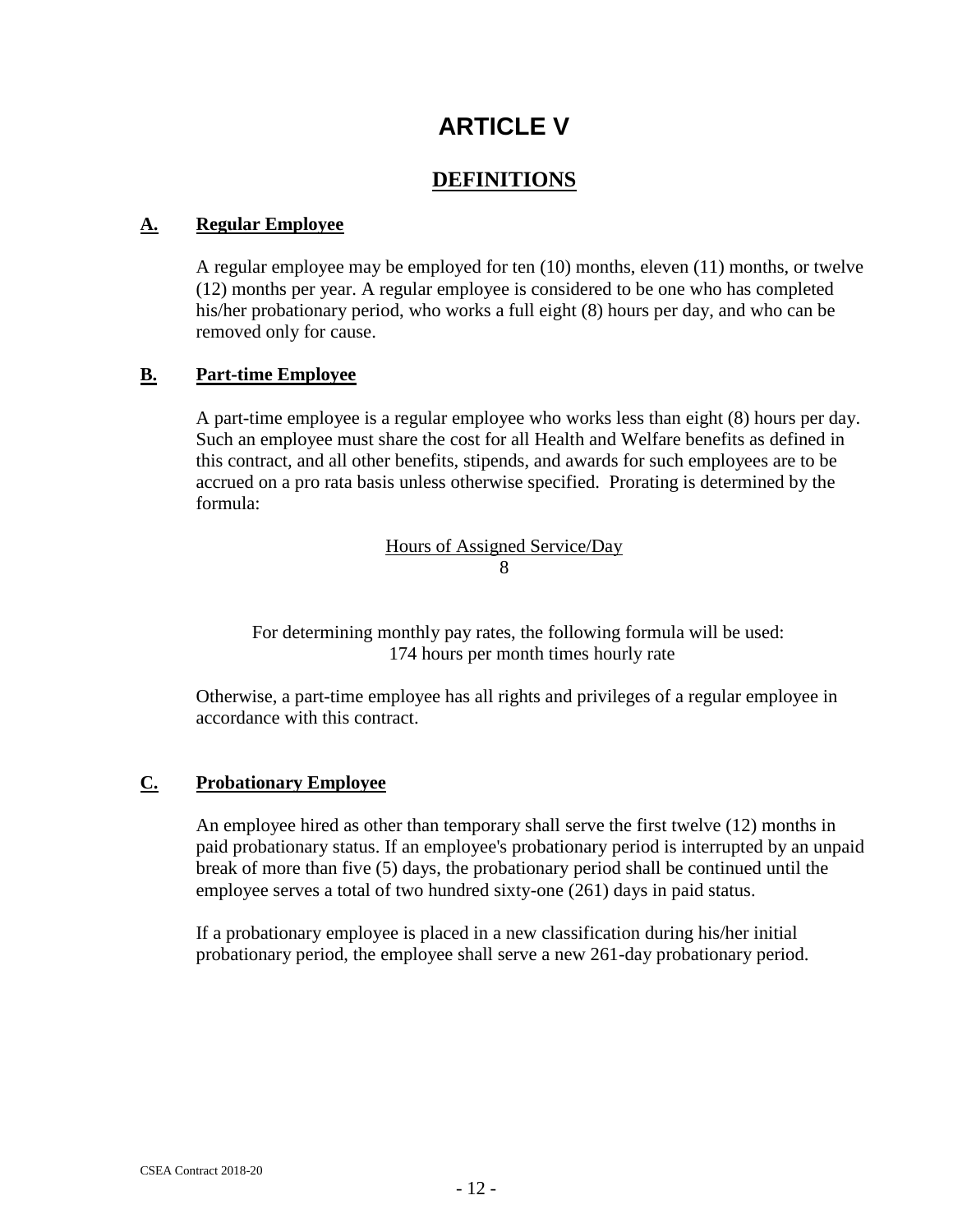## **ARTICLE VI**

#### **WAGES**

#### <span id="page-12-1"></span><span id="page-12-0"></span>**A. Salaries and Other Compensation**

- 1. Basic wages will be paid in accordance with the classification assignment of the employee and the years of service in that position as shown in [Appendix A.](#page-48-1) Newly employed persons will be placed at a range consistent with the position for which employed and may be granted up to three (3) years of constructive credit based on previous training and experience. Appendix A illustrates the positions within the District by type of position and range.
- 2. Compensation

Ongoing compensation for the 2018-2019 school year shall be increased by 7.92% (2.0% salary schedule, non-recurring lump-sum payment based on the above schedule at 2.85%, increase in District's PERS payment for 2018-19 by 2.53%, increase in medical insurance premiums as percent of salary by 0.54%)

Unit members are entitled to basic salary in accordance with the Salary Schedule for the 2018-2019 school year, retroactive to July 1, 2018.

Finally, the parties have agreed that the District will pay increases in the composite rate premiums up to the highest cost HMO family plan offered by the District. Employees selecting a more expensive plan shall pay the difference in the premium between the more expensive plan and the highest cost HMO family plan.

#### *Salary Contingency Language*

#### BUDGETARY "LOOK-BACK" PROVISION

During the negotiations leading to the overall compensation increase for 2018-19 the parties reviewed the projections contained in the District's budget as those projections related to the District's ability to pay overall compensation increases. The "look-back" process allows the negotiations parties to compare the budgetary projections at the time of settlement with the actual figures at the end of the fiscal year. This exercise allows the parties to compare any major differences between the projected and actual figures, and allows the parties to use that new information for either adjusting compensation, or to apply that information to the successor wage negotiations. Variances in the projected versus the actual numbers will not require nor assume additional compensation.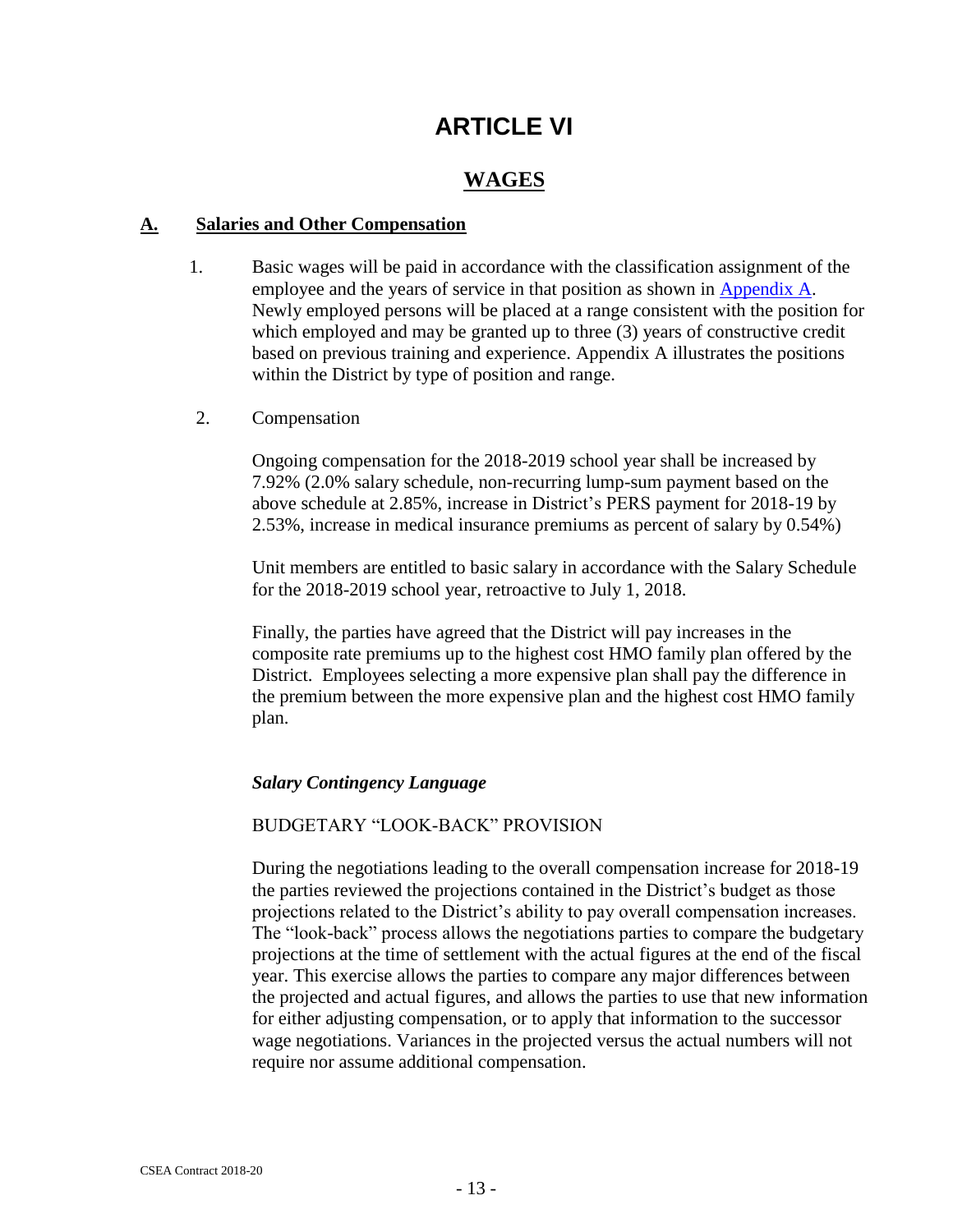(a) The negotiating parties reserve the right to improve the compensation for the 2018-19 school year, even if agreement on the amount of the increase, if any, is reached after July 1, 2019.

(b) The District agrees to clearly mark in the undesignated ending balance in the 2018-19 budget money not spent in the 2018-19 due to unrestricted, undesignated carryover, to unanticipated increased property taxes or to savings realized through spending reductions. Prior to expending funds, the District agrees to consult with the Association. During negotiations in 2019-20 any undesignated funds may be considered for additional compensation. In addition, the District will provide CSEA a separate comparison of the projections versus the actuals for: local property tax revenue; all reserve accounts; annual general expenditures; and ending balances. The District will provide a brief written explanation for any major variances.

In the event the district does not qualify as a basic aid district, or that requirements change which would reduce the district's projected total revenue from revenue limit sources, or that changes or errors occur in the manner in which property taxes are collected or distributed to the district, the contract articles dealing with salary and benefits shall be reopened for negotiations. If this occurs, any scheduled wage improvement over the prior year shall be suspended pending the outcome of such negotiations.

If the district receives any new sources of unrestricted income, the district agrees to disclose and converse with the Association about this increase. The Association and/or the district may then decide to reopen the contract for salary and benefits.

- 3. The annual step increase and any negotiated salary increase will occur for each employee on July 1, or when otherwise agreed hereto, when an employee has been employed in the District at least six (6) months prior to June 30 of that year.
- 4. In the event of a reclassification to a higher range, the employee will be placed so that at least a five percent (5%) increase in basic wages is realized. In the event of an administrative reorganization where an employee is reclassified to a lower range, the employee's wage rate will be frozen at the rate of the previous classification until the rate of the new classification equals or exceeds the current wage rate of the employee.

#### <span id="page-13-0"></span>**B. Merit Pay**

A permanent employee who has completed at least one year of service in the District is eligible to receive Merit Pay upon the recommendation of the designated site administrator responsible for his/her annual evaluation. The recommendation will be made by the evaluator at the conclusion of the annual evaluation process. If Merit Pay is not given, the evaluator will note the reasons on the evaluation form.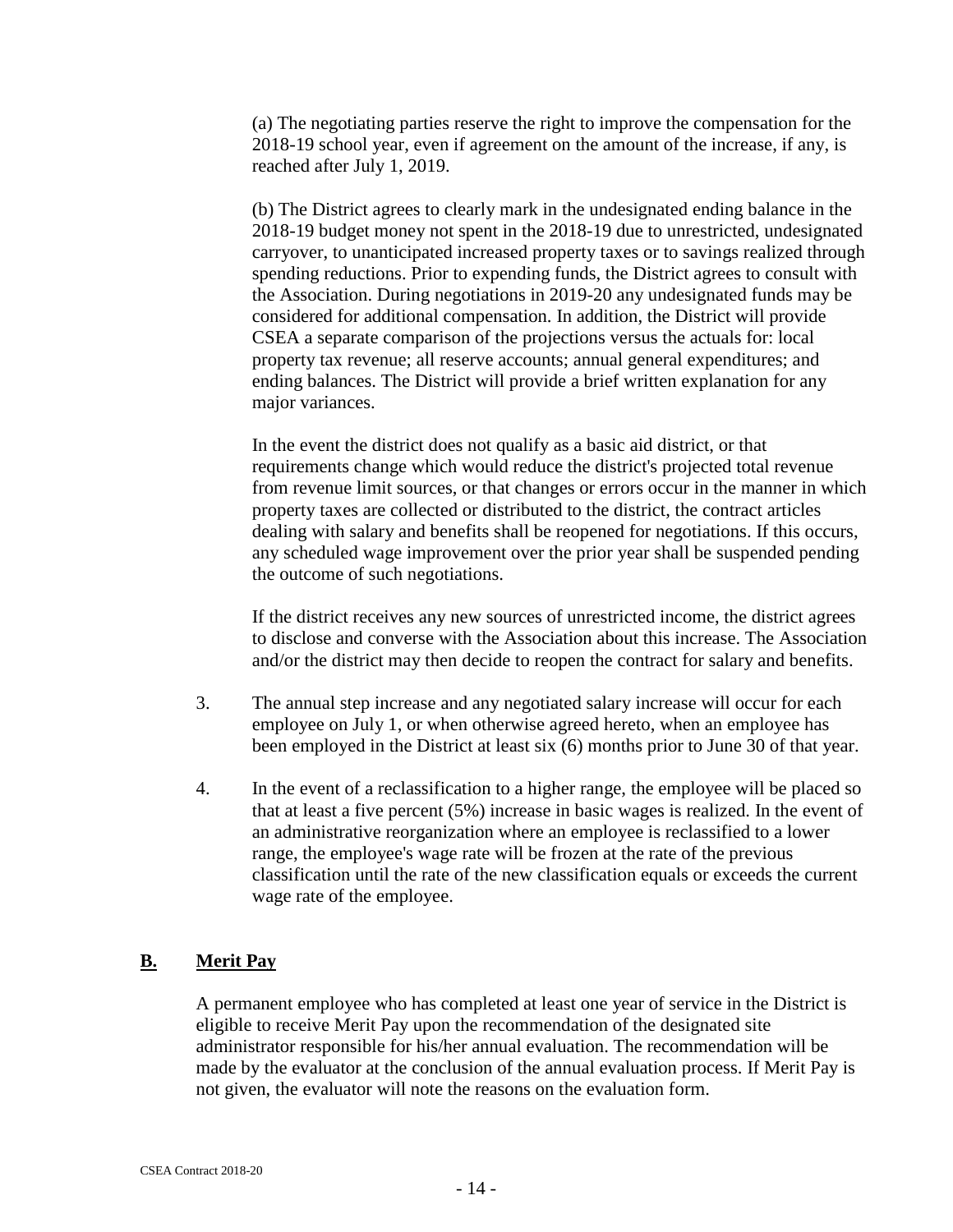Merit Pay 1 shall be \$58.25 per month for full-time employees and shall not be prorated for employees on fractional assignments. This increase in salary will commence on July 1 of the following work year.

If the employee receives Merit Pay 1 for two consecutive years, during the third year the award will increase to \$116.50 (Merit Pay 2).

Merit Pay will be maintained so long as the employee qualifies for this pay.

The Merit Pay stipend will be adjusted each year with the same percentage increase as the salary adjustment.

If an employee changes classification or moves into a new position, any earned Merit Pay shall be carried over for a period of one year. At that time, the employee will have a oneyear grace period but will need to meet the criteria for Merit Pay in the second year of the new position or classification in order to continue with Merit Pay.

This section and the evaluation itself are non-grievable. However, if a unit employee feels there has been an abuse of discretion, the unit member may appeal to the Superintendent or his/her designee.

#### **C. Differentiated Training Stipend**

Regular unit members have the opportunity to earn a stipend equal to one range higher on the salary schedule (pro-rated to the percentage worked) for being required to utilize or apply a skill not required by the job description of their current classification. In order to be considered eligible, individuals who are recommended for this stipend must meet the following criteria:

- the unit member must meet the current educational requirement for the position
- the employee should currently be on or have completed one year on column E of the salary schedule. Exceptions are at the discretion of the administration.

Specific tasks performed in any classification may differ from others in the same classification. Factors that will be used to determine award of the stipend will include

- relative nature of duties performed,
- difficulty, complexity, variety, and specialized knowledge or skills required,
- independence of action and decision used to perform duties, and
- ongoing nature of an assignment requiring daily application and use of the above mentioned factors.

The stipend will cease at the point that the above mentioned criteria is no longer met. Individuals may be recommended for a stipend by their supervisor or administrator or by initiating a request for such consideration. Each request will be reviewed by a site administrator and the Associate Superintendent for Personnel on an annual basis. The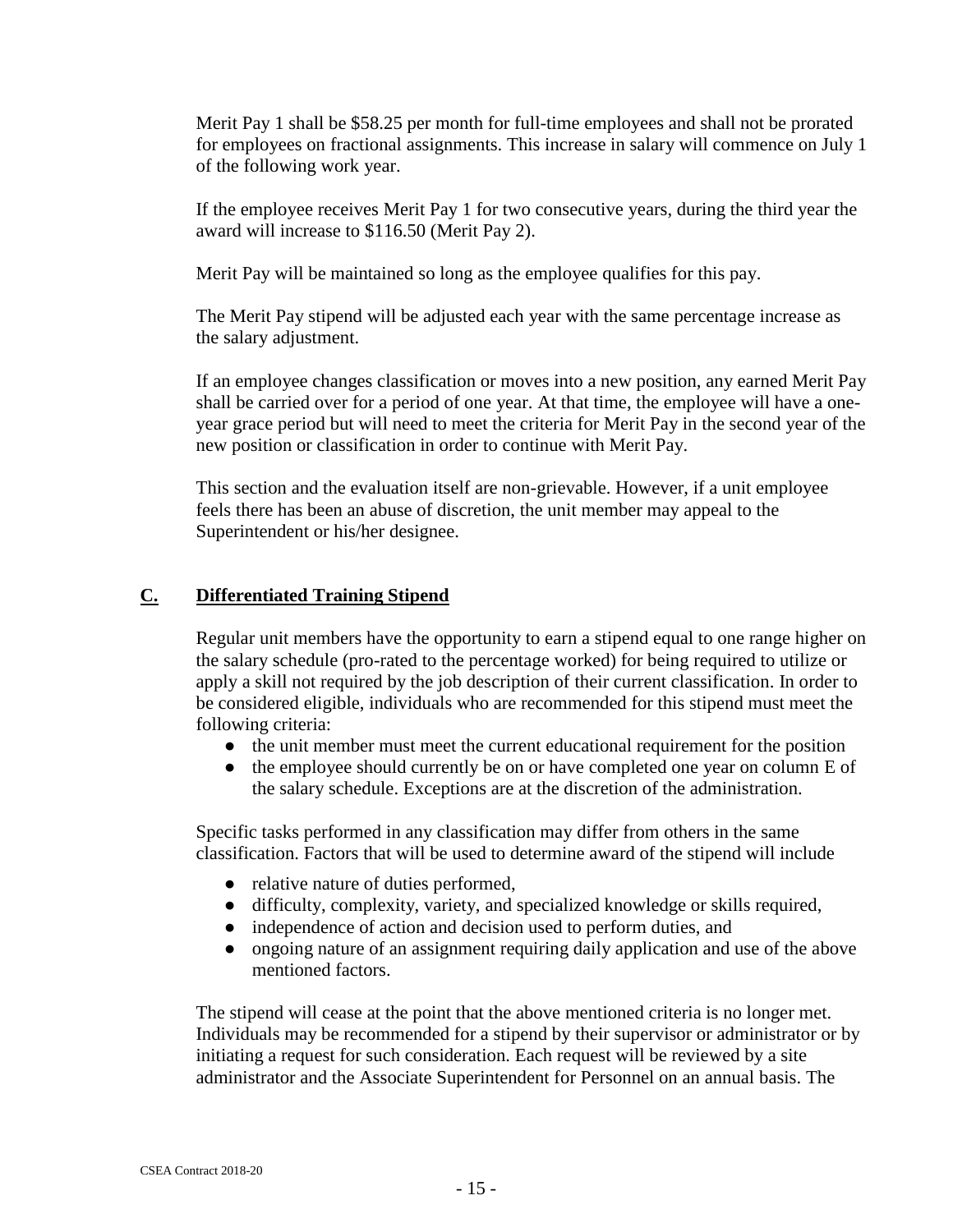Associate Superintendent for Personnel will make the final determination. His/her decision shall be final and binding, and shall not be subject to any grievance procedure.

Beginning July 1, 2017, the differentiated training stipend shall be set at the uniform rate of \$200.00 per month for a regular full-time employee, prorated for part time status.

#### <span id="page-15-0"></span>**D. Summer School Work**

At times, the District may elect to offer a summer school program in addition to the regular school year programs. Summer school programs may require additional bargaining unit work. Additional bargaining unit work created by the summer school program will be deemed temporary and paid at the appropriate range and column for the individual unit member selected to perform that work. When bargaining unit work is required by this program, the District will accord hiring preference to qualified (as determined by the District) regular unit members who are currently serving in the needed classification. If no qualified regular bargaining unit member expresses an interest in this additional work, the District may hire non-bargaining unit employees for this temporary work.

#### <span id="page-15-1"></span>**E. Working Out of Classification**

On occasion, an employee may be required to perform duties not described in his/her job classification. However, when an employee is reassigned in such a fashion that he/she is working out of his/her classification for five (5) days or longer within a fifteen (15) day time period, the employee is entitled to the wages of the position to which actually assigned for that period. Those wages will be determined such that the employee realizes at least a five percent (5%) increase in pay for the period of time assigned out of class. In no event, however, will the pay exceed the maximum rate defined in the salary table for that new assignment.

#### <span id="page-15-2"></span>**F. Night Differential**

All 8 hour (full time) classified employees whose work day commences between 1:00 and 3:59 p.m. shall receive differential pay equal to two and one half percent (2.5%) of their current salary during the time they are assigned to that workday. All classified employees whose workday commences at 4:00 p.m. or later shall receive differential pay equal to five percent (5%) of their current salary during the time they are assigned to that workday.

<span id="page-15-3"></span>Where there is a position that requires the employee to return after 4:00 p.m. that shift assignment is to receive the differential for the later shift.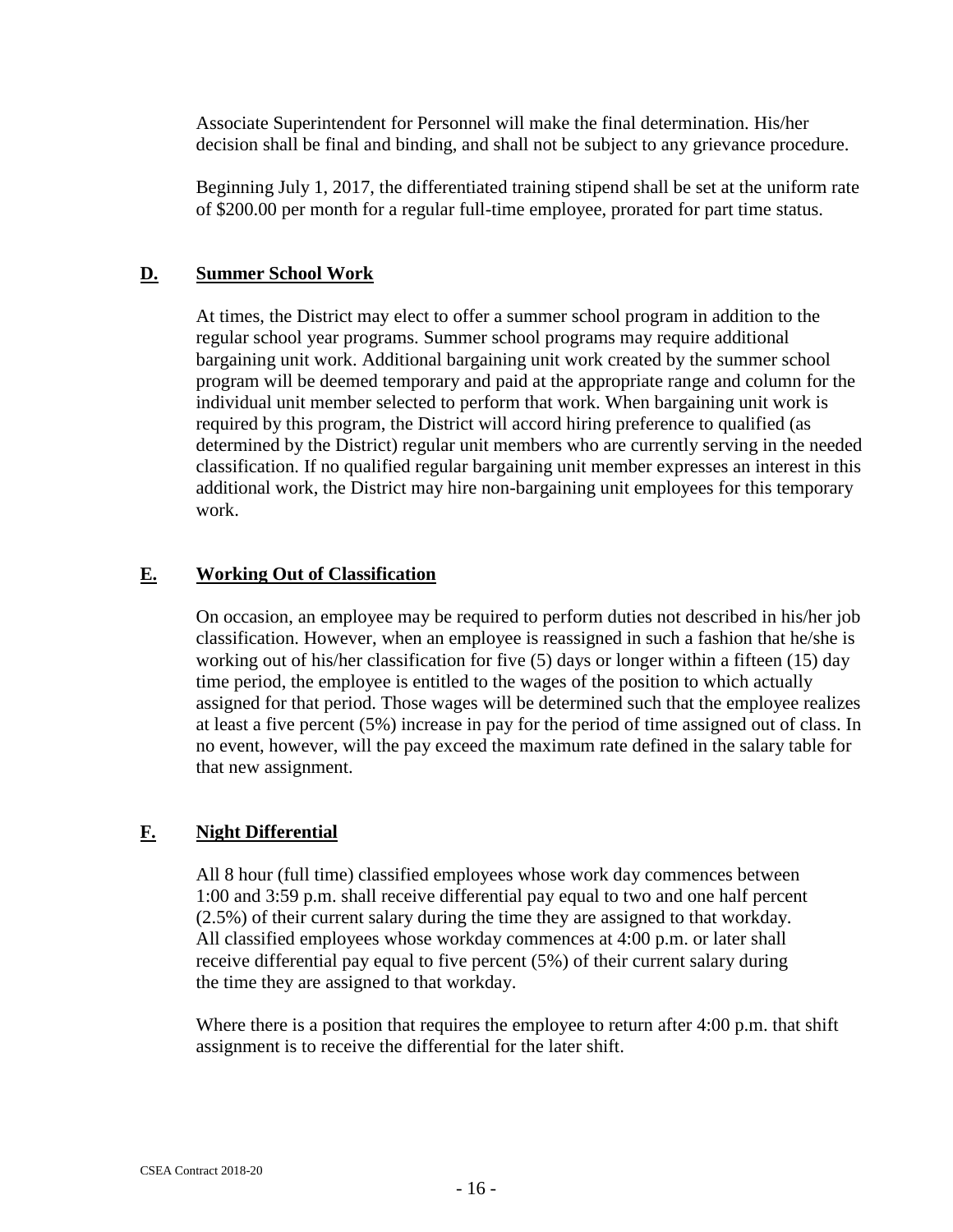#### **G. Overtime**

In cases of emergency, employees may be called back to work. The individual employee most qualified to alleviate or modify the emergency will be selected and called back. The overtime payable for callback will be for a minimum of two (2) hours.

- 1. Any employee who is required to work in excess of eight (8) hours on any day during a week is entitled to one and one-half  $(1 \frac{1}{2})$  times the employee's established hourly wage rate for the actual hours worked in excess of eight (8). Any employee who is required to work in excess of forty (40) hours per week is entitled to one and one-half  $(1 \frac{1}{2})$  times the employee's established hourly wage rate for the actual hours worked in excess of forty (40). When a four day workweek of ten hours per day is established per Board [Policy 4213.1,](http://www.gamutonline.net/district/mountainviewlosaltos/DisplayPolicy/221748/4) overtime of one and one-half (1 ½ ) times the employee's established hourly wage shall be paid for all hours worked in excess of ten (10) and/or in excess of forty (40). The employer will seek necessary overtime personnel through volunteers and, to the extent possible, will distribute necessary overtime equally.
- 2. If a part-time employee works on a Saturday or Sunday but has not worked forty (40) hours in the preceding week, the employee is entitled overtime payment at the rate of one and one-half times  $(1-1/2)$  the hourly wage rate for the actual hours of service.
- 3. Any employee required to work on a legal holiday will be reimbursed at one and a half (1-1/2) times his/her hourly base wage rate for the hours of service in addition to his/her regular hourly pay.
- 4. Where legal, all overtime premium pay provisions shall be suspended during an emergency declared by the District.

#### <span id="page-16-0"></span>**H. Longevity**

After an employee's seventh (7th) consecutive year of uninterrupted employment in the District, a regular employee is eligible for longevity pay per annum commensurate with his/her fractional assignment as shown commencing the month following the beginning of his/her eighth year of service:

| After Year |         | 10      | 13      | 16      | 19      |
|------------|---------|---------|---------|---------|---------|
| Pay        | \$1,051 | \$2,108 | \$3,160 | \$4,215 | \$5,267 |
| After Year | 22      | 25      | 28      |         |         |
| Pay        | \$6,196 | \$7,375 | \$8,429 |         |         |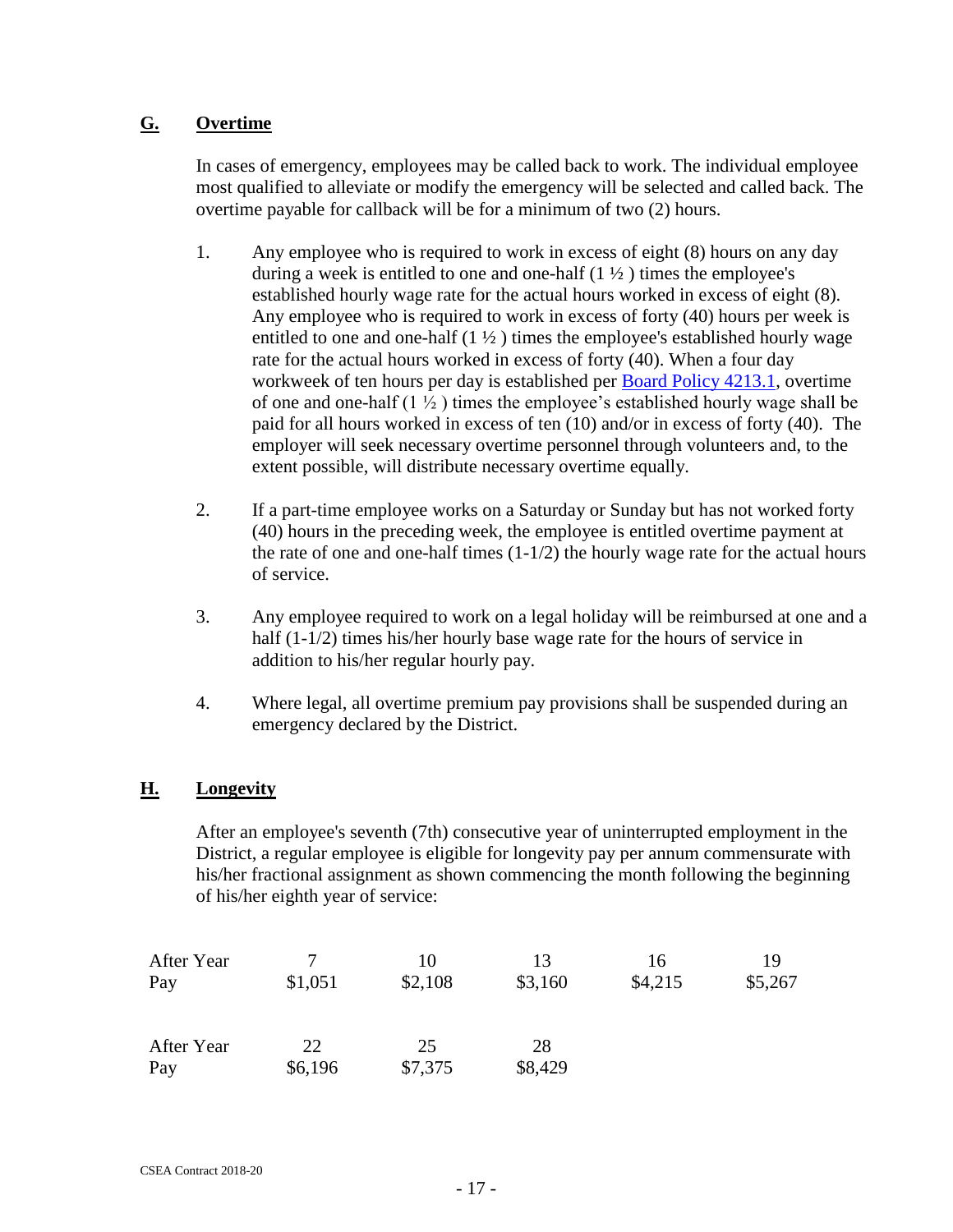The Longevity stipend will be adjusted each year with the same percentage increase as the salary adjustment.

#### <span id="page-17-0"></span>**I. Compensatory Time**

At the request of the employee, the District may grant compensatory time off in lieu of compensation for additional hours of overtime worked. The determination shall be made by the site principal and/or District administrator if compensatory time will be granted. The employee must receive prior approval before accruing compensatory time. If a determination to grant compensatory time off is made, the District, Administration (Principal-District level) and the unit member shall endeavor to agree upon a time when the compensatory time may be taken. If no agreement can be reached, the decision of the District shall be final. In any event, the compensatory time off shall be used within the school year that the compensatory time was earned or the District shall pay the unit member for all hours in excess of forty (40) at the end of the school year.

#### <span id="page-17-1"></span>**J. Use of Private Vehicle**

If the District requires an employee to use his/her private vehicle during and on District time and business, the employee is entitled to reimbursement at a rate not to exceed the rate allowed by the Internal Revenue Service for the year in which the travel occurs.

#### <span id="page-17-2"></span>**K. Payroll Deductions**

- 1. Mandatory deductions from an employee's gross pay will be made for Federal and State Income Withholding Taxes, Old Age Survivors and Disability Insurance System, and The Public Employees' Retirement System.
- 2. Voluntary deductions from the employee's pay may be authorized in writing for payments to credit unions, tax-sheltered annuities, Association dues and fees, and tax-exempt charitable institutions that are approved by the District.
- 3. Involuntary deductions may be made during the time an employee is on leave in an unauthorized absence status.

#### <span id="page-17-3"></span>**L. Pay Warrants**

- 1. Pay warrants will be available for employees on the last working day of the month, or the day on which the warrants are available to the District from the County Superintendent of Schools office.
- 2. The District may suspend all provisions of this article in the event of an emergency.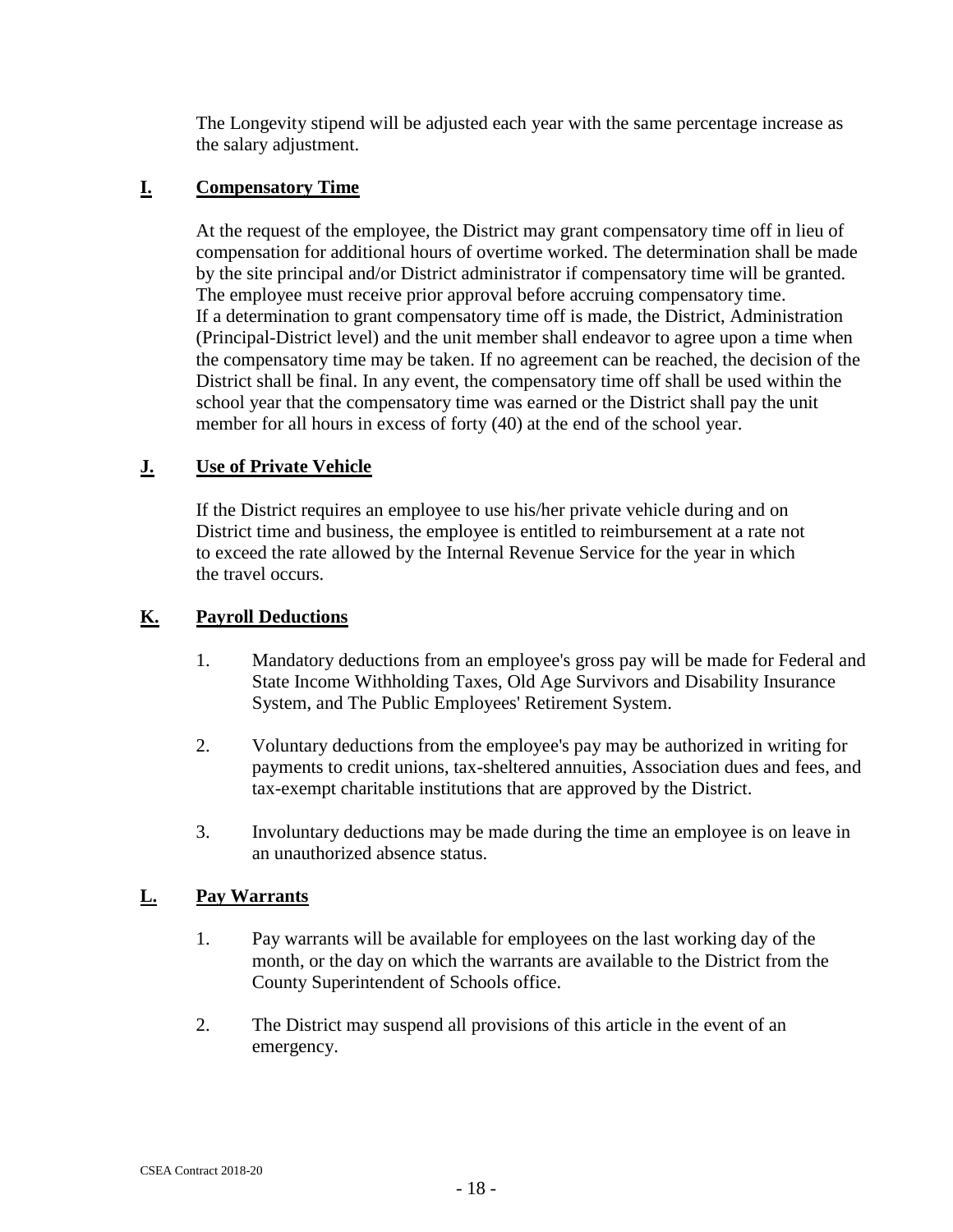## **ARTICLE VII**

#### **PROFESSIONAL GROWTH AWARDS**

#### <span id="page-18-2"></span><span id="page-18-1"></span><span id="page-18-0"></span>**A. Philosophy**

The programs and services of our District provide the community with opportunities for individual development and life-long learning. To ensure the growth of quality education as a continuing and diverse process, we must recognize and value all individuals within the District as vital contributors to the achievement of that growth. Based upon this principle, a Professional Growth Program has been implemented for classified employees.

As active elements in the realization of institutional goals and objectives, classified employees must be instrumental in creating and promoting an atmosphere conducive to the concept of life-long learning. To help foster this spirit, classified employees are encouraged to broaden their personal and educational experiences. When opportunities for personal enrichment, professional growth, and community understanding are frequently utilized, individual staff members can develop a more positive understanding of themselves, their role in the organization, and the organization's role in the community and therefore can respond more effectively to the need of the students and community to be served.

#### <span id="page-18-3"></span>**B. Purpose**

The purpose of the Professional Growth Program is to provide a plan for classified personnel that encourages participating in course work, in-service training, conferences, committee work, and other appropriate activities.

#### <span id="page-18-4"></span>**C. Program Objectives**

The specific purposes for which a Continuing Education Program may be undertaken are listed as follows:

- 1. Improve skills or knowledge required by the current position, outlined as part of the job description.
- 2. Acquisition of new skills or knowledge to qualify for a promotional position in the District as listed in the job description of that position.
- 3. Completion of requirements for a degree or certificate that relates directly to employee's current position or is aimed at a promotional position within the District as determined by the supervisor and, based upon the specific plan, developed cooperatively.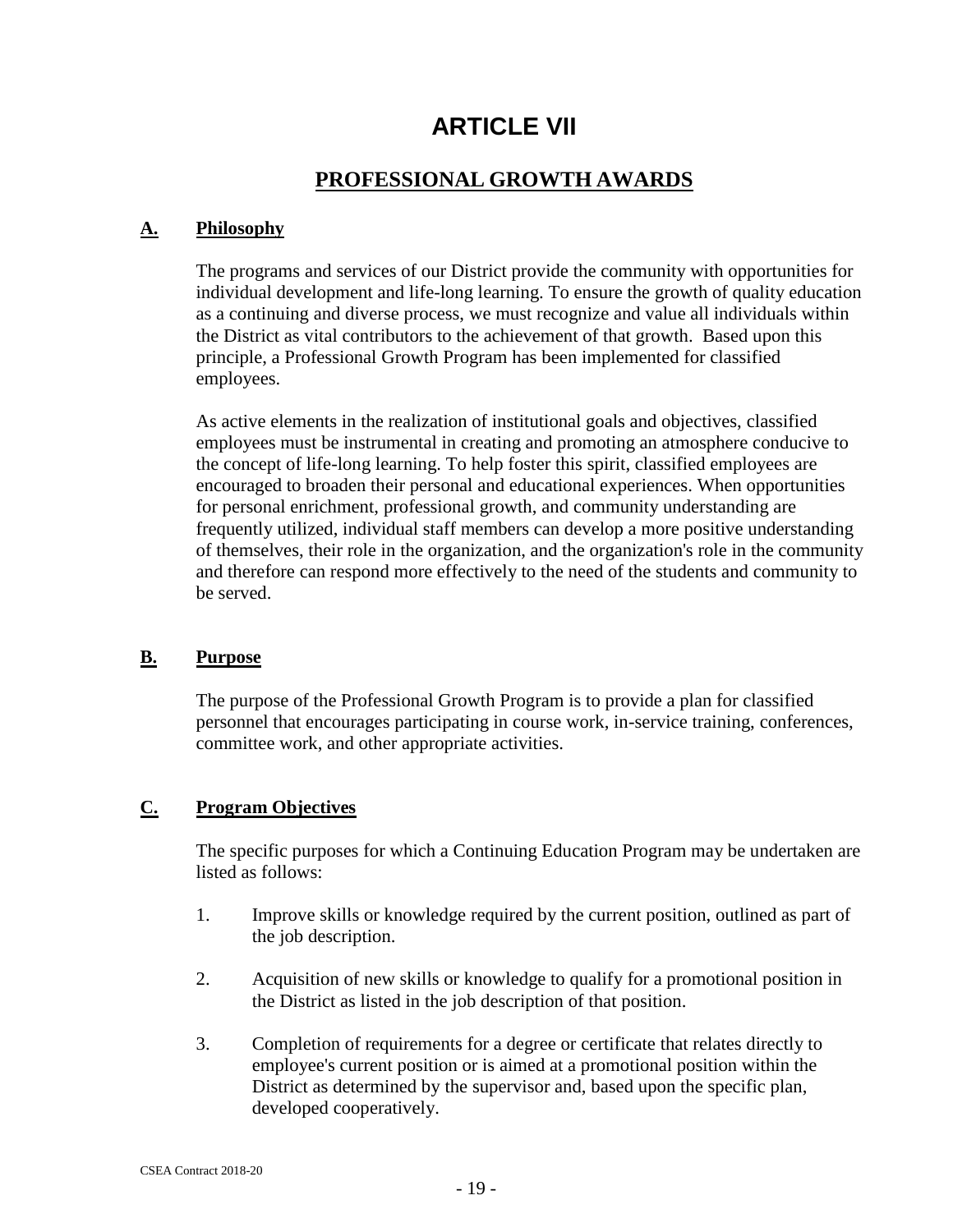#### <span id="page-19-0"></span>**D. Professional Growth Award**

The District will add Masters (to include Bachelor's degree at the rate of \$1582 - but only one stipend, Doctorate, Masters or Bachelors, will be issued annually. Pay the highest level degree) in accordance with the rates established on the DTA salary schedule. Member to verify before July 31 2019 with proof - official transcripts - for application to 2019-2020 pay.

A professional growth award of \$652 may be earned upon completion of the equivalent of five (5) continuing education units. A maximum of five (5) awards (\$3,260) may be earned/awarded in any one year. The professional growth award shall not be pro-rated for employees on fractional assignments. The award is payable when earned. Employees in probationary or temporary status are not eligible for this award. Probationary employees, however shall be paid any professional growth award earned while in probationary status upon becoming permanent.

The professional growth award will be adjusted each year with the same percentage increase as the salary adjustment.

#### <span id="page-19-1"></span>**E. Continuing Education Program Activities**

Continuing education units may be earned as specified below.

Continuing Education Program activities for formal courses taken at a four-year college, a community college, specialty school:

1 Quarter unit = 3 CEU's 1 Semester unit  $=$  5 CEU's

Workshops, conferences, adult education, or other outside workshops:  $3$  hours of attendance  $= 1$  CEU

Workshop Leader 3 hours of leading = 1 CEU

CEU's will be given for the completion of college, adult education, and specialty school (business or trade), workshops and courses that meet the specific requirements of the individual's approved program plan. All work completed relative to the specific approved plan must be verified. With prior approval, credit will be awarded.

To receive credit, these activities shall not be paid for by the District and/or sponsored by an employee organization to train or orient for collective bargaining purposes unless so directed by the Board. With prior approval, credit will be awarded.

Attendance and participation in these activities must be outside of the regular workday.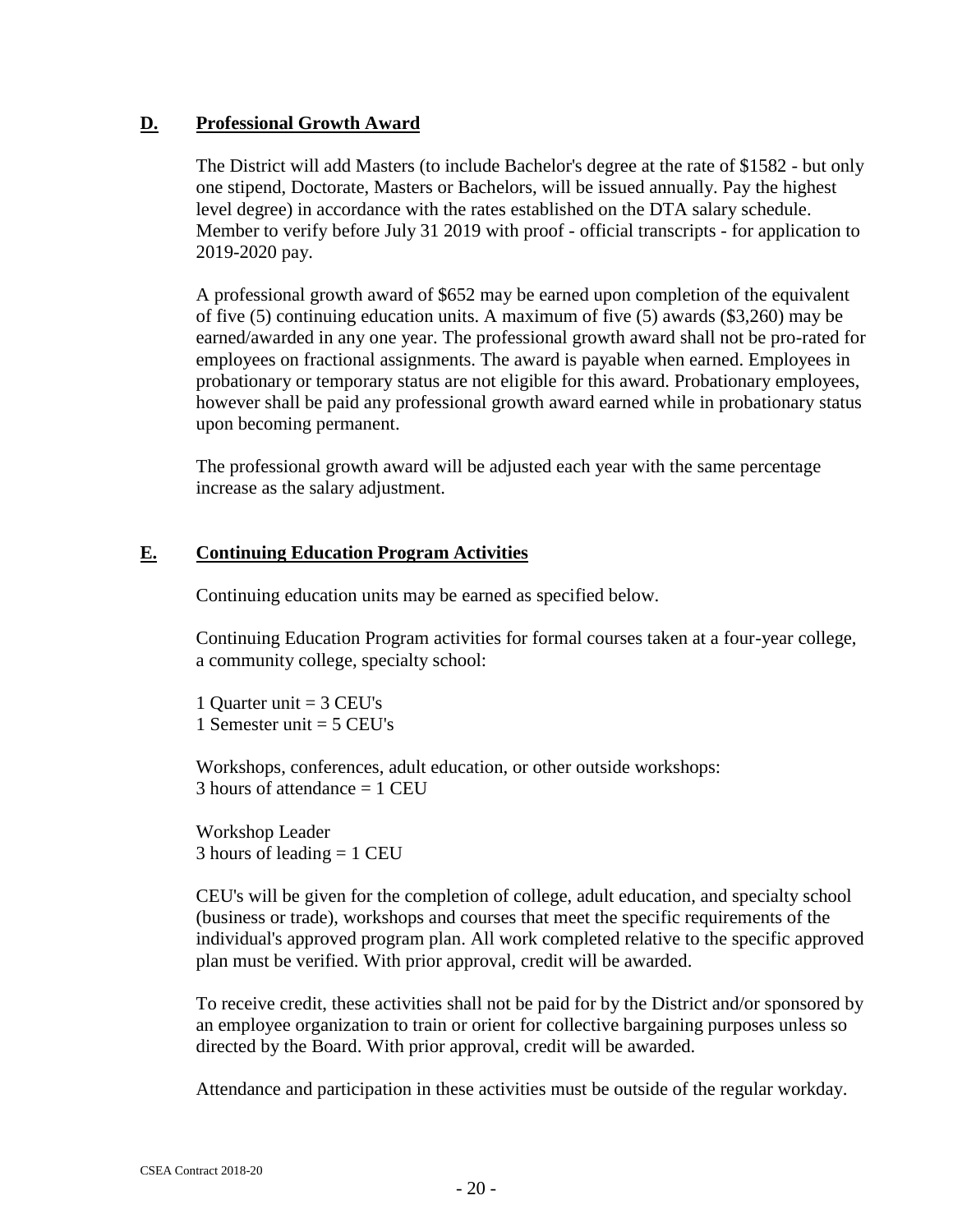#### <span id="page-20-0"></span>**F. CEU Form**

<span id="page-20-1"></span>A form, supplied by the Personnel Office, shall be used by the employee to develop his/her continuing education plan/program in consultation with the supervisor. The program, or segment, shall then be submitted to the District for administrative approval.

## **ARTICLE VIII**

### **LEAVE POLICIES**

<span id="page-20-2"></span>*WORK CALENDAR: THE DISTRICT AGREES TO HOLD HARMLESS 10-MONTH EMPLOYEES REGARDING THE 2 DAYS (NOVEMBER DAY BEFORE THANKSGIVING AND MARCH RECESS DAY) THAT WERE ADDED TO THE DISTRICT CALENDAR STARTING THE 2018-19 SCHOOL YEAR WHERE STUDENTS ARE NOT PRESENT. MOVING FORWARD, STARTING 2019-2020 THE DISTRICT WILL ENSURE NO DEDUCTION OF PAY OR ACCRUED LEAVE FOR THESE TWO DAYS.*

#### <span id="page-20-3"></span>**A. Holidays**

All holidays will be shown on the classified employees' calendar, which will be constructed and issued by the District prior to June 1.

#### 1. Legal Holidays

Legal holidays are those prescribed by the Education Code and will be provided for in the District classified service calendar for the year. Each employee is entitled to the following holidays: New Year's Day, Independence Day, Labor Day, Thanksgiving Day and the day following, Christmas Day, and Martin Luther King Day. In addition, Lincoln's Day, Washington's Day, Memorial Day, and Veterans' Day, in lieu of specified holidays, plus one day in lieu of Admissions Day are holidays granted which shall provide for at least three (3) three-day weekends.

#### 2. Local Holidays

Classified employees are entitled to five (5) local holidays per year, four (4) to be calendared during the Christmas Holiday period and one (1) assigned by the District.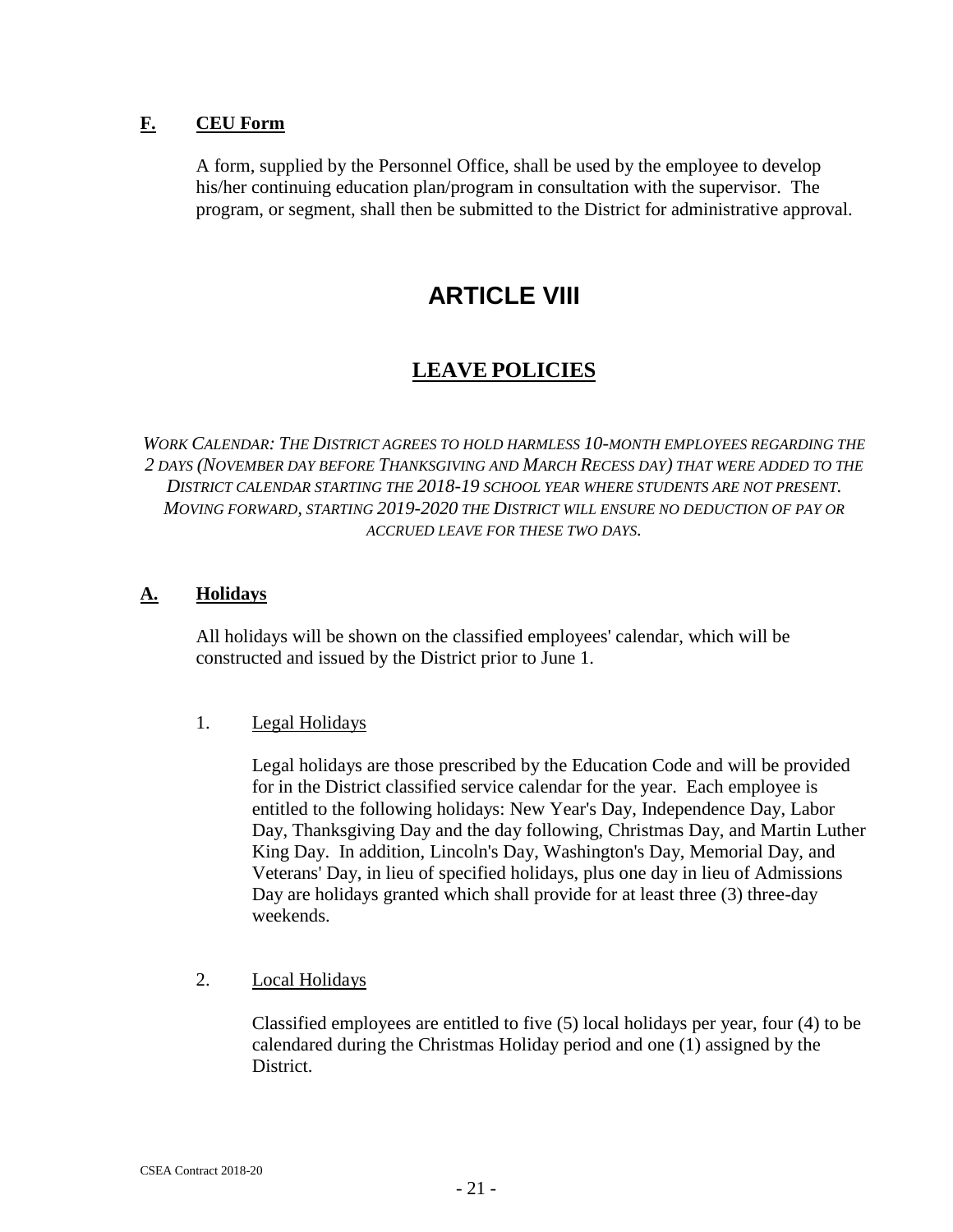#### <span id="page-21-0"></span>**B. Vacations**

#### 1. Scheduling Process

A. Employees are encouraged to use all of their accrued vacation each year. To ensure equity and fairness to all employees and to foster mutual agreement on scheduling vacation days all permanent unit members shall submit a vacation request to his/her site principal or District administrator. The scheduling administrator shall respond within 30 calendar days.

1. For 10 and 11 month employees this vacation request shall be submitted by October  $1<sup>st</sup>$  and include all the days scheduled to be taken, those to be paid off according to subsection 3 below, and any request for carryover into subsequent school year.

2. For 12 month employees this vacation request shall be submitted by May  $1<sup>st</sup>$  and include all the accrued vacation days either as days to be taken or as carryover into the subsequent school year.

B. Only with District approval in writing may accrued vacation be carried over to the following fiscal year. Carry over vacation time must be used no later than the year following the one in which it was earned. The employee shall designate the use of this carryover vacation in his/her annual vacation request that is to be submitted by October  $1<sup>st</sup>$  as outlined above.

C. The administration will provide the means for unit members to submit such vacation requests. Vacation time shall be granted during the year provided it is not disruptive to the operation of the District. Priority shall be given to vacation applications submitted on or before the deadlines noted above. Once the schedule is agreed upon, it is fixed unless mutually agreed otherwise. In fixing that schedule the district shall make every reasonable effort to accommodate the employee's request. Any scheduling of days, including carryover, that cannot be mutually agreed upon by the administrator and the unit member shall be scheduled by the district.

#### 2. Vacation Accrual

Commencing with the year of employment indicated below, each regular, full-time employee will earn vacation according to the following schedule: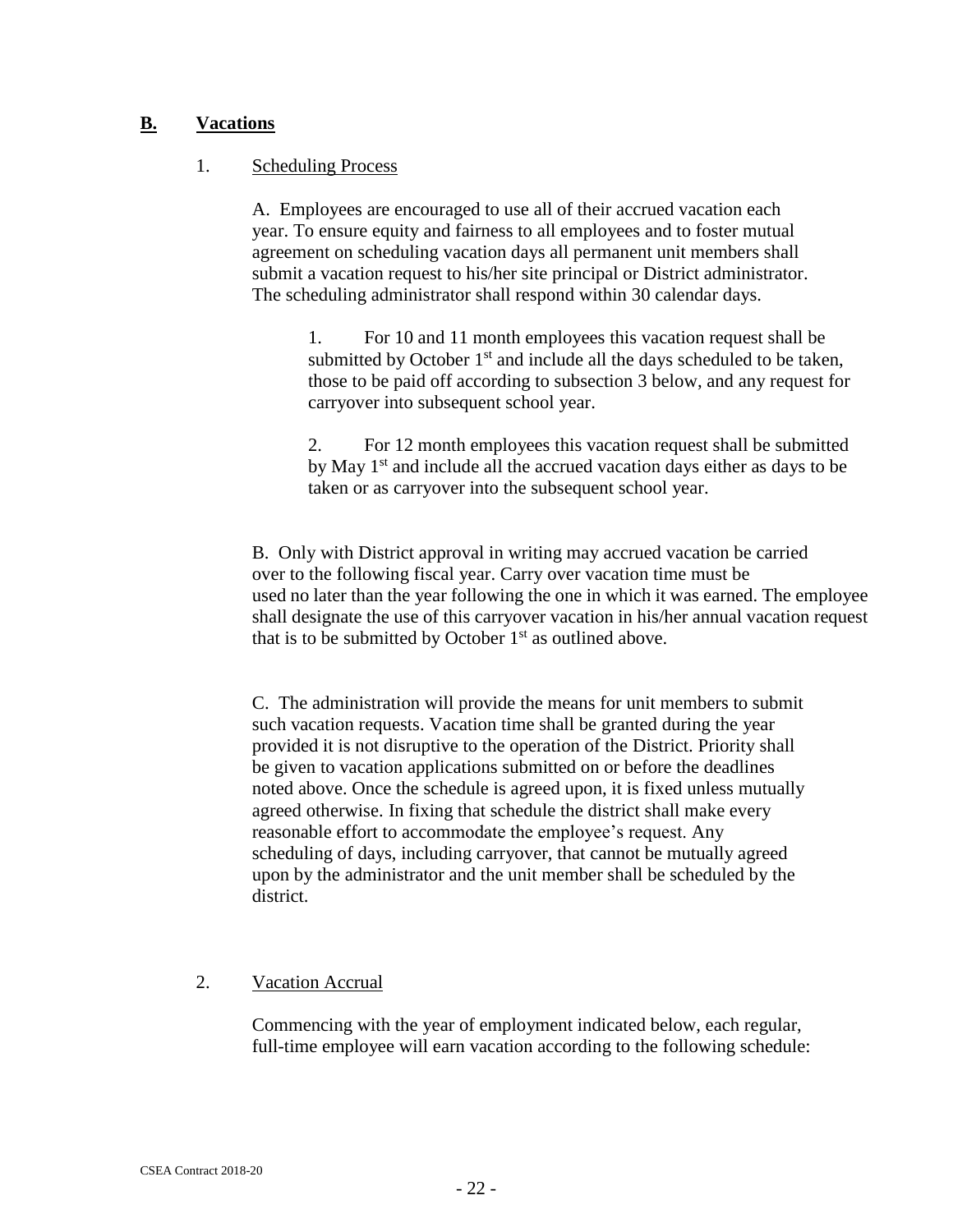|            | Eleven-Month Employees<br>Ten-Month Employees |                             | <b>Twelve-Month Employees</b> |            |                             |
|------------|-----------------------------------------------|-----------------------------|-------------------------------|------------|-----------------------------|
| Year $1-5$ | 10 days per year                              | Year $1-5$                  | 11 days per year              | Year $1-5$ | 12 days per year            |
| Year $6-9$ | 13 days per year                              | Year $6-9$                  | 14 days per year              | Year 6-9   | 15 days per year            |
|            | Year 10-15 18 days per year                   | Year 10-15 19 days per year |                               |            | Year 10-15 20 days per year |
| Year $16+$ | 22 days per year                              | Year $16+$                  | 23 days per year              | Year $16+$ | 24 days per year            |

For the purpose of this section, an employee must complete five (5) full years of service from the date of hire. The increased accrual rate will become effective on the first day of the month following the fifth anniversary date. Probationary employees may use vacation leave for any days actually accrued, subject to the scheduling process set forth in this article.

#### 3. Vacation Payoff

Any unused accrued vacation will be paid off at the conclusion of the fiscal year in which it was earned for ten (10) month employees and in the following fiscal year for eleven (11) and twelve (12) month employees.

#### 4. Summer School Work

Non-twelve-month regular unit members shall accrue one day of vacation and one day of sick leave prorated by FTE for completing summer session classification work if that work falls outside of their work year. While sick leave may be used during summer school, vacation time may not be used during summer school. All summer school work is recognized as temporary employment by the Association for non-twelve month employees working outside of their regular work year.

#### <span id="page-22-0"></span>**C. Sick Leave**

#### 1. Leave of Absence, Illness

All full-time regular employees will accrue sick leave at the rate of eight (8) hours sick leave per month of service. Such sick leave may be accrued from year to year without limit. For cause, stated in writing, any unit member who is absent by reason of illness or injury for more than five (5) consecutive days, or where a pattern of irregular attendance is evident, may be required to provide a licensed medical practitioner's statement specifying the illness or injury and/or the practitioner's statement of approval that the unit member is able to render full and complete service to the district. At its discretion and expense, the Board may also designate a licensed medical practitioner for the purpose of providing such a statement.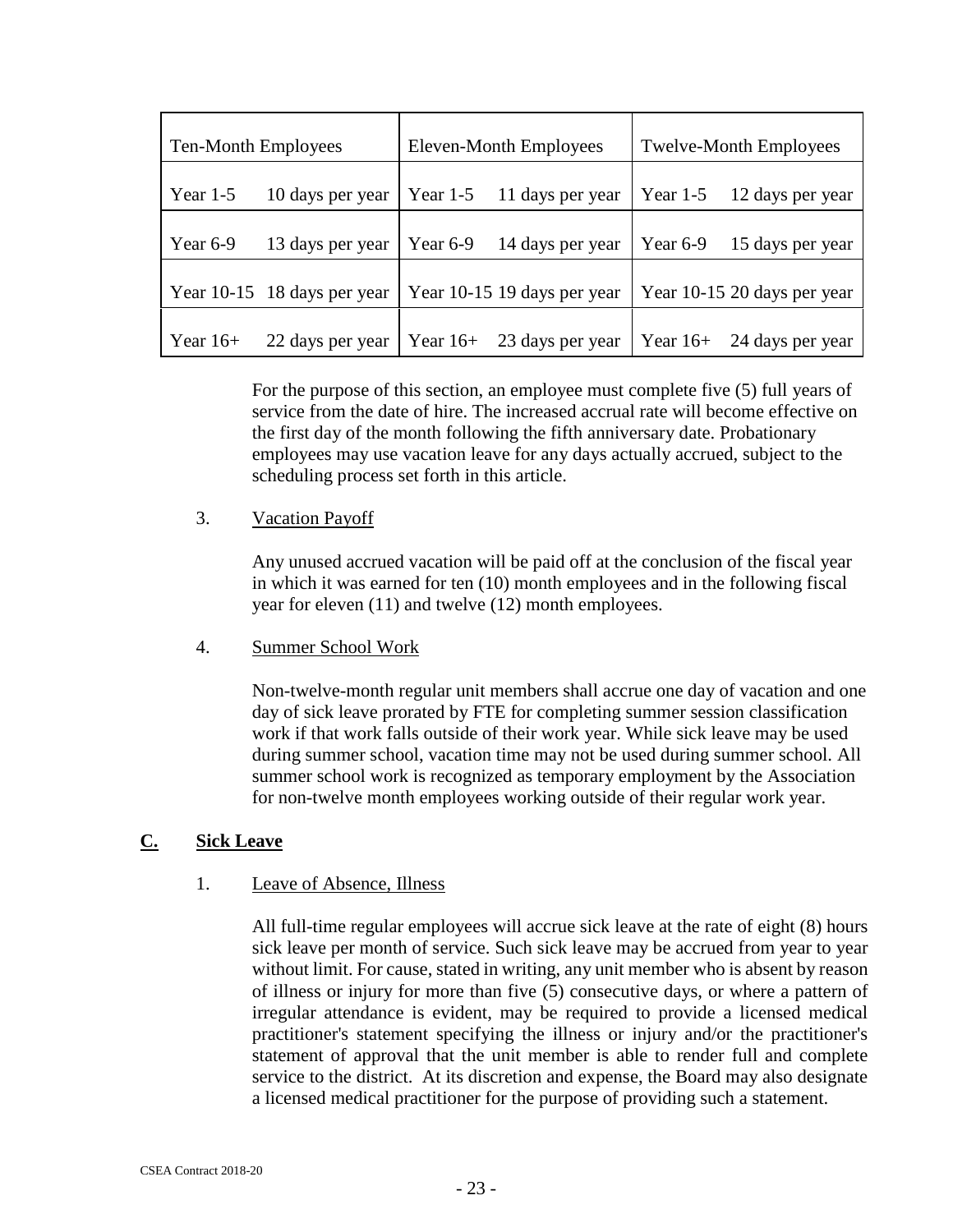#### 2. Industrial Accident or Illness Leave

If an accident/illness is incurred during the course of an individual's employment, the individual is entitled to sixty (60) working days per year of industrial sickness leave without loss of pay, commencing the first day of absence on which the employee becomes so disabled. Payment for such days, when added to worker's compensation award, will not exceed the employee's regular daily wages. Such leave is not accumulated beyond a fiscal year.

#### 3. Extended Sick Leave

A unit member absent from duty for reasons of illness or accident for a period of five (5) months (100 school days) or less from the date of the expiration of the unit member's accumulated sick leave and all vacation time, during which period full pay is authorized, shall receive differential pay provided the district has received written notification from a medical practitioner that he/she is unable to work for that duration of time. As allowed by Education Code 44983 the differential pay shall be fifty percent (50%) of the unit member's daily rate. The five (5) month period will take cognizance only of any legal holidays which may be within the five (5) month period.

#### 4. Leave to Care for a Child, Parent, or Spouse/Domestic Partner

In any school year unit members may use up to a maximum of one half of the sick leave that is credited that year under section C, paragraph 1 above to attend to the illness of the unit member's child, child of domestic partner, parent, or spouse/domestic partner. The provisions of section C.1 and Board Policies apply to a unit member's use of sick leave to attend to an illness of the member's child, parent, or spouse/domestic partner and are in addition to Personal Necessity Leave.

As used in this section, "Child" means a biological, foster, adopted child, a stepchild, a legal ward, a child of a domestic partner or a child of a person standing in loco parentis.

"Parent" means a biological, foster, or adoptive parent, a stepparent, or a legal guardian.

This section does not extend the maximum period of leave to which a unit member is entitled under the Family and Medical Leave Act of 1993 [\(FMLA\)](http://www.mvla.net/sites/Staff/Staff%20Documents%20and%20Forms/Health%20and%20Welfare/FMLA%20Employee%20Guide.pdf)(29 U.S.C. Section 2606, et seq.), the California Family Rights Act [\(CFRA\)](http://www.dfeh.ca.gov/Publications_CFRADefined.htm)(Government Code Section 12945.2) and District policies implementing these Acts regardless of whether the unit member receives sick leave compensation during that leave. Unit members should contact the personnel department for information about their specific rights under FMLA and CFRA laws.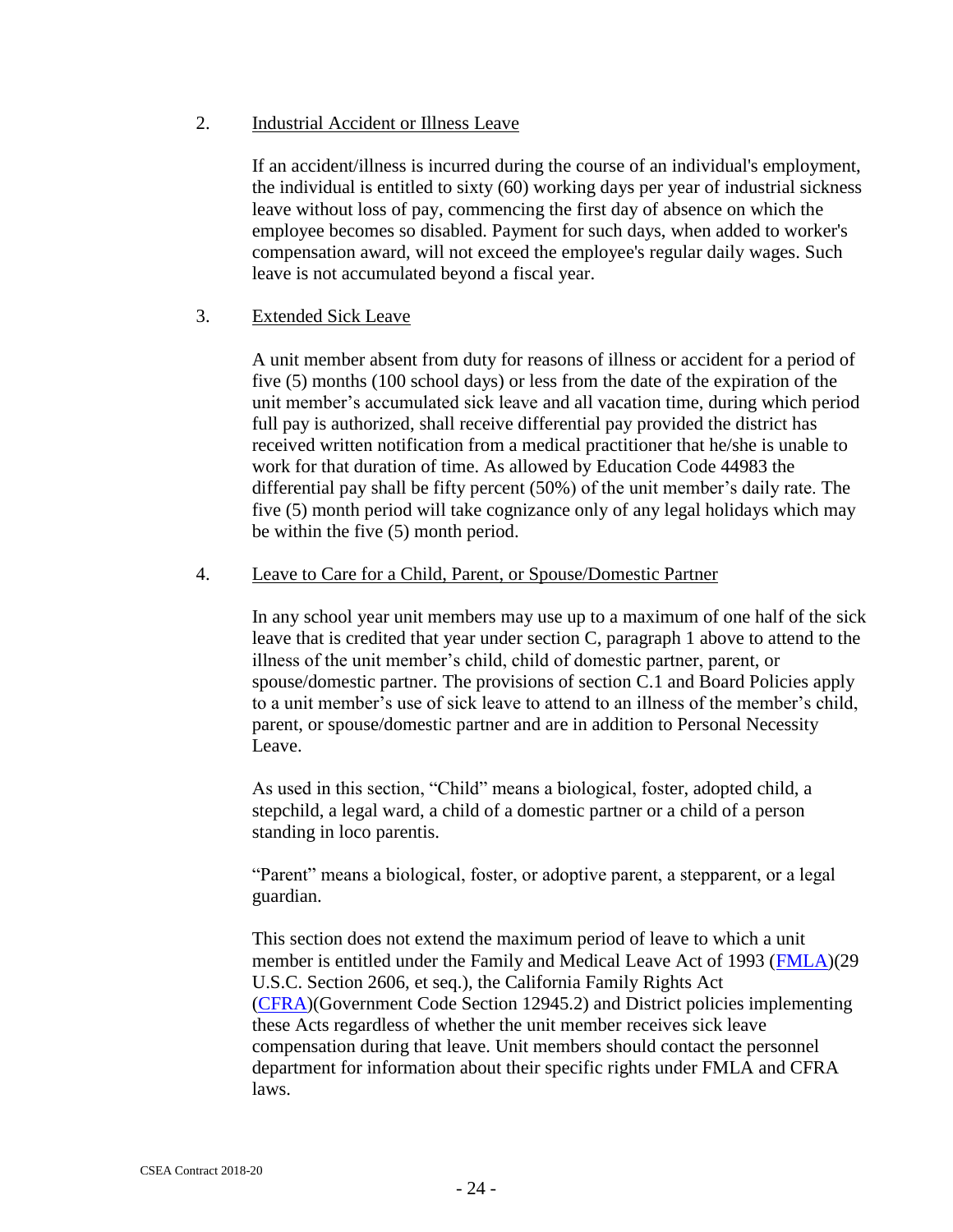#### Non-Portable Leave Days for Parental and Extended Catastrophic Illness or Extended Medical/FMLA Leave

A unit member whose accrued sick leave has been exhausted as a result of taking parental leave shall receive up to ten (10) days of non-portable personal necessity leave, granted on the basis of one (1) day of leave for every five (5) days of leave consumed in a pregnancy-related disability leave. Upon the unit member's return from leave the additional leave will be credited to a unit member's account.

#### Fifty Percent Pay Differential

When a unit member has exhausted all available sick leave, including all accumulated sick leave, and continues to be absent from duties on account of parental leave pursuant to this contract and Government Code Section 12945.2, the unit member shall be compensated at no less than fifty (50) percent of his or her regular salary for the remaining portion of the 12-workweek period of parental leave.

#### Greater Benefits Under Collective Agreement

This parental leave provision shall be construed consistent with Education Code Section 45196.1, California Government Code Section 12945.2, and the federal Family Medical and Leave Act, but shall not be construed as limiting the greater parental leave rights granted to unit members under this collective agreement.

Coordination of Parental and Pregnancy Related Disability Leave Pregnancy-Related Disability Leave taken pursuant to this section shall not run concurrently with Parental Leave taken pursuant to Section 12945.2 of the Government Code. The aggregate amount of Parental and Pregnancy-Related Disability Leave taken pursuant to this section and Section 12945.2 of the Government Code shall not exceed the combined 20 workweeks  $(12 + 6/8)$  in a 12-month period. The intent of this language is to ensure consecutive addition of medical maternity and FMLA provisions.

#### Medical Verification

The length of time a unit member's pregnancy-related disability shall be determined by a written statement from a licensed medical practitioner indicating the onset and termination of the period of time when the unit member is subject to a pregnancy related disability as defined in this agreement.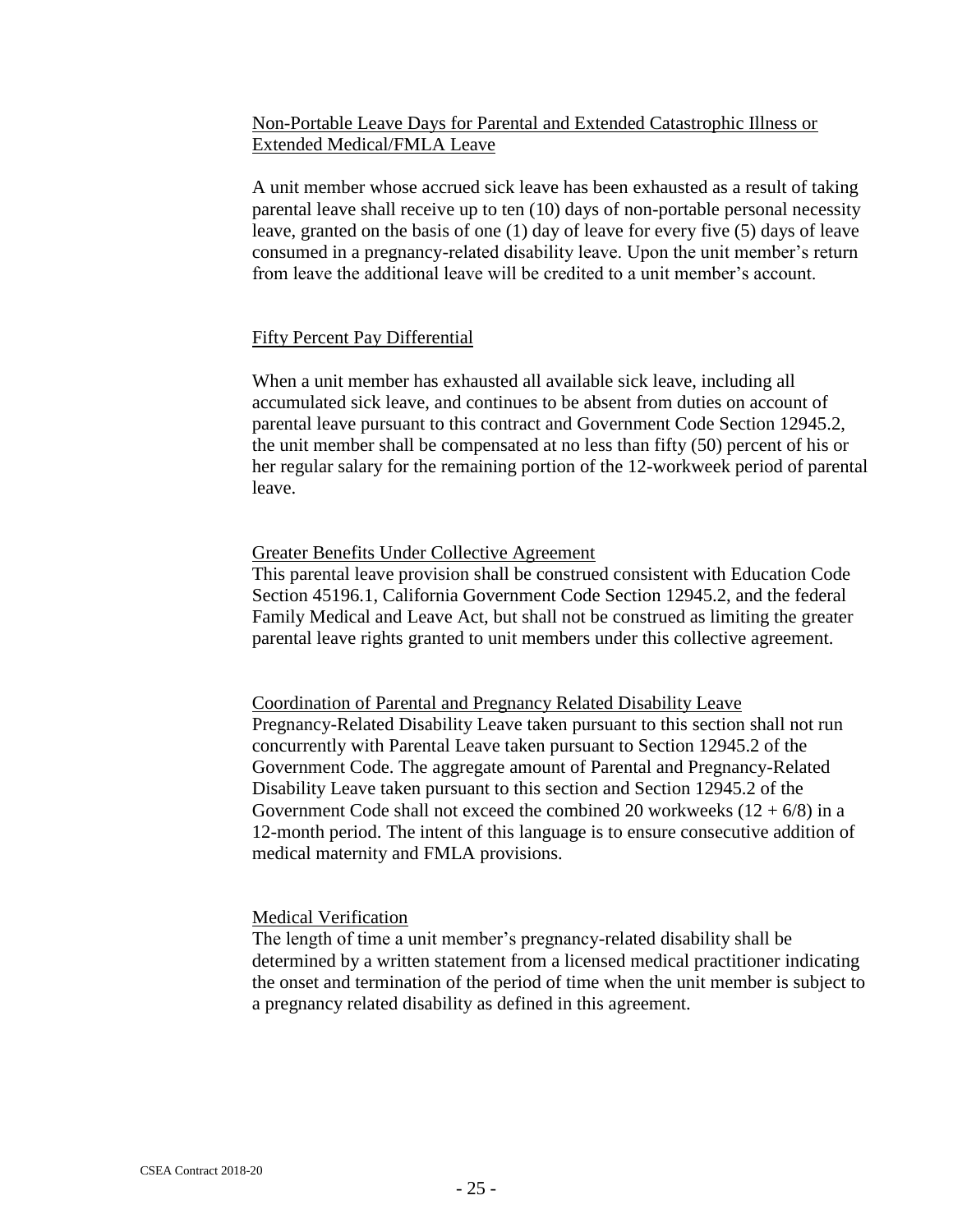#### 5. Sick Leave Donation Program

On a case-by-case basis and with mutual agreement of the Association and the District, any employee may donate accumulated and unused eligible leave credits to another employee when that employee or a member of his or her family suffers from a catastrophic illness or injury.

#### **Definitions**

"Catastrophic illness" or "injury" means any illness or injury that is expected to incapacitate the employee for an extended period of time, or that incapacitates a member of the employee's family, and that incapacity requires the employee to take time off from work for an extended period of time to care for that family member, and taking extended time off from work creates a financial hardship for the employee because the employee has exhausted all accessible sick leave and other paid time off.

"Eligible leave credits" means sick leave accrued to the donating employee under Article VIII C 1 of this agreement. One (1) full day of eligible leave credit shall equal one day of usable leave to the receiving party.

"Family members" shall be as defined in Article VIII D. 1 of this agreement for bereavement leave.

#### **Eligibility**

Eligible leave credits may be donated to an employee for a catastrophic illness or injury if all of the following requirements are met:

The employee who is, or whose family member is suffering from a catastrophic illness or injury requests that eligible leave credits be donated and provides verification of catastrophic injury or illness as required by the District.

The District determines that the employee is unable to work due to the employee's, or his or her family member's catastrophic illness or injury.

The employee requesting donation of sick leave has exhausted all accessible accrued paid leave credits, including differential leave for classified employees, if the employee is requesting catastrophic leave for his/her illness or injury.

#### **Procedure**

An employee who wishes to receive the catastrophic illness benefit must request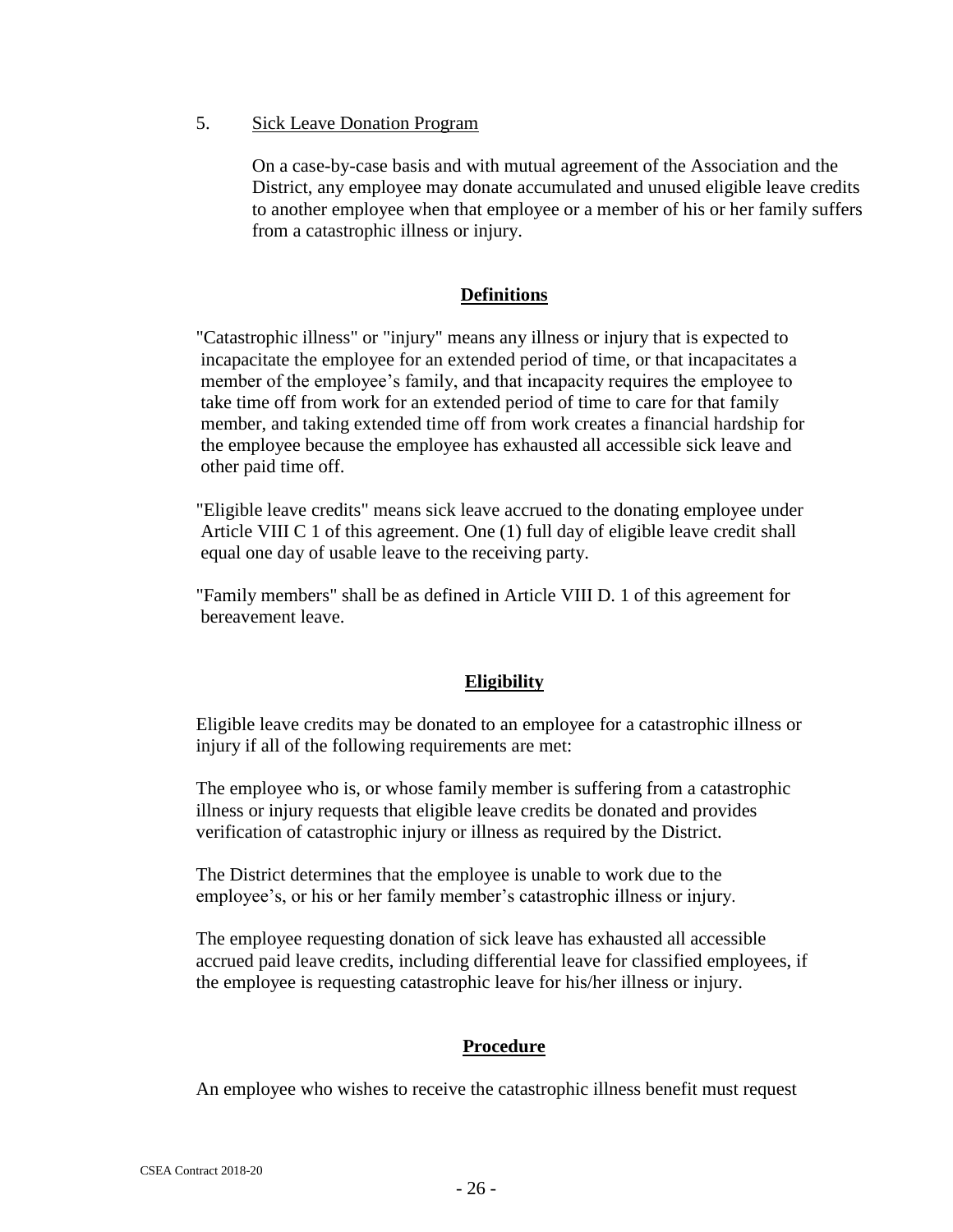in writing to the Association and District that sick leave donations be solicited on his or her behalf. The request must be accompanied by a verification of the catastrophic injury or illness.

Donations will be solicited by a joint announcement of the Association and District on behalf of an individual who meets the requirements for this benefit.

The employee who volunteers to donate sick leave must donate in minimum increments of one (1) full-time equivalent day of leave credit.

The maximum amount of time that the recipient employee may use donated leave credits shall not exceed twelve (12) consecutive months per illness, recurrence or injury. Donated leave credits must be used consecutively. A recipient of donated leave may not alternate between paid and unpaid status. An employee who receives paid leave pursuant to this section shall use any leave

credits that he or she continues to accrue on a monthly basis prior to receiving paid leave pursuant to this catastrophic illness benefit.

Donated leave credits shall be used in the order donations are received. However, one day of leave will be used from each donor before a second day is utilized from any other donor. This sequential process will be repeated for all donation rounds thereafter. All transfers of eligible leave credits shall be irrevocable. However, any leave not used within twelve (12) months of donation, will revert to the donor(s).

The recipient shall be paid at her or his regular rate of pay.

The District may adopt rules and regulations for the administration of this benefit as long as the regulations do not conflict with the specific provisions of the collective bargaining agreements. Such rules and regulations will be submitted to the Association for review prior to implementation.

Any entitlement to family leave under the federal Family and Medical Leave Act and a California Family Rights Act will run concurrently with the leave created by donations.

If PERS determines that any provisions of this policy are inconsistent with PERS rules and regulations, the provision shall be re-opened for negotiations.

#### 6. Pregnancy Disability Leave

A unit member may use sick leave and/or extended sick leave for disability due to pregnancy, childbirth, or related medical conditions, miscarriage, abortion, and recovery therefrom.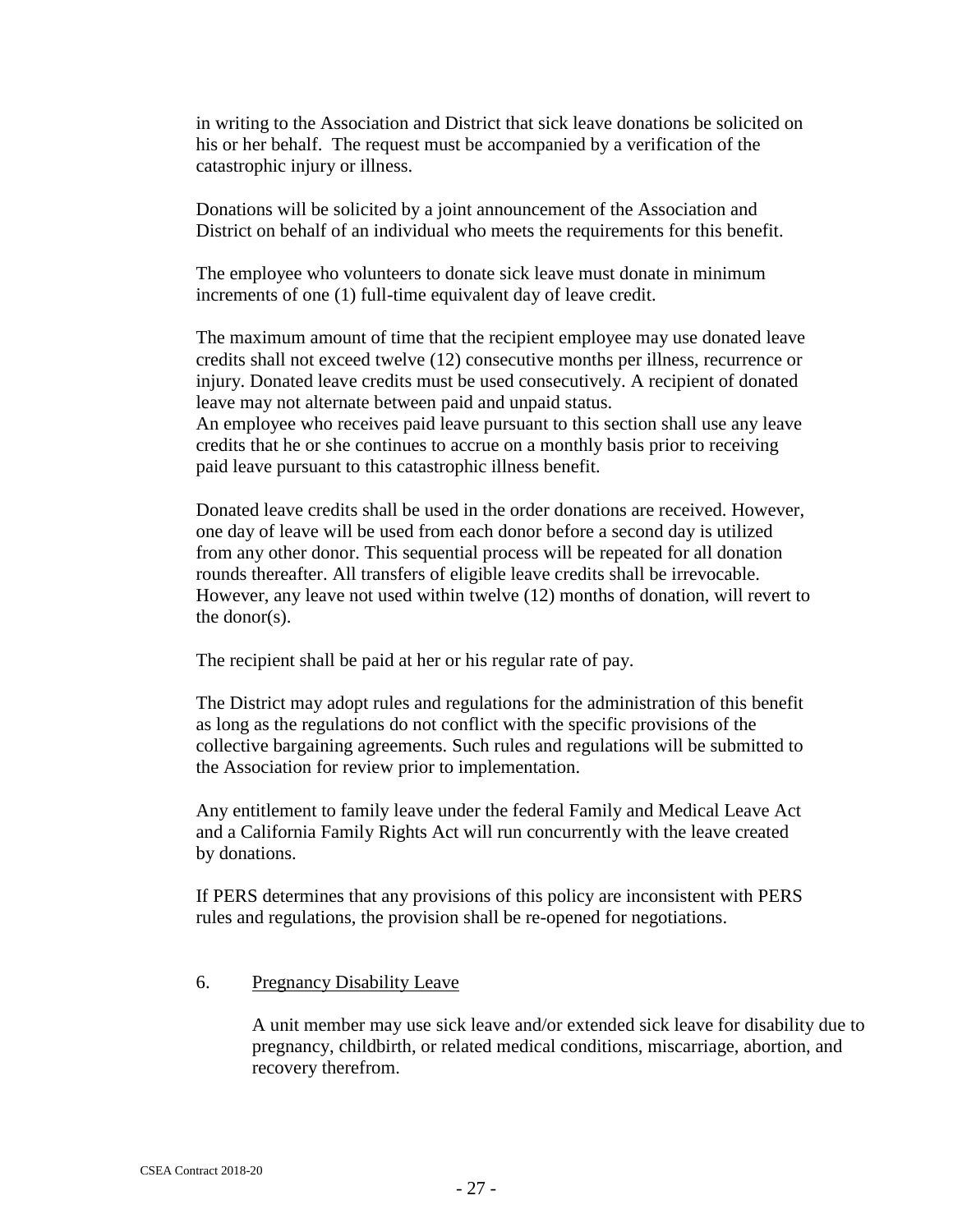The length of pregnancy disability leave, including the date on which the leave shall begin and the date on which the unit member is no longer disabled because of pregnancy and shall return to work, shall be determined by the unit member and the unit member's physician.

Before returning to work from a pregnancy disability leave, the unit member shall obtain a "return to work" certification from her health care provider stating that she is able to resume her job duties.

Pregnancy disability leave shall not be granted to provide periods of convalescence beyond disability prior to or following childbirth. Pregnancy disability leave shall not be granted to provide childcare.

#### 7. Maternity/Paternity Leave

During each school year, a unit member may qualify for parental leave up to a period of 12 workweeks.

For purposes of this section, "parental leave" means leave for reason of the birth of a unit member's child, or the placement of a child with a unit member in connection with the unit member's adoption or foster care of the child.

Parental leave is without pay; however, unit members may use any accrued sick leave and/ or vacation during this period. A one-time restoration sick leave up to 10 days following the use of parental leave if all accrued sick leave is exhausted.

This 12-workweek period does not include any leave for pregnancy-related disability; nor shall parental leave in this section be limited by or intermixed with "Leave to Care for Child, Parent or Spouse".

#### Pregnancy Related Disability Leave

In addition to the 12-workweek parental leave unit members will be entitled up to and additional six (6) weeks of leave for a vaginal birth and eight (8) weeks of leave for Cesarean birth without pay for a pregnancy-related disability. For purposes of this agreement "pregnancy-related disability" means any disability caused or contributed to by pregnancy, miscarriage, or childbirth, and preparation for and/or recovery from childbirth that is supported by appropriate medical certification. A unit member may use any portion of accrued sick leave or sick leave differential (Extended Leave) for this period of leave.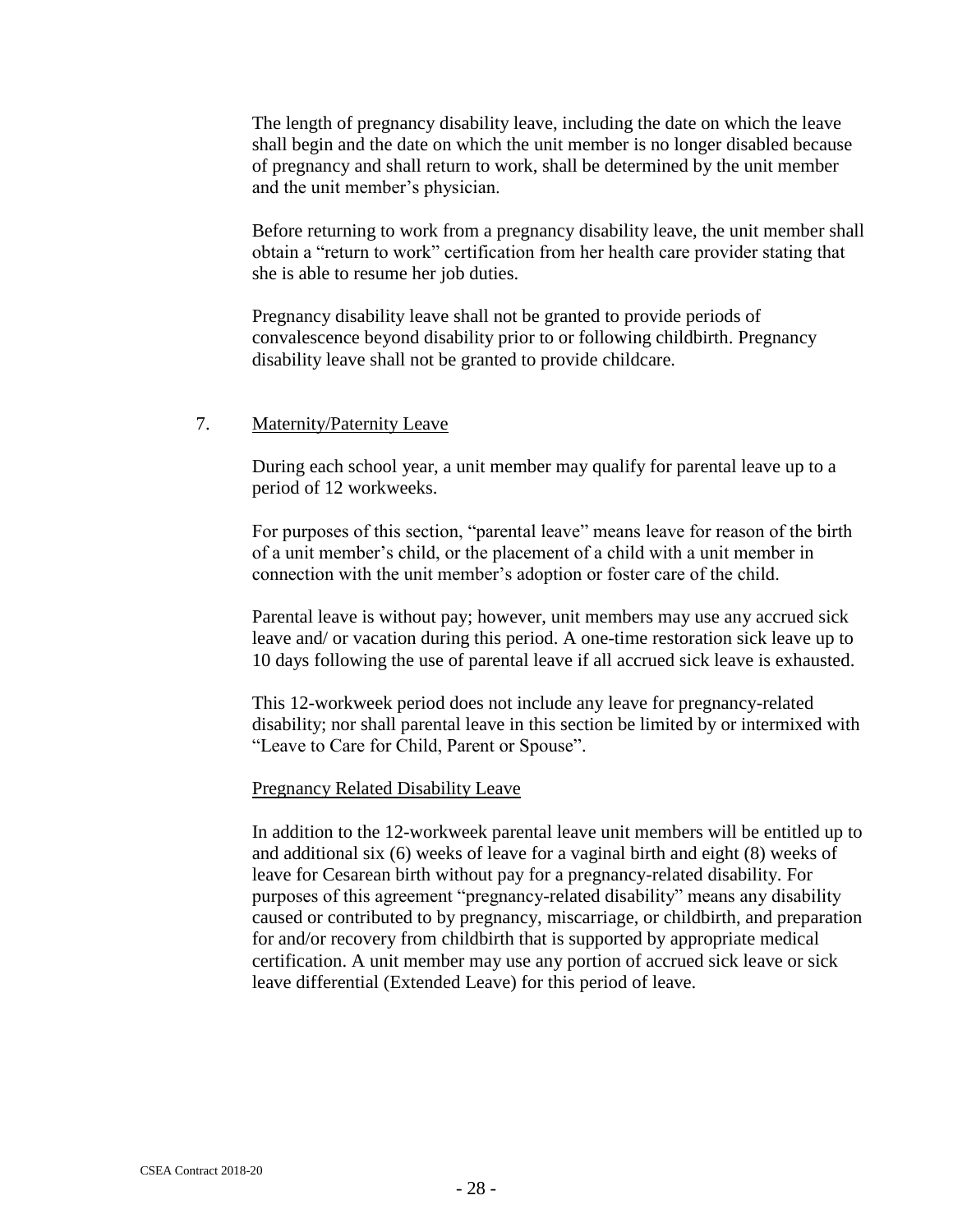#### 8. Quarantine

In the case of official quarantine at the unit member's place of residence, the unit member will be allowed full pay during the period of enforced quarantine even though this exceeds the unit member's accumulated sick leave.

#### <span id="page-28-0"></span>**D. Bereavement Leave**

An employee is entitled to three (3) days of bereavement leave or five (5) days (per death) if the employee must travel out of state due to the death of a member of the employee's immediate family. This is to be without loss of pay and will not be charged to any other authorized absence.

#### 1. Immediate Family

A member of the immediate family is defined as an employee's spouse/domestic partner, mother, father, grandmother, grandfather, son, daughter, son-in-law, daughter-in-law, grandchild, sister, or brother of the employee or of the employee's spouse/domestic partner, and any relative living in the immediate household of the employee. Bereavement leave for other relationships not defined above may be authorized at the discretion of the superintendent or designee.

#### <span id="page-28-1"></span>**E. Jury Duty or Witness Service**

An employee when called to jury duty or subpoenaed to appear as a witness shall serve without loss of pay. However, the per diem allowance will be reimbursed to the District. The employee may keep any mileage allowance authorized. Such leave is not chargeable to any other authorized absences.

#### <span id="page-28-2"></span>**F. Military Leave**

A member of the Reserve or National Guard may serve his/her active duty or training as provided by law.

#### <span id="page-28-3"></span>**G. Conferences**

Absence to attend a conference required by the district whose purpose is to enhance the employee's job performance is dependent upon District approval and is not chargeable to any other entitled absences. The employee is entitled to reimbursement for travel, registration, lodging, and meals while at the conference.

#### <span id="page-28-4"></span>**H. Personal Necessity Leave**

1. Each unit member is authorized to use a maximum of seven (7) days of sick leave per school year for reasons which are personal, necessary, and cannot reasonably be disregarded by the unit member. Such leaves may not be used: (1) solely for an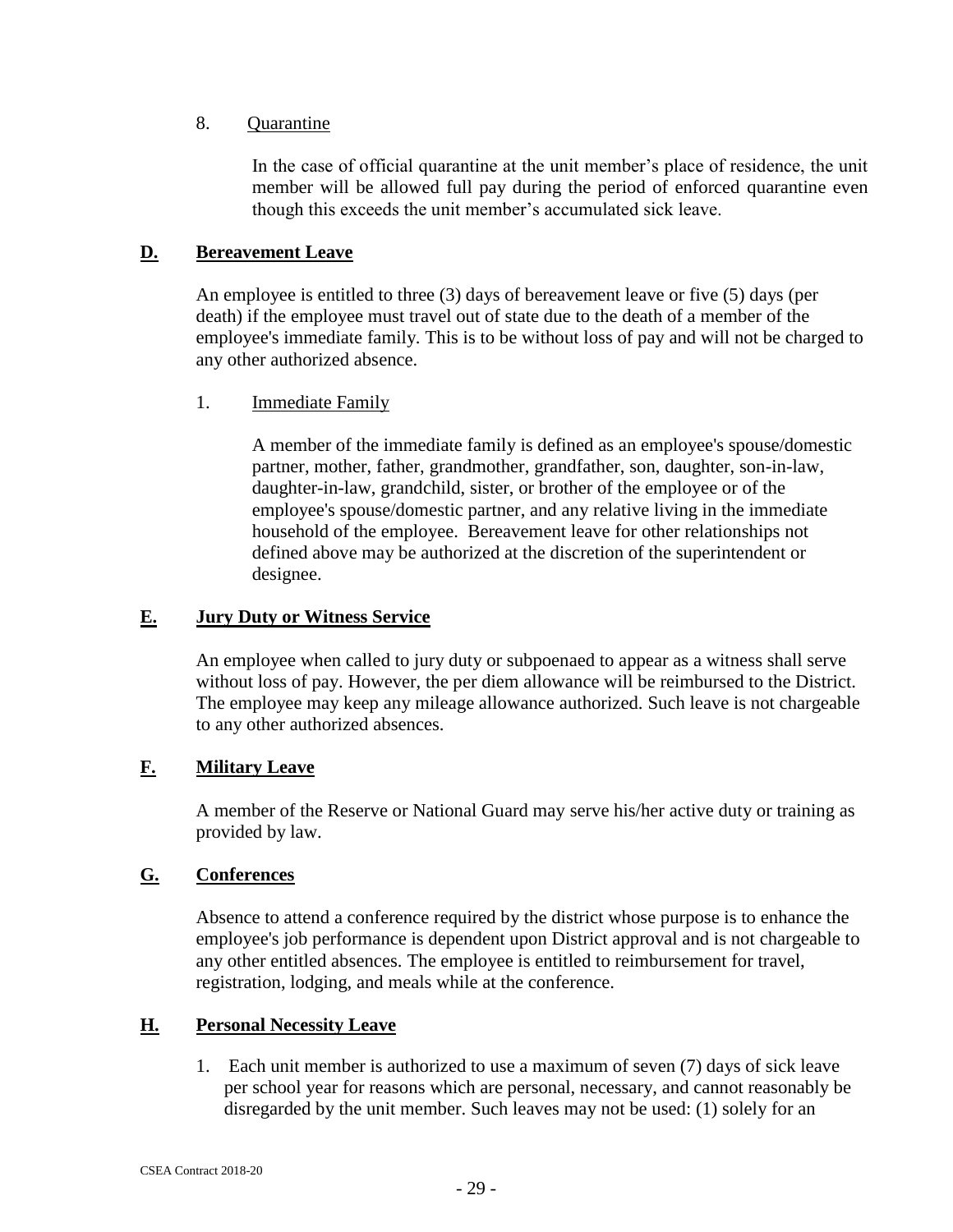extension of a weekend, a school holiday, or a school recess period; (2) in lieu of vacation or holiday period; (3) for a recreational activity; (4) for an avocational interest or employment; (4) for a search for other employment; (6) for business of the Association; or (7) for any other instance deemed by the Superintendent not acceptable as personal necessity. Use of leave for this reason shall not exceed five (5%) of unit members at any one site on any scheduled work day.

- 2. Each unit member utilizing personal necessity leave shall be responsible for providing advance notice of at least two days when possible to his/her supervisor. In addition, each unit member shall complete the absence report form verifying the leave was taken for personal necessity as defined above.
- 3. The District administration will not inquire into the specific reasons for use of personal necessity leave except upon reasonable suspicion of misuse. A unit member may be subject to disciplinary action up to and including loss of pay for days taken for misuse of personal necessity leave.

#### <span id="page-29-0"></span>**I. General Leave**

#### 1. Long Term

The District may grant a leave of absence without pay for a period of one (1) year for an employee to pursue appropriate training in new skills, or other reasons, if it determines the leave to be in the interest of the District. Leave may also be granted for child rearing purposes not to exceed six (6) months.

#### 2. Short Term

An administrator may grant up to two (2) days leave upon request. Leaves in excess of two (2) days shall be approved by the Superintendent or designee. Such leaves will be without pay provided the employee has expended all accrued vacation time.

#### 3. Part-time Employees

Part-time employees shall receive leaves and other benefits provided for under this Article on a pro rata basis according to the formula established in Article V, Section B, wherever such prorating is authorized by applicable law.

#### 4. Fringe Benefits

Eligible employees on long-term leave may continue participation in the District's medical and dental program by paying the premium costs to the District Business Office on a quarterly basis. Premium payment for the first quarter shall be made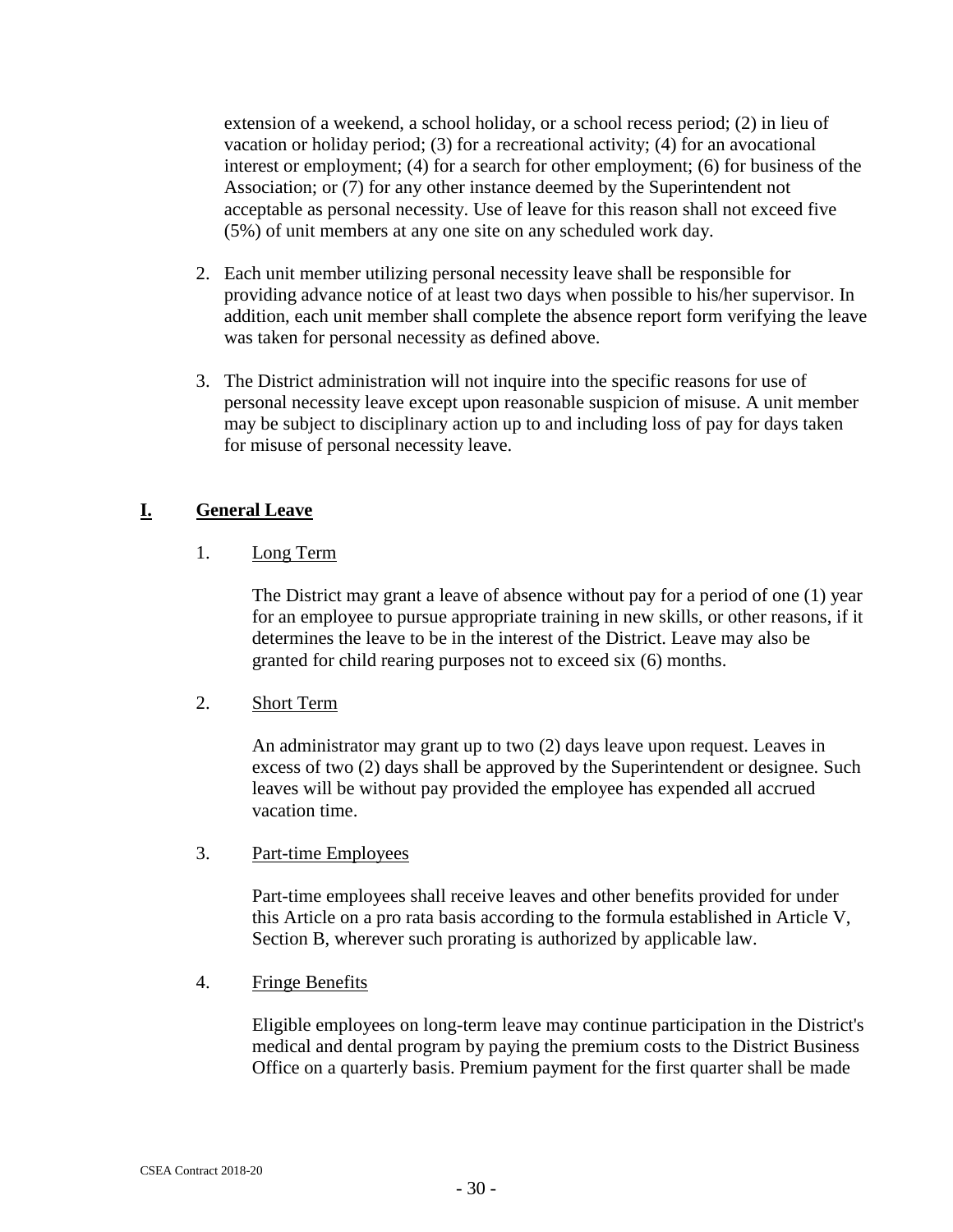within thirty (30) days prior to the effective commencement date of the leave granted. This is contingent upon carrier approval.

### **ARTICLE IX**

#### **HOURS**

#### <span id="page-30-1"></span><span id="page-30-0"></span>**A. Workday**

The normal working day is eight (8) hours duration. The starting time and ending time for the workday will be set by the administration as outlined below and can be changed at any time by mutual agreement. Additionally, starting and ending times for the work day may be modified by the supervisor or District Administrator to meet the demonstrated operational needs of the District during the normal workday by complying with the following terms:

- 1. One schedule change per unit member, per school year-either in the beginning of the school year or the beginning of second semester.
- 2. Notification to the member and CSEA prior to the proposed change on or before June  $1<sup>st</sup>$ for the beginning of the new fiscal year, or on or before November  $15<sup>th</sup>$  for the second semester of the school year.
- 3. CSEA shall be notified prior to any "mutual agreements" that may result in the change of starting and end times for a unit member.

During an emergency, starting and ending times may be modified as needed by the supervisor or District Administrator.

<span id="page-30-2"></span>Unit members who work more than three and one-half hours in a workday must be provided one 15-minute rest period. For those working more than 4 hours in a day, an additional 15-minute break must be provided for each major fraction of additional four hours worked. For purposes of this agreement, any major fraction of additional four hours worked is defined as in excess of 2.5 hours. Lunchtime is not included in the authorized (8) hours. The times at which lunch or rest periods are authorized will be designated by the supervisor, as near the mid-point of the work shift as possible.

## **ARTICLE X**

#### <span id="page-30-3"></span>**HEALTH AND WELFARE**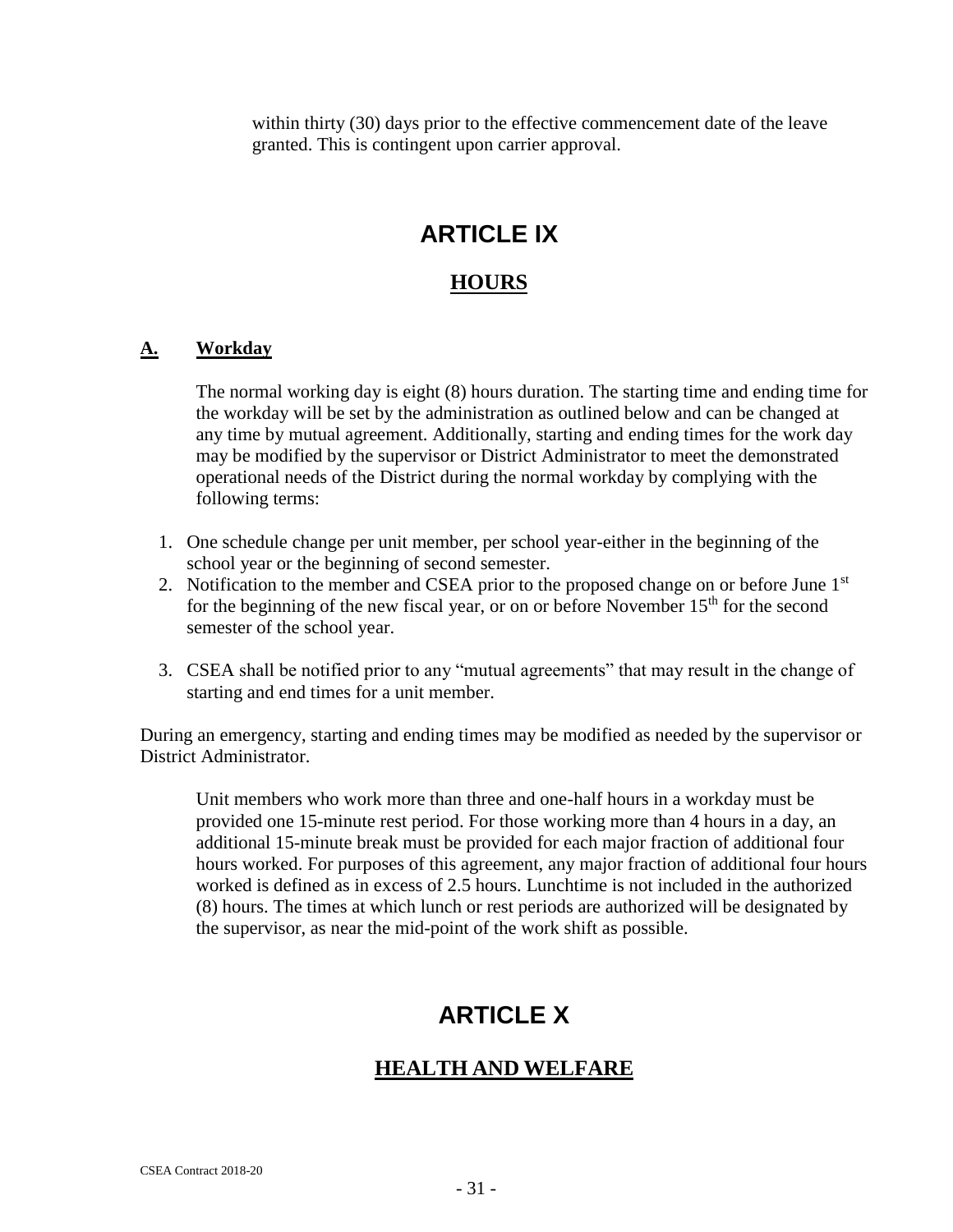#### <span id="page-31-0"></span>**A. General Information**

- 1. For the duration of this Agreement, the District agrees to make available medical, dental, and vision programs. Any changes in carrier or levels of benefits included, except as mandated by the carrier, shall be made only upon mutual agreement of the parties during the term of this Agreement.
- 2. Any changes in plans provided under this section, including information as to when unit members may change coverage from one plan to another, will be provided by written notice distributed to all work locations within three (3) weeks after the District receives notification from the carrier.
- 3. An open enrollment period, during which unit members may elect a benefit or change carriers, shall be provided each year. The open enrollment period and enrollment requirements shall be in keeping with carrier policies.
- 4. Part-time unit members shall be eligible to participate in the medical, dental, and vision programs per the terms of the contract with each carrier. The district contribution to the cost of the coverage elected shall be in the same proportion that the unit member's contract bears to the district contribution for a full-time contract (e.g., for a unit member with a sixty percent (60%) assignment, the district shall contribute sixty percent (60%) of the district maximum contribution of the cost of programs in which he/she elects to participate).
- 5. A unit member may choose to be covered under the District's programs as either a prime subscriber or as a dependent but shall not be covered as both. However, the District shall not be obligated to cover married couples/domestic partners as prime subscribers in the same plan if to do so would cause additional cost to the District. Nothing in this provision shall result in a unit member receiving less benefits than he/she would otherwise be entitled to if he/she were the prime subscriber.

#### <span id="page-31-1"></span>**B. Cost Containment Committee**

1. A cost containment committee formed with participation of the district, the DTA and CSEA will review and monitor the health care needs of the district's employees and the current trends in the health care industry.

The purpose of the committee is to provide a source for discussion of problems, needs and attributes of the current health care benefit package as well as possible modifications or improvements to the package. Mutually acceptable cost containment suggestions may be submitted to the Board and the Associations for appropriate action. The parties agree that suggestions approved by the Board and the Association may be implemented mid-term during this Agreement.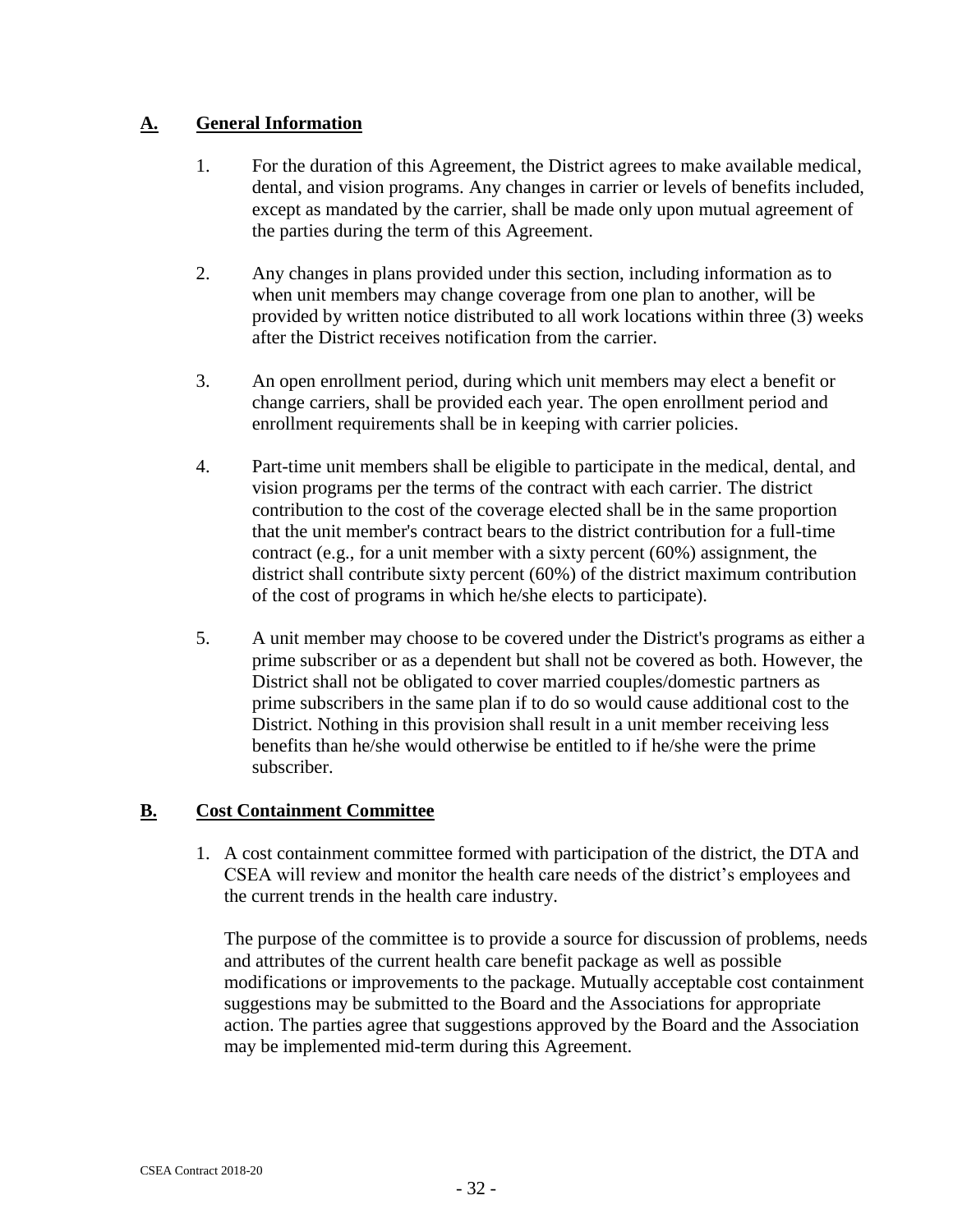The District will offer a high deductible Health Savings Account (HSA) option beginning December 1, 2017, for both Option 2 of Cigna Plan and Option 7439 of the Kaiser Plan. The District will contribute annually to each unit member's HSA the equivalent of the maximum out-of-pocket expense for the unit member's HAS (\$3,400 for individual and \$6,750 for family), up to the maximum allowed by the IRS for the individual and family for the benefits year 2017-18. Unit members may elect to continue with the current non-HSA plan options, and shall not be required to participate in the high deductible HSA plan.

*The District will make its contribution twice each year to a unit member's Health Savings Account, beginning in January of each calendar year.*

*A unit member's Health Savings Account contributions may be advanced, on an individual basis when necessary, by submitting a written request to the District Business Office.*

*Beginning January 1, 2019, the District will increase the dental insurance coverage from a maximum of \$1,500 to a maximum of \$2,000.*

#### <span id="page-32-0"></span>**C. Death Benefits**

In the event of the death of a unit member, his/her beneficiary named on the "Affidavit of Designation to Receive Warrants" shall be paid death benefit of one (1) month's salary in addition to salary earned at the time of death. This benefit shall be paid within thirty (30) days of notification of the unit member's death. The benefit will apply to all unit members who are on an approved leave from the District under Article VIII of the Collective Bargaining Agreement. Unit members who are on leave under the provisions of Article VIII, "General Leave," will not be entitled to the death benefit.

#### <span id="page-32-1"></span>**D. Retiree Health Benefit**

The District will continue to offer eligible retirees health benefits pursuant to Governing [Board Policy 4254](http://www.gamutonline.net/district/mountainviewlosaltos/DisplayPolicy/391228/4) and the ability to earn up to the annual PERS maximum.

#### **1. Eligibility**

There are three levels of coverage described below. Each of the eligibility criteria in a given level must be met by a unit member in order to be eligible for coverage at that level.

Level I – Ten  $(10)$  years of health benefit coverage or until age 65, or until the employee becomes eligible for another public health insurance program, whichever occurs earlier.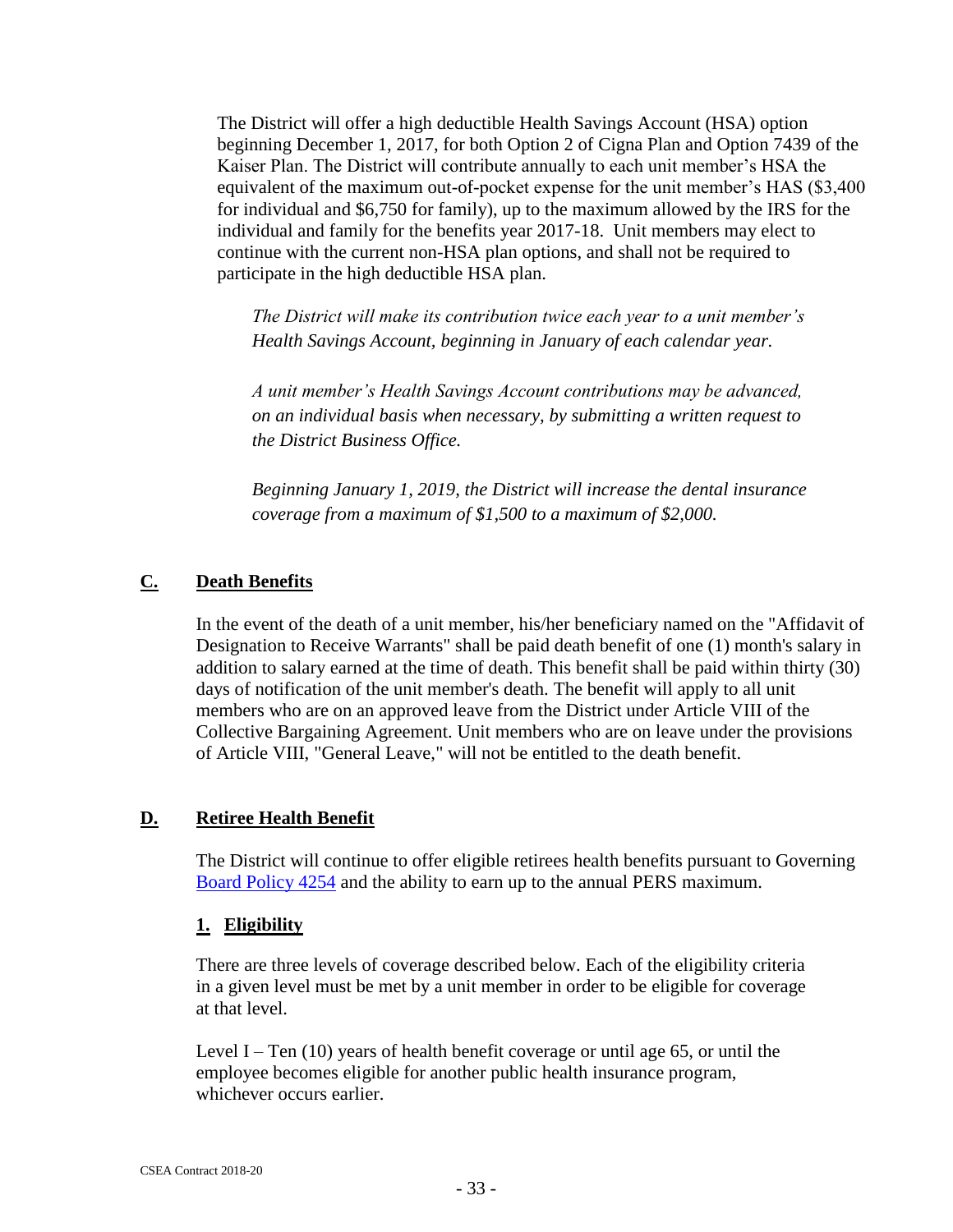- 1. Be employed by the District on the effective date of retirement.
- 2. On the effective date of retirement from the district according to the official records of the District, the unit member shall be at least 54 years, 6 months of age, and not yet 65 years of age prior to July 1, the year the program is commenced.
- 3. Have attained the age of 55 as of June 30, 2014 while working for the district and have completed 10 years of consecutive service in the District; or have completed 20 years of consecutive service in the District as of June 30, 2014.
- 4. Are eligible to participate in the District's Health Plans and currently enrolled at the time of retirement.
- 5. The unit member must be eligible to retire under PERS and must actually retire under PERS before receiving this benefit.

Level II – Seven  $(7)$  years of health benefit coverage or until age 65, or until the employee becomes eligible for another public health insurance program, whichever occurs earlier.

- 1. Be employed by the District on the effective date of retirement.
- 2. On the effective date of retirement from the district according to the official records of the District, the unit member shall be at least 54 years, 6 months of age, and not yet 65 years of age prior to July 1, the year the program is commenced.
- 3. Have attained the age of 45 to 54 as of June 30, 2014 while working for the District and have completed 15 years of consecutive service in the District; or have completed 12 years of consecutive service in the District as of June 30, 2014.
- 4. Are eligible to participate in the District's Health Plans and currently enrolled at the time of retirement.
- 5. The unit member must be eligible to retire under PERS and must actually retire under PERS before receiving this benefit.

Level III – Five (5) years of health benefit coverage or until age 65, or until the employee becomes eligible for another public health insurance program, whichever occurs earlier.

1. Be employed by the District on the effective date of retirement.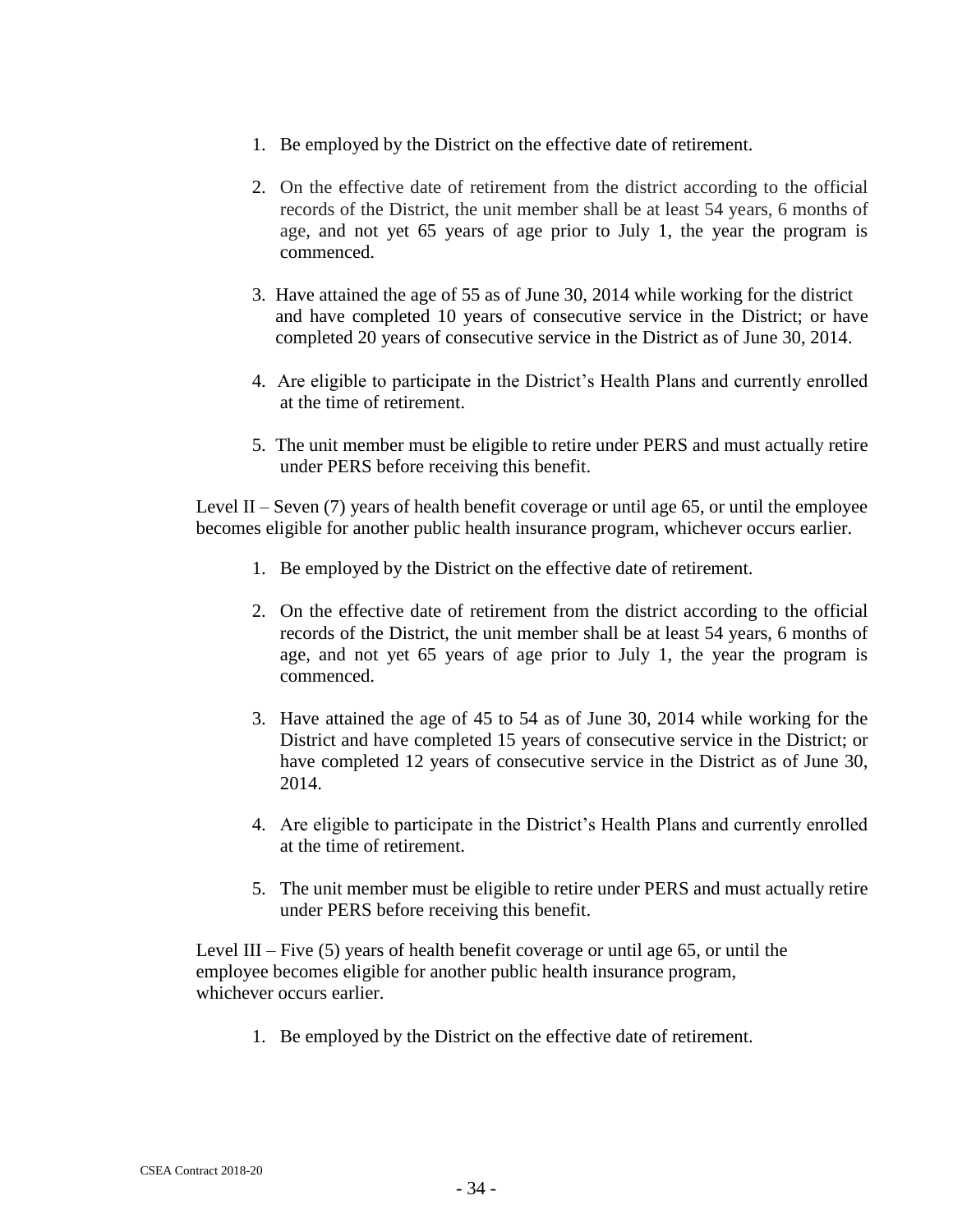- 2. On the effective date of retirement from the district according to the official records of the District, the unit member shall be at least 60 years of age, and not yet 65 years of age prior to July 1, the year the program is commenced.
- 3. Have 20 or more years of full time consecutive service in the District; or have 20 or more years of at least half-time or greater consecutive service in the District for pro rata coverage of premiums as outlined below. If a unit member who has previously served at least half time enters the program as a full time participant due to increased hours, he/she must have served at least five (5) consecutive years immediately preceding entry into the program at full time status in order to qualify for full time coverage.
- 4. Are eligible to participate in the District's Health Plans and currently enrolled at the time of retirement.
- 5. The unit member must be eligible to retire under PERS and must actually retire under PERS before receiving this benefit.

#### **2. District Health Plan Participation**

Immediately prior to retirement, the unit member must be participating in the District health plans selected under this article of the Negotiated Agreement. If retiree moves from the offered carriers' service area as defined for active employees, the maximum contribution by the District consistent with other provisions of this Article shall not exceed that paid for an active employee.

#### **3. Terms and Conditions**

Eligible unit members may participate in the retiree health benefit program Subject to the following terms and conditions:

- 1. Length of Participation; As defined in D.1 above
- 2. District's Premium Contribution

[Board Policy 4254](http://www.gamutonline.net/district/mountainviewlosaltos/DisplayPolicy/391228/4) will be implemented so that the District will pay the same pro rata share of the retired unit member's premium as the District was paying immediately before the unit member's retirement.

3. Availability of Health Insurance from Another Employer

To participate in or continue to participate in the District program, retired unit member must not be eligible for a health insurance program with substantially equivalent or better benefits provided by another employer.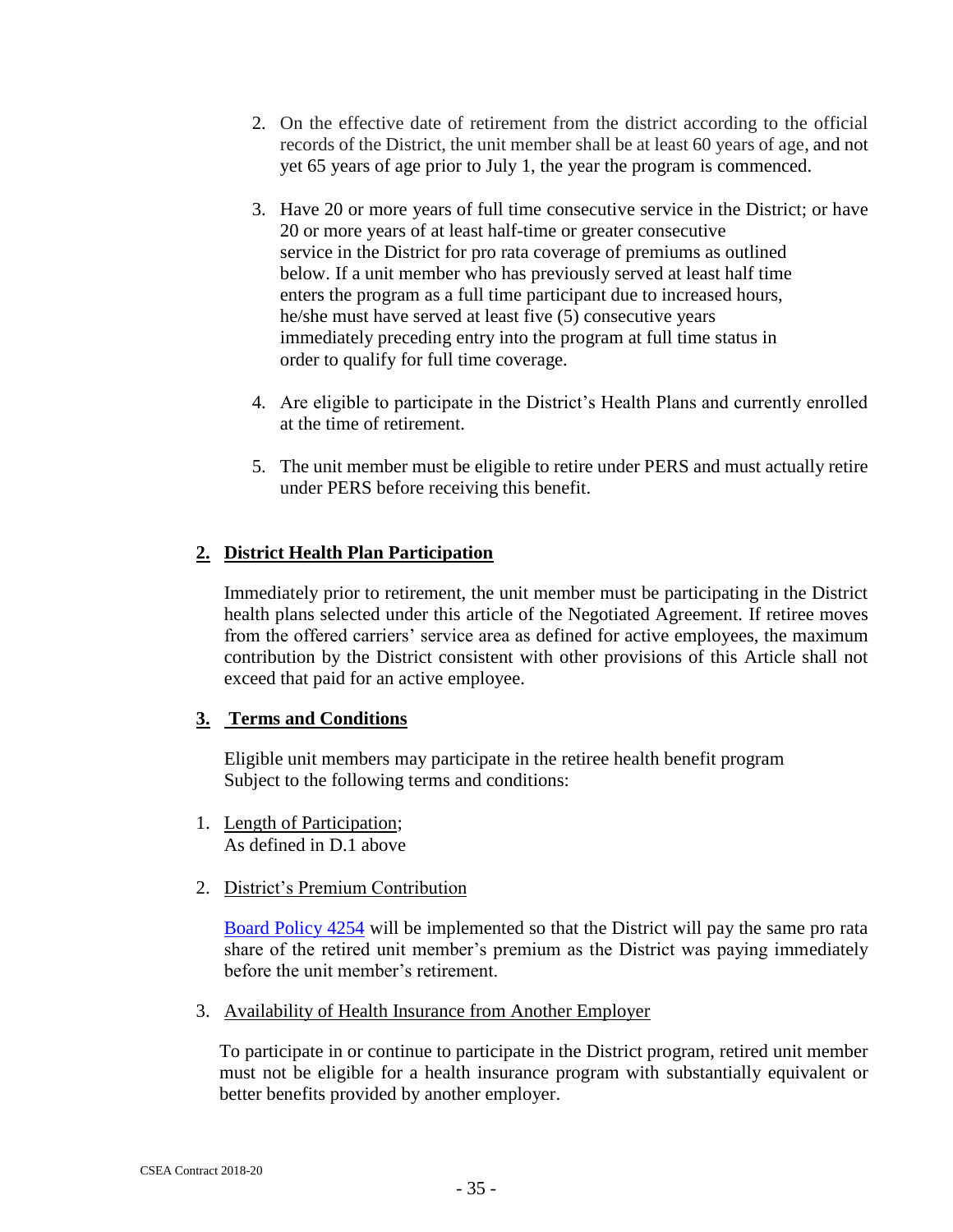- a. If a retired unit member discontinues participation in the program because the retiree is eligible for a health insurance program with substantially equivalent or better benefits provided by another employer and the retiree later loses that other coverage, the retiree may reenroll in the District's retiree health insurance program if the retiree does not experience a gap in health insurance coverage between the termination date of other employer's health insurance program and the start of coverage under the District's retiree health insurance program. The retiree is responsible for paying any premiums to maintain insurance coverage and avoid a gap in health insurance coverage.
- b. If the retiree reenrolls in the District's retiree health insurance plan after losing coverage through another employer, the District's retiree benefit will extend for whatever remains of the original program length for the individual (10 years from date of PERS retirement or until the retiree reaches age 65, whichever occurs first).

## **ARTICLE XI**

#### **TRANSFER POLICIES**

#### <span id="page-35-2"></span><span id="page-35-1"></span><span id="page-35-0"></span>**A. General Provisions**

A transfer is a change of personnel within the same classification from school to school, school to district, or district to school. Transfers are made by the District in the best interest of the District and in accordance with the provisions of this article.

An involuntary transfer shall not be delayed during review of a grievance filed regarding the procedures set forth in these provisions.

When a permanent unit employee is transferred to a position which is the same salary range and classification, he or she shall retain the same salary placement and the same anniversary date.

#### <span id="page-35-3"></span>**B. Employee-Initiated Transfer**

Seniority shall be one of the major factors considered in a voluntary transfer. A unit employee may request, in writing, a transfer within the same classification, as defined above, without prejudice to the employee. Such transfer request shall be valid during the current fiscal year unless rescinded in writing by the applicant. The employee's supervisor at the time of the request may interview the employee regarding the desire to transfer.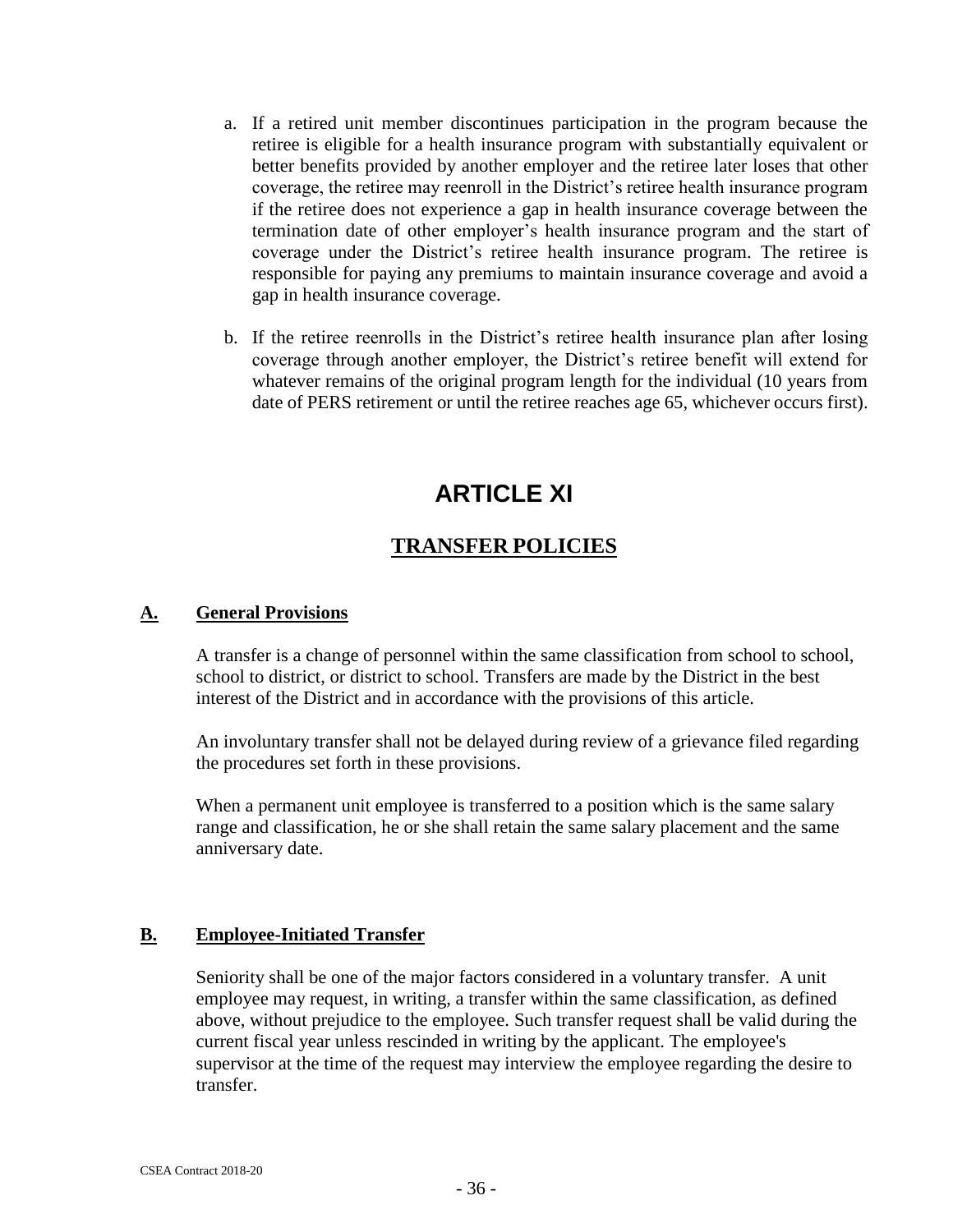#### <span id="page-36-0"></span>**C. Employer-Initiated Transfer**

If a vacancy occurs in a given position, or if the District has needs, any employee who serves the same classification may be transferred based upon the needs of the efficient functioning of the District. Said transfer shall be at the discretion of the District.

Notice shall be given to the employees and to the Association five (5) days prior to being transferred in order that the employees may have the opportunity to discuss the transfer with the appropriate supervisor or the Assistant Superintendent of Personnel.

#### <span id="page-36-1"></span>**D. Vacancies**

Permanent vacancies shall be posted for a minimum of five (5) working days to allow interested Bargaining Unit members an opportunity to file applications. Employees with applications on file may request interviews through the personnel office. Interviews may be conducted during the posting period or may be scheduled within a reasonable period of time following the close of the announcement. Interview all current permanent CSEA members, last evaluation with a satisfactory designation, will be granted an interview upon timely email letter of interest sent to Personnel. The District will make an effort to notify applicants eliminated within a reasonable time.

<span id="page-36-2"></span>In order to be considered under these provisions for vacancies which are posted during leaves or vacation, employees must make themselves available for mailed notification and for interview. Any employee on leave shall have the right to have the designated unit representative apply on his/her behalf.

## **ARTICLE XII**

#### **SAFETY**

#### <span id="page-36-4"></span><span id="page-36-3"></span>**A. Working Conditions/Responsibilities**

The Board recognizes responsibility under CAL OSHA regulations to provide a safe working environment for unit members. Each employee also has personal responsibility for the cleanliness and safety of the employee's work station and equipment. All work will be performed in a safe manner. Should an employee identify a condition which appears to be unsafe, this employee will attempt to restore safety if it is within the employees' capabilities. In addition, it shall be the unit member's responsibility to report to the building principal, or designee, any observed unsafe conditions in the building, on school premises, or any facility being used for school-sponsored activities. The report shall be made orally to the appropriate administrator as soon as the condition is recognized. A written report shall also be made within five (5) working days. A written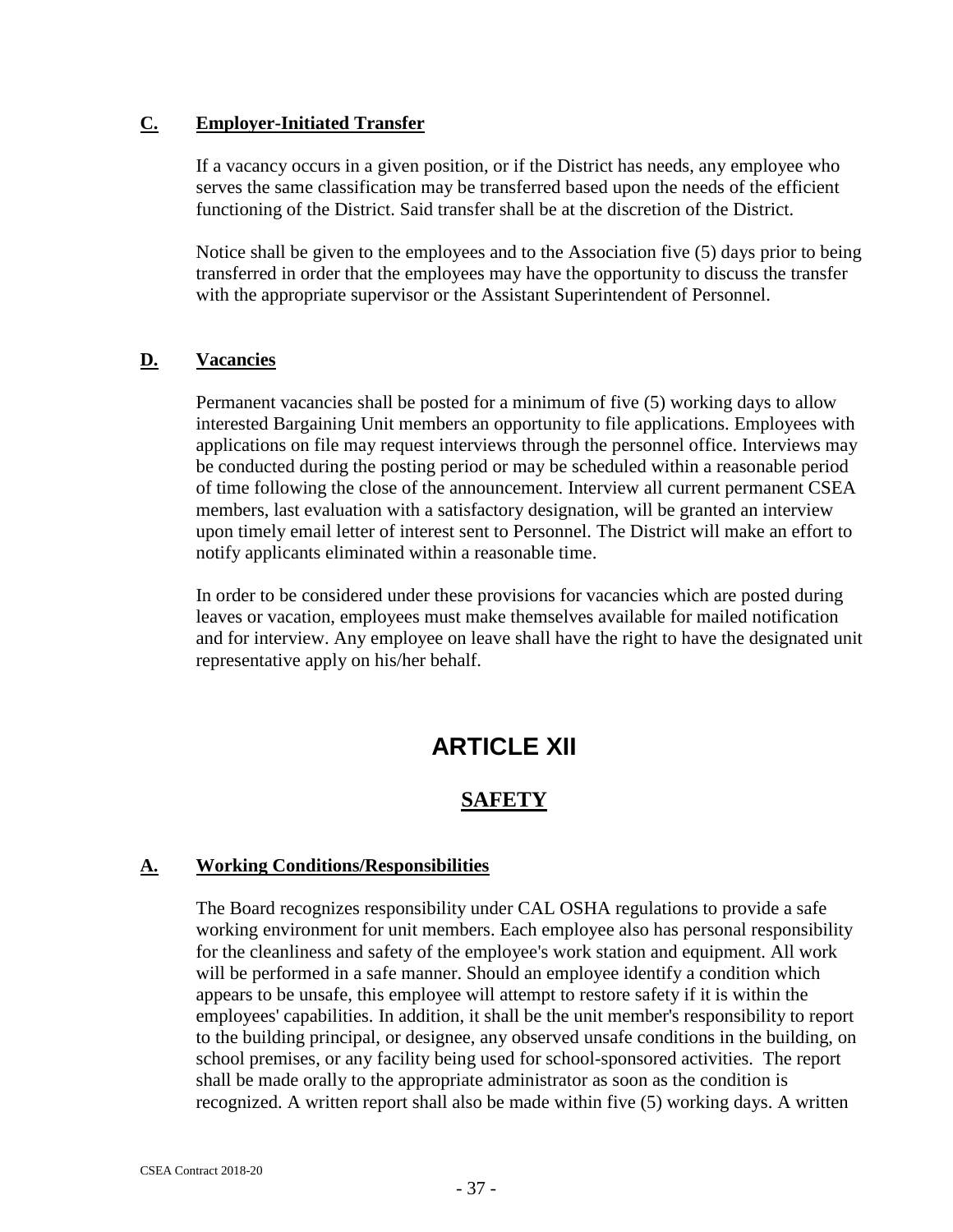response in the form of a work order shall be delivered to the unit member in the event the District deems the condition is in need of correction.

#### <span id="page-37-0"></span>**B. Physical Examinations**

The District may require complete or special physical examinations, including psychiatric evaluation, at its discretion. The District will pay for all such examinations. The District will designate the licensed medical practitioner. If any other tests or examinations are needed by request of the District, the District will pay for this additional service.

## **ARTICLE XIII**

#### **EVALUATION PROCEDURES**

#### <span id="page-37-3"></span><span id="page-37-2"></span><span id="page-37-1"></span>**A. Basic Philosophy**

The purpose of this evaluation procedure is to provide a basis for individual employee's personal growth, both as an individual and in his/her position within the District.

#### <span id="page-37-4"></span>**B. Time of Evaluation**

- 1. Probationary employees will be evaluated within six (6) months and at twelve (12) months after appointment. The purpose of these evaluations will be to determine the basis for appointing the probationary employee to permanent status. The District evaluation form for six-month period will indicate whether, at that point, the employee is meeting District probationary standards. Probationary employees are not eligible to receive Merit Pay. Only regular, permanent employees who have completed one year of employment in the District are eligible to receive Merit Pay.
- 2. Each regular employee will be evaluated on the evaluation form provided by the District on an annual basis not later than May 15. Regular, permanent employees who are receiving Merit Pay 2 will be evaluated every other year. Upon qualification and application by a permanent unit member, the superintendent or designee may approve in writing the extension of the Merit Pay 2 evaluation cycle to 4 years. The extension of the cycle is at the discretion of the Superintendent/designee. To qualify, the applicant must be receiving Merit Pay 2, have 10 years of service in the district, and must obtain the recommendation of the site administrator/evaluator. This extension of the evaluation cycle may be rescinded upon written request of either the unit member or the evaluator and the unit member will be returned to the regular cycle as prescribed above. This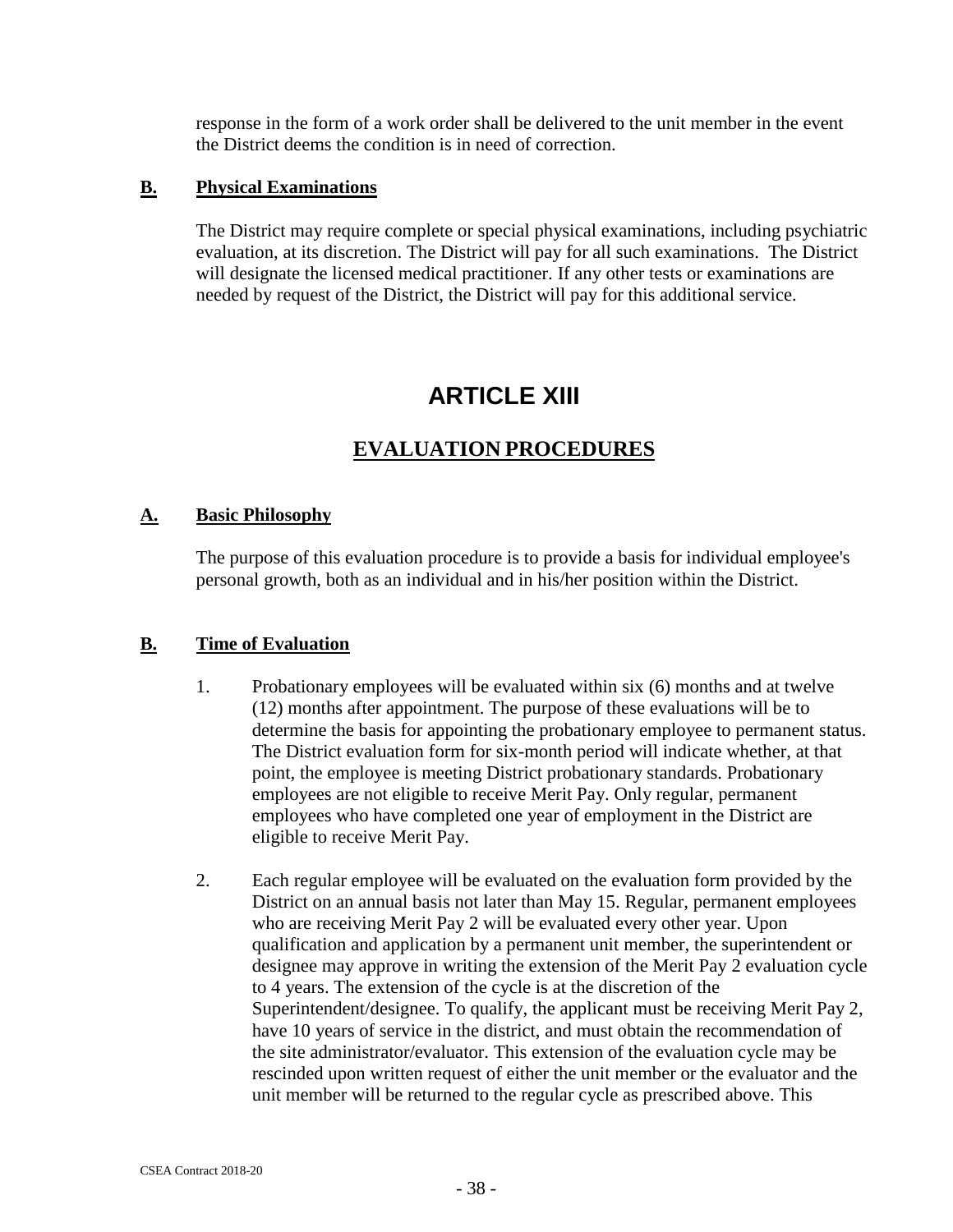section does not preclude an unscheduled evaluation at any time at the discretion of the employee's supervisor.

Employees hired after May  $15<sup>th</sup>$  and who attain permanent status prior to January 1<sup>st</sup> shall receive an annual evaluation by the following May 15<sup>th</sup> and be eligible for Merit Pay.

- 3. The evaluator will be the employee's designated administrator with input from the assigned personnel. The evaluation will be based upon the standards established by the parties and incorporated in the District evaluation form.
- 4. The evaluation will be rendered in writing on the performance evaluation report (P-115A for 6-month evaluation and P-115 for twelve-month evaluation). Upon completion by the evaluator of the performance evaluation report a meeting will be scheduled between the employee and the evaluator at which time the performance evaluation report will be discussed. In an effort to ensure that the evaluation is based upon timely and accurate evidence, the evaluator will make a reasonable effort to provide a copy of the evaluation to the employee before the conference so that the employee can review for corrections and/or clarification. Upon conclusion of this conference, the employee will sign and date the performance evaluation report, making any comments thereon if he/she desires. However, upon request of the employee within three (3) workdays of the original conference, the employee will be granted an additional meeting to discuss the written evaluation and to suggest revisions. Refusal to sign will be so noted and signed and dated by the evaluator. Corrections/revisions to the evaluation document as determined by the evaluator as a result of the conference may be incorporated into the final document and will be deemed as meeting the May 15 deadline in the event that the signature is delayed by the need to revise the document. The May 15 deadline will not prohibit an adjustment to the evaluation document after May 15 nor prohibit an additional meeting with the employee after May 15.
- 5. Whenever a unit member has been rated as not meeting District standards in any category on the evaluation form, the evaluator must specify a remediation plan on the form. Within three (3) months of the formal evaluation, the evaluator and employee must meet again regarding progress toward remediation. If the employee fails to meet District standards, the administrator will inform the employee that the remediation process will continue for an additional three months. At the end of that time, the District may move toward termination.
- 6. If the employee does not agree with the evaluation, the employee may, within ten (10) days of the conference, prepare a written statement detailing the matters in disagreement. This statement will be made an attachment to and filed with the performance evaluation report in the employee's personnel file.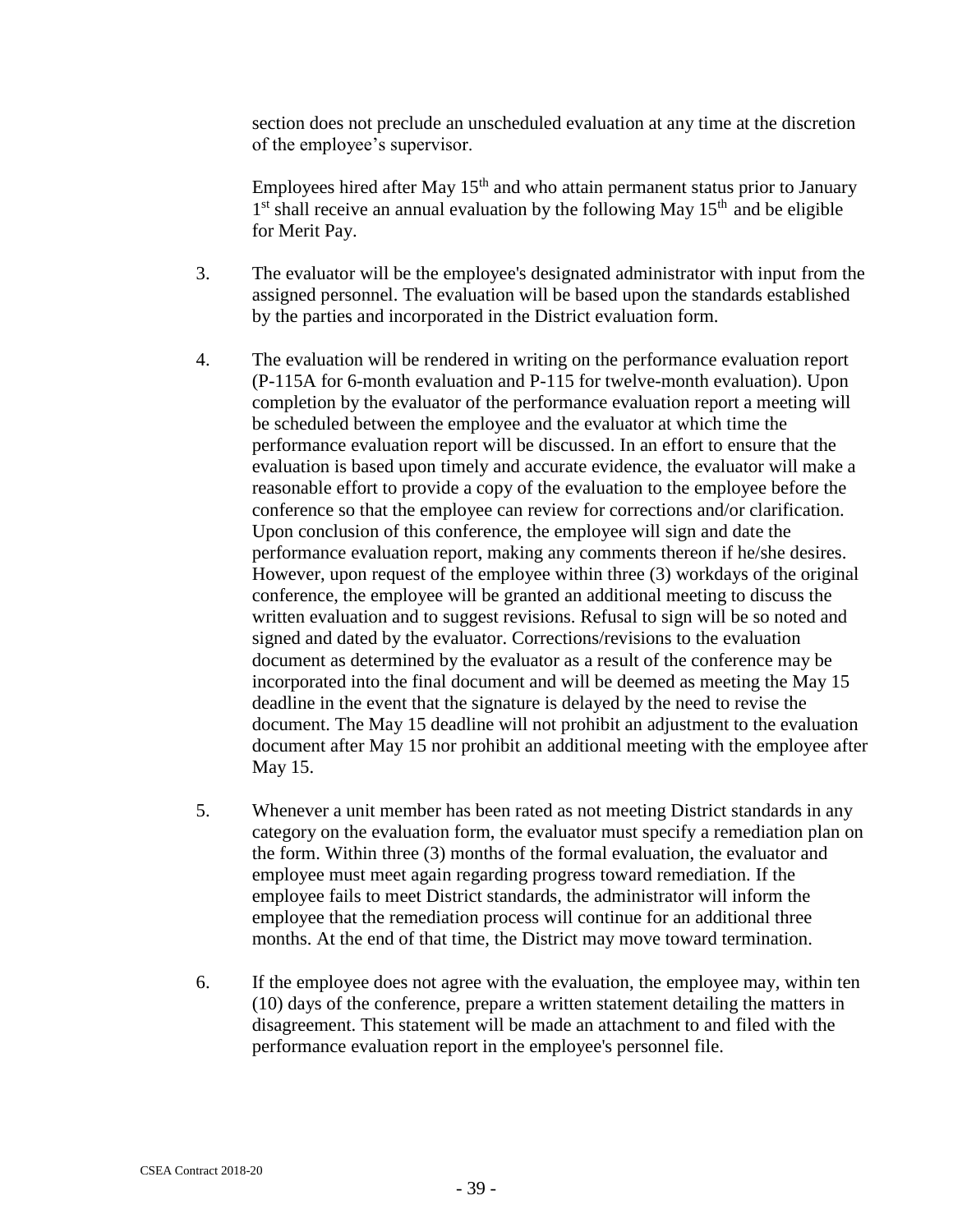<span id="page-39-0"></span>7. The evaluation content or conclusions recorded on the performance evaluation report are not subject to the grievance procedure of Article XIV.

## **ARTICLE XIV**

#### **DISCIPLINE**

- <span id="page-39-1"></span>1. On handling disciplinary matters, the District will normally follow the progressive discipline steps outlined below depending on the severity of the conduct or performance issues. Progressive discipline may include but is not limited to:
	- 1. Verbal warning/reprimand
	- 2. Written warning/reprimand
	- 3. Does Not Meet District Standards Evaluation
- 2. Depending on the severity of the matter and pursuant to the provisions of Board Policy 4118 and Administrative Regulation  $\frac{4218}{2}$  a permanent classified employee may be demoted, suspended or dismissed by the district superintendent for cause. A copy of BP [4118](http://www.gamutonline.net/district/mountainviewlosaltos/DisplayPolicy/162431/4) and [4218](http://www.gamutonline.net/district/mountainviewlosaltos/DisplayPolicy/162110/4) is attached to this agreement as [Appendix E.](#page-52-1) Appendix E is included for information only and is not part of this contract and therefore not subject to grievance procedures. Such action shall not be effective until written charges are filed and served upon the employee and the Board of Trustees has taken action unless the Superintendent has determined that continuing active duty status presents an unreasonable risk to students, staff or property. If such a determination has been made, then the employee may be suspended immediately.

## **ARTICLE XV**

#### **GRIEVANCE PROCEDURES**

#### <span id="page-39-3"></span><span id="page-39-2"></span>**A. Definition**

A grievance is defined as an allegation that an employee or group of employees has been adversely affected by a violation of the specific provisions of this contract.

A "grievant" includes an employee or group of employees, or the Association filing a grievance on behalf of an employee or group of employees covered by the terms of this contract.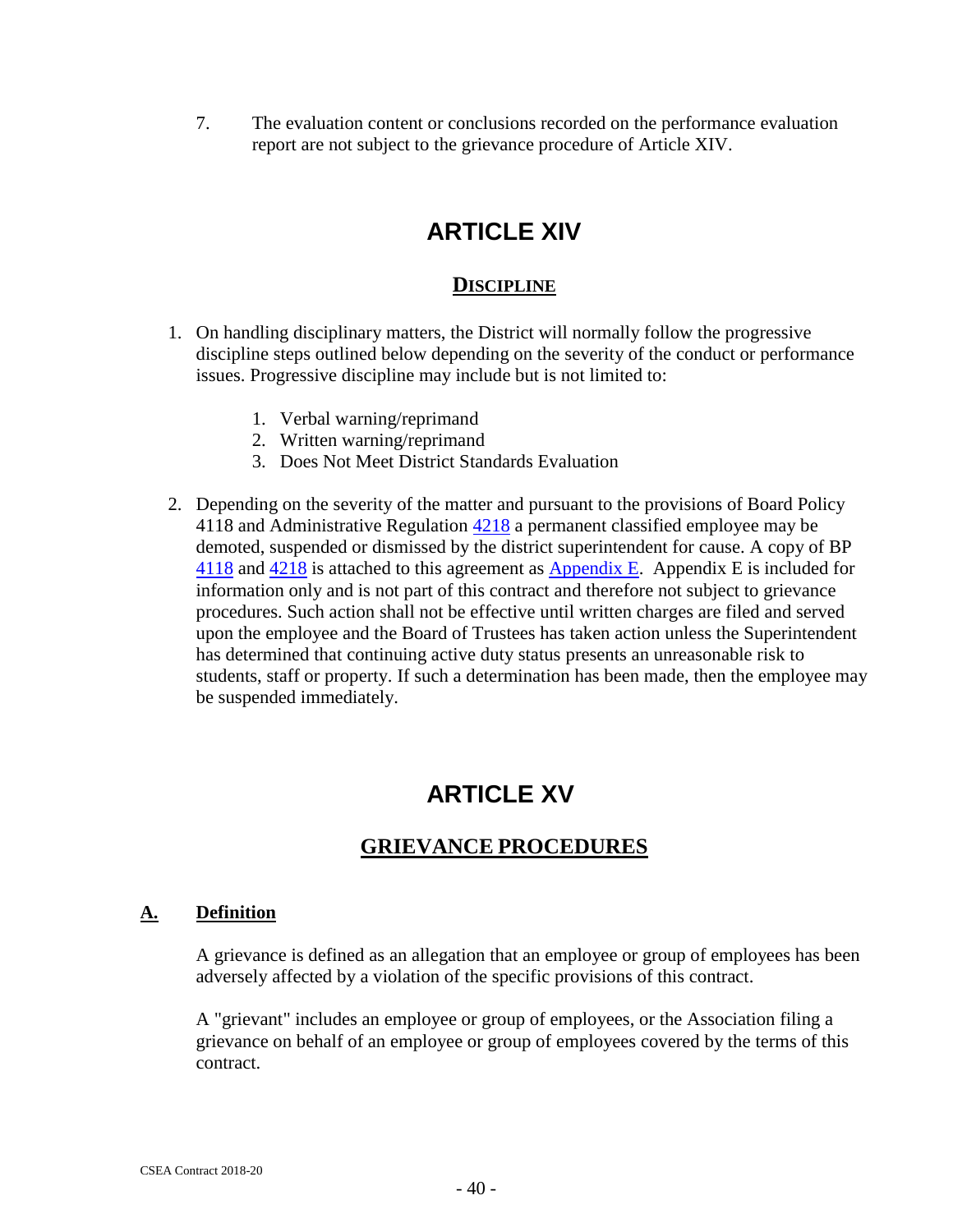A "day" is any day in which the administrative offices of the District are open for business.

The "immediate supervisor" is the lowest level administrator having line supervisory authority over the grievant who has been designated to adjust grievances.

#### <span id="page-40-0"></span>**B. Purpose**

It is the intent of the parties to equitably resolve grievances at the lowest possible administrative level. It is also the intention of the parties to encourage as informal and confidential an atmosphere as is possible in the resolution of grievances.

#### <span id="page-40-1"></span>**C. General Provisions**

- 1. A grievance must be initiated at Level 1 within ten (10) days after alleged " $act(s)$ ", or "omission(s)" giving rise to the grievance, or after the grievant knew or should have known of the alleged violation.
- 2. Changes in a grievance constitute a new grievance and must be initiated at the informal level.
- 3. The failure of an aggrieved person to proceed from one level of the grievance procedure to the next level within the limits set forth shall be deemed to be an acceptance of the decision previously rendered and/or shall constitute a waiver of any future appeal concerning the particular grievance. Failure of the Administration to render a decision within the time limits shall automatically cause the grievance to proceed to the next level.
- 4. A grievance may be withdrawn at any level but that same grievance, based on the same specific set of facts, may not be filed a second time by the same employee or group of employees.
- 5. Representatives of the Association will report to the principal of the building, or the Superintendent if visiting the district office, immediately upon arrival to receive permission to conduct an investigation of a purported grievance. Permission will be granted as long as said investigation does not interfere with the educational program.
- 6. Any grievance filed must be signed by the party(ies) initiating it. All parties affected by the alleged violation must be clearly identified in the written grievance filing. If the grievance involves employees with different supervisors, the grievance may be filed at Level 2.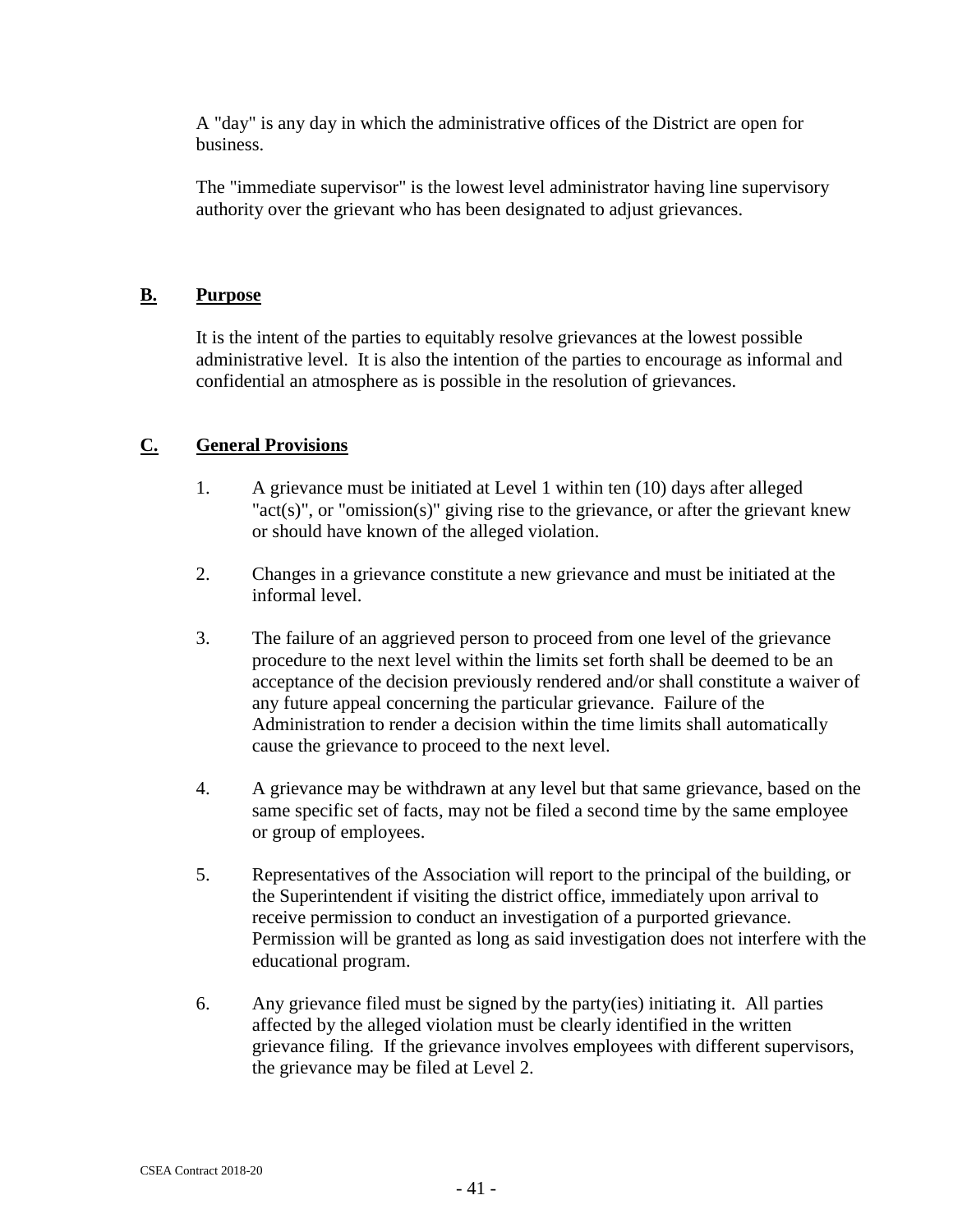- 7. No reprisals of any kind shall be taken by or against either of the parties in a grievance procedure by reason of such participation.
- 8. All documents, communications, and records dealing with the processing of a grievance shall be filed separately from the files of the participants and shall be considered confidential. The files shall be open to the parties involved.
- 9. CSEA and the District have the right to be represented by counsel at any stage of the grievance procedure and to file a written brief at Level 4. Either party shall have the right to a full and complete hearing before the Board in closed session to present and cross-examine witnesses.
- 10. Any unit member has the right to present a grievance without representation. However, no grievance shall be settled unless CSEA has been presented a copy of the proposed settlement and has been given a reasonable opportunity to comment thereon. No settlement with unit members made pursuant to this section shall amend, abridge, or be contrary to the intent of this Agreement.
- 11. All parties to the grievance shall have the right to request of the other party specific written information, not privileged under the law, in its possession or control which is directly relevant to the issues raised by the grievance.
- 12. One representative of CSEA per grievance shall have the right to receive reasonable released time for the purpose of attending grievance conferences with District administration. The grievant may be represented by a representative of CSEA at any level of the grievance procedure.

#### <span id="page-41-0"></span>**D. Procedure**

#### 1. Informal Conferences

An employee who has an allegation shall first meet with his/her immediate supervisor to attempt to resolve the allegation.

2. Level 1

If the informal conference is not successful in resolving the problem, a formal grievance may be initiated in writing on the appropriate form and shall be filed with the employee's immediate supervisor within ten (10) working days as specified in Section C.1 above.

The grievance shall be in writing and shall include the following:

a. Statement of how the grievant was adversely affected.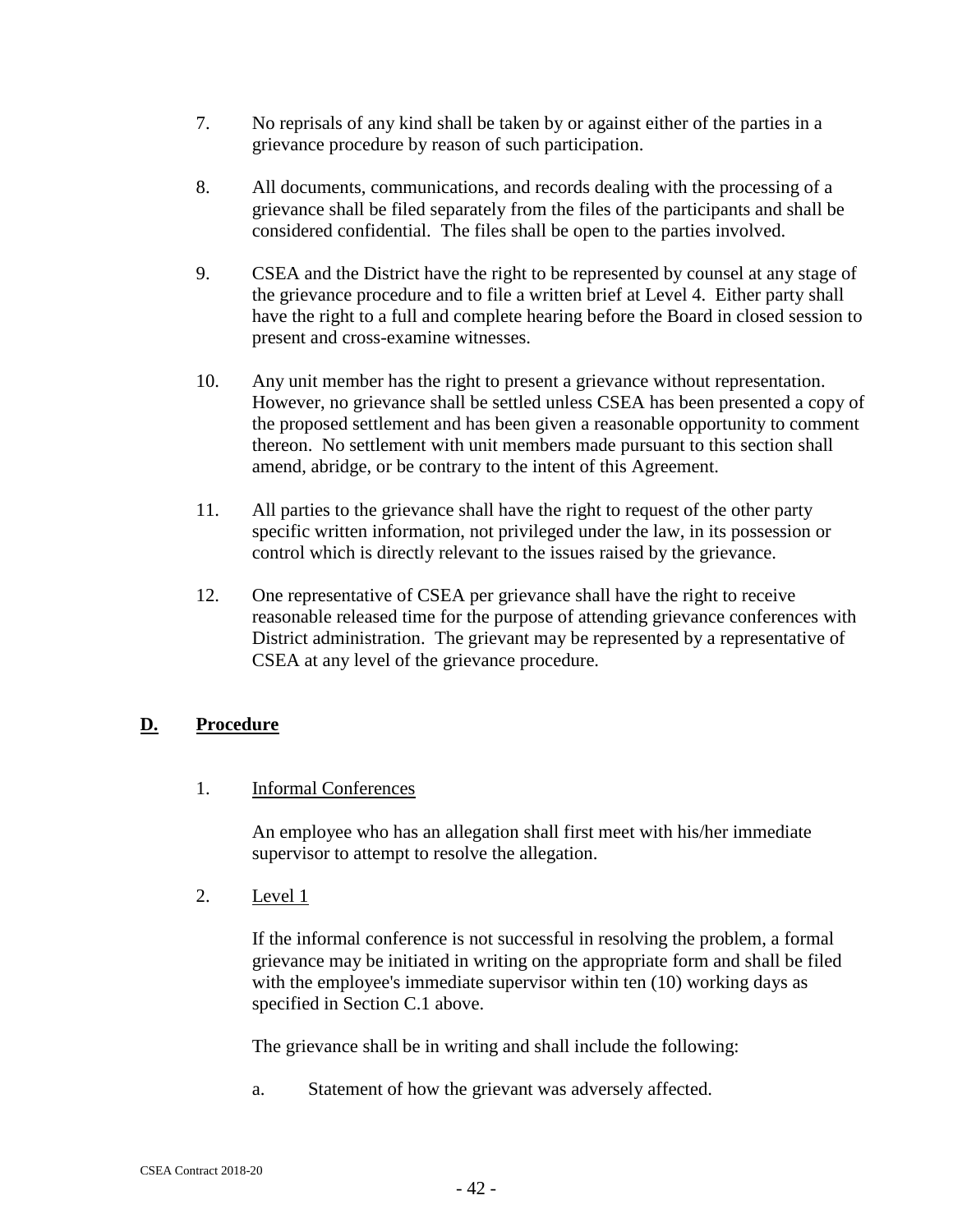- b. Statement citing the specific section(s) of the agreement alleged to have been violated.
- c. The specific remedy sought by the grievant to resolve the grievance.

The immediate supervisor shall communicate his/her decision in writing to the grievant within ten (10) days after the filing of the formal grievance.

3. Level 2

The grievance may proceed to Level 3, thus skipping Level 2, through mutual agreement of the parties.

If the grievance is not resolved at Level 1, the grievant may appeal the decision in writing within seven (7) days to the principal or District supervisor, after they have received a response in writing from the supervisor. The appeal shall include a copy of the original grievance, the decision rendered at Level 1, and a clear, concise statement of the reason for the appeal. Within ten (10) days, the principal/District supervisor shall give his/her decision in writing to the grievant.

4. Level 3

If the grievance is not resolved at Level 2, the grievant may appeal the decision within seven (7) days to the Superintendent or designee, after they have received a response in writing from the Superintendent or designee. The appeal shall include a copy of the original grievance, the decision rendered at Level 2, and a clear, concise statement of the reason for appeal. Within ten (10) days, the Superintendent or designee shall give his/her decision in writing to the grievant.

- 5. Level 4
	- a. The aggrieved employee may appeal the decision made at Level 3 through the District Personnel Office within ten (10) days after his/her receipt of the response at Level 3 and request a hearing by an arbitrator.
		- (1) The parties shall select a mutually acceptable arbitrator. Should they be unable to agree on an arbitrator within ten (10) days of the Association's submission of the grievance to arbitration, a list of seven (7) persons shall be requested from the State Mediation and Conciliation Service. Each side shall then alternately strike names until only one (1) person remains on the list who shall serve as the impartial neutral arbitrator. Also each side shall have the right to reject one (1) full list from the State Mediation and Conciliation Service.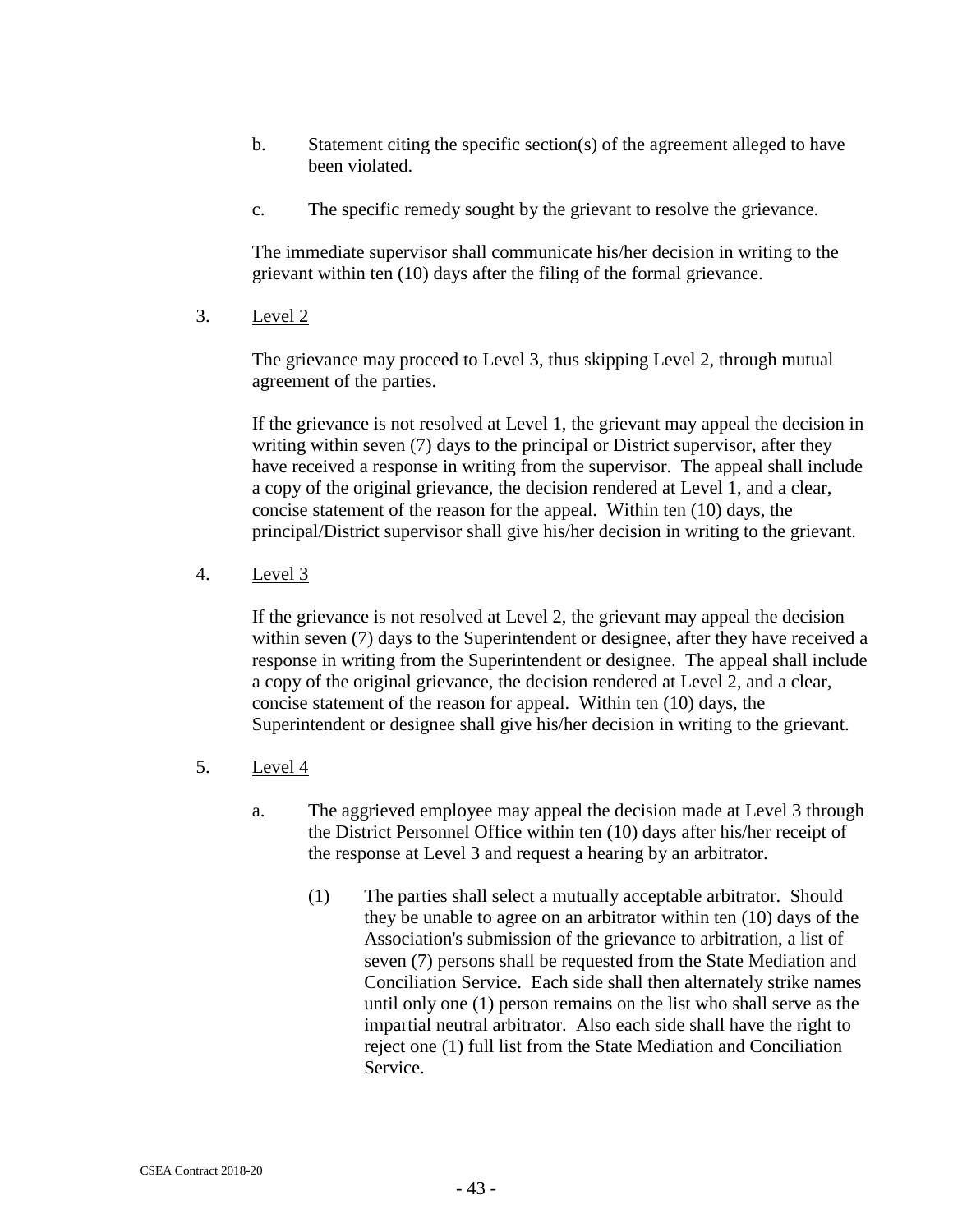- (2) The process of striking names shall occur within ten (10) days of receipt of the list from CSMCS by both parties.
- b. The appeal shall be in writing and include the same information required in the previous appeal.
- c. Upon receipt of the request, the Associate Superintendent of Personnel shall within ten (10) days request the arbitrator to conduct an investigation and review.
- d. The arbitrator shall have available all documents relating to the complaint and any District records not restricted by law that would be helpful in resolving the problem.
- e. After studying the documentary evidence, the arbitrator shall conduct such hearings as deemed necessary by the arbitrator. Parties in interest shall be given at least five (5) days' notice of any scheduled hearing. The parties in interest have the right to be present at any hearing conducted by the arbitrator.
- f. At the conclusion of the hearing, the arbitrator shall submit his/her decision in writing to the Associate Superintendent of Personnel and the parties involved. The decision of the arbitrator shall be final and binding on the parties.
- g. The arbitrator will have no power to add to, subtract from, or modify the terms of this agreement or the written policies, procedures, rules, and regulations of the District.
- h. The District will keep a recording of the proceedings and will provide a copy to the parties involved upon request. If either party wishes a verbatim transcript of that recording, he/she will be responsible for costs incurred.
- <span id="page-43-0"></span>i. The fees and expenses of the chairperson shall be shared equally by the parties. Any other costs shall be borne by the party incurring them. If there are multiple grievants relative to one issue, all shall be considered as one party for purposes of sharing costs.

## **ARTICLE XVI**

#### <span id="page-43-1"></span>**SUPPORT OF AGREEMENT**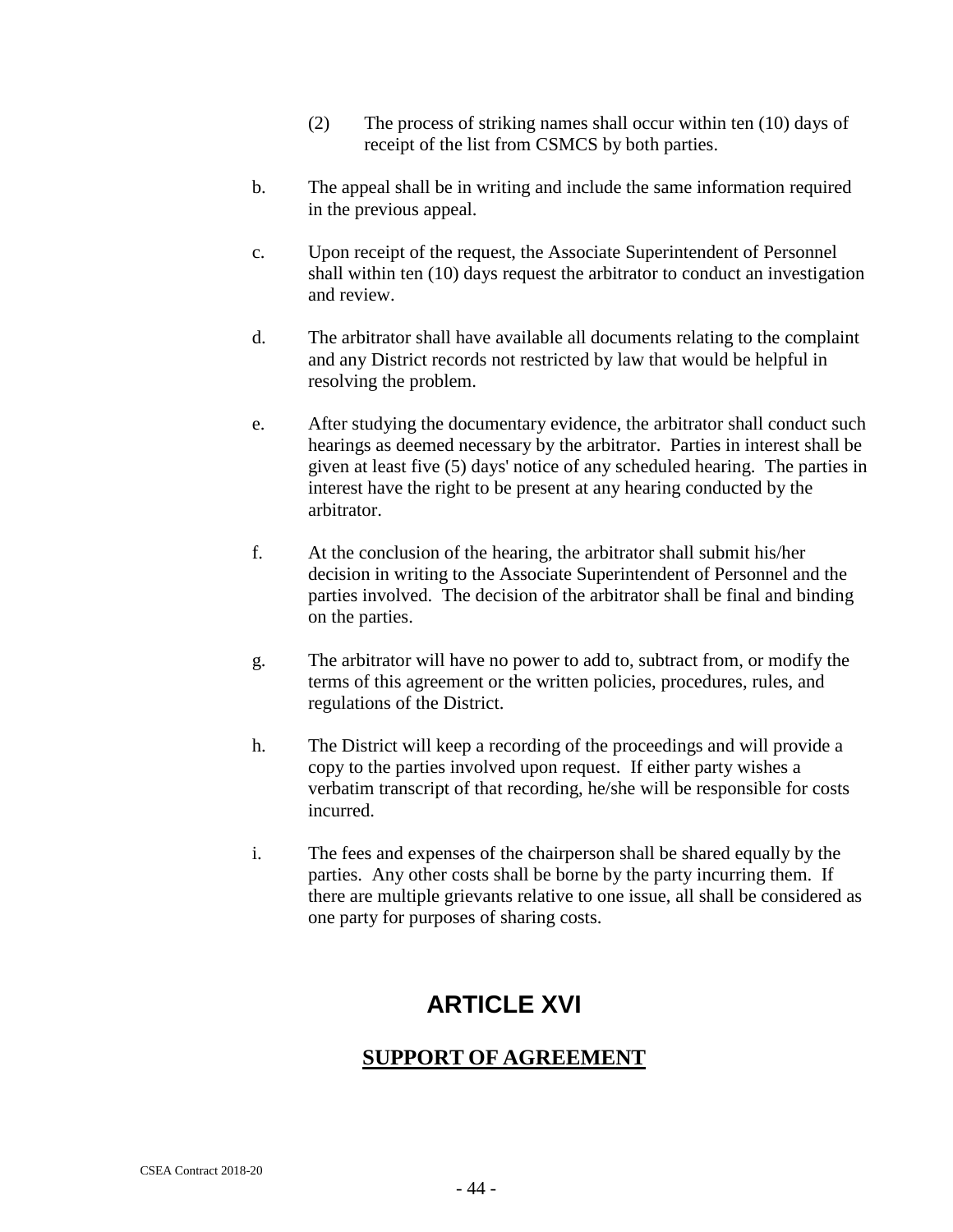<span id="page-44-0"></span>It is agreed that the Association and the District will support this agreement for its term, and neither the Association nor the Administration will appear before the Board of Trustees to seek change or improvement in any manner subject to the meet and negotiation process except by mutual agreements of the District and the Association.

## **ARTICLE XVII**

#### **NO STRIKE CLAUSE**

<span id="page-44-1"></span>The Association agrees that during the life of this contract, neither it nor its officers, representatives, committee members, stewards, nor its members will for any reason, directly or indirectly, call, sanction, or engage in any strike, sympathy strike, walkout, slowdown, sit-down, sick-in, stay away, limitation of required activities, boycott of a primary or secondary nature, picketing or any form of interference in the operation of the educational process of the District. The District agrees that it will not engage in any lock-out activity.

## **ARTICLE XVIII**

#### **COMPLETION OF AGREEMENT**

<span id="page-44-4"></span><span id="page-44-3"></span><span id="page-44-2"></span>The District and the Association agree that this contract is complete. There shall be no additions to or deletions from the content of any articles and there shall be no articles added except by mutual agreement by the Board and the Association. In addition, there shall be no further negotiations on any matter for the duration of the contract except by mutual agreement.

## **ARTICLE XIX**

#### **SAVINGS CLAUSE**

<span id="page-44-5"></span>If any provisions of this agreement are held to be contrary to law by a court of competent jurisdiction, such provisions will be deemed valid and subsisting only to the extent permitted by law, but all other provisions will continue in full force and effect.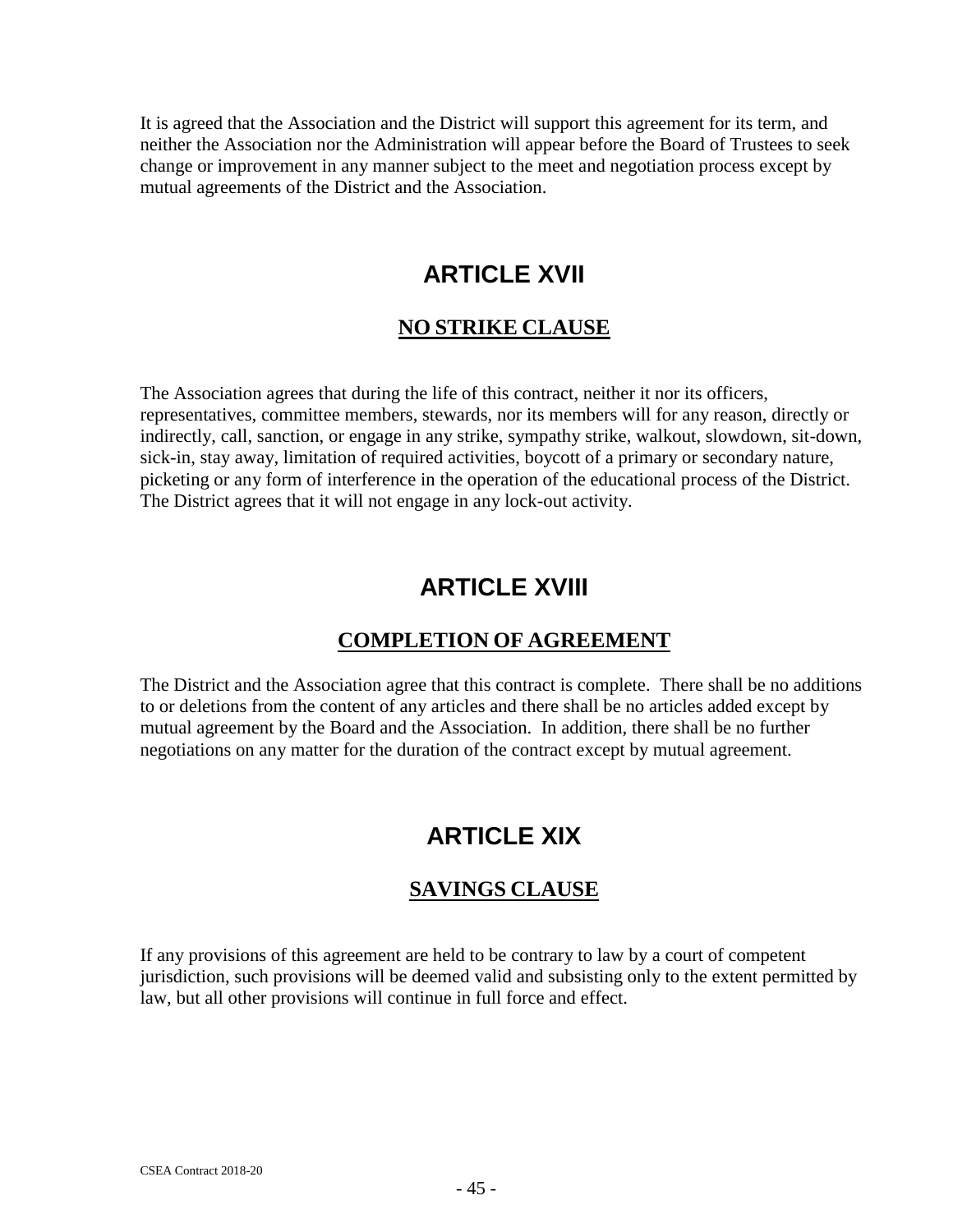## **ARTICLE XX**

### **CLASSIFICATION FACT-FINDING COMMITTEE**

<span id="page-45-1"></span><span id="page-45-0"></span>The parties shall establish a committee composed of up to three (3) representatives selected by the District and up to three (3) representatives selected by the Association (no person shall review a position to which they are an incumbent) to reach findings of fact regarding unit classifications as follows:

- 1. The committee shall meet at least once annually.
- 2. In order to ensure timely review of all bargaining unit positions' salary and job duties, the following process is hereby established. Each position will be reviewed on the cycle noted in [Appendix D.](#page-50-1) CSEA acknowledges that a review does not imply an automatic increase in compensation or change in job description. Future positions will be added to an appropriate group in a manner which preserves a balance between the groups and which attempts to keep like functions together. At the end of five years the review will commence again with the first group.
- 3. The committee shall determine comparable high school districts in the surrounding area.
- 4. Information pertaining to the classifications selected for review will be obtained from the selected comparable high school districts. Representative incumbent(s) to the positions selected for review shall be interviewed if all committee members mutually agree such interview(s) is/are appropriate. The Association and the District shall employ a mutually agreed upon consultant as necessary to provide assistance in gathering and analyzing the information outlined above.
- 5. It shall not be the role of the committee to advise or offer any recommendations regarding its review of information. The role of the committee shall be limited to reaching findings of fact as regards selected District classifications and their relationship to other positions in the District and/or comparable districts.
- 6. The committee may determine by mutual agreement of all members of the committee, any additional rules to which its operation shall be governed providing any such additional rules are not inconsistent with the above stated conditions.
- 7. This Article shall not limit the parties' rights to propose other positions for reclassification that have not been reviewed by the committee.
- 8. The results of this fact-finding shall be forwarded to the respective negotiating team. Negotiations for the purpose of defining new job descriptions and/or reclassifications shall commence within sixty (60) days unless otherwise mutually agreed.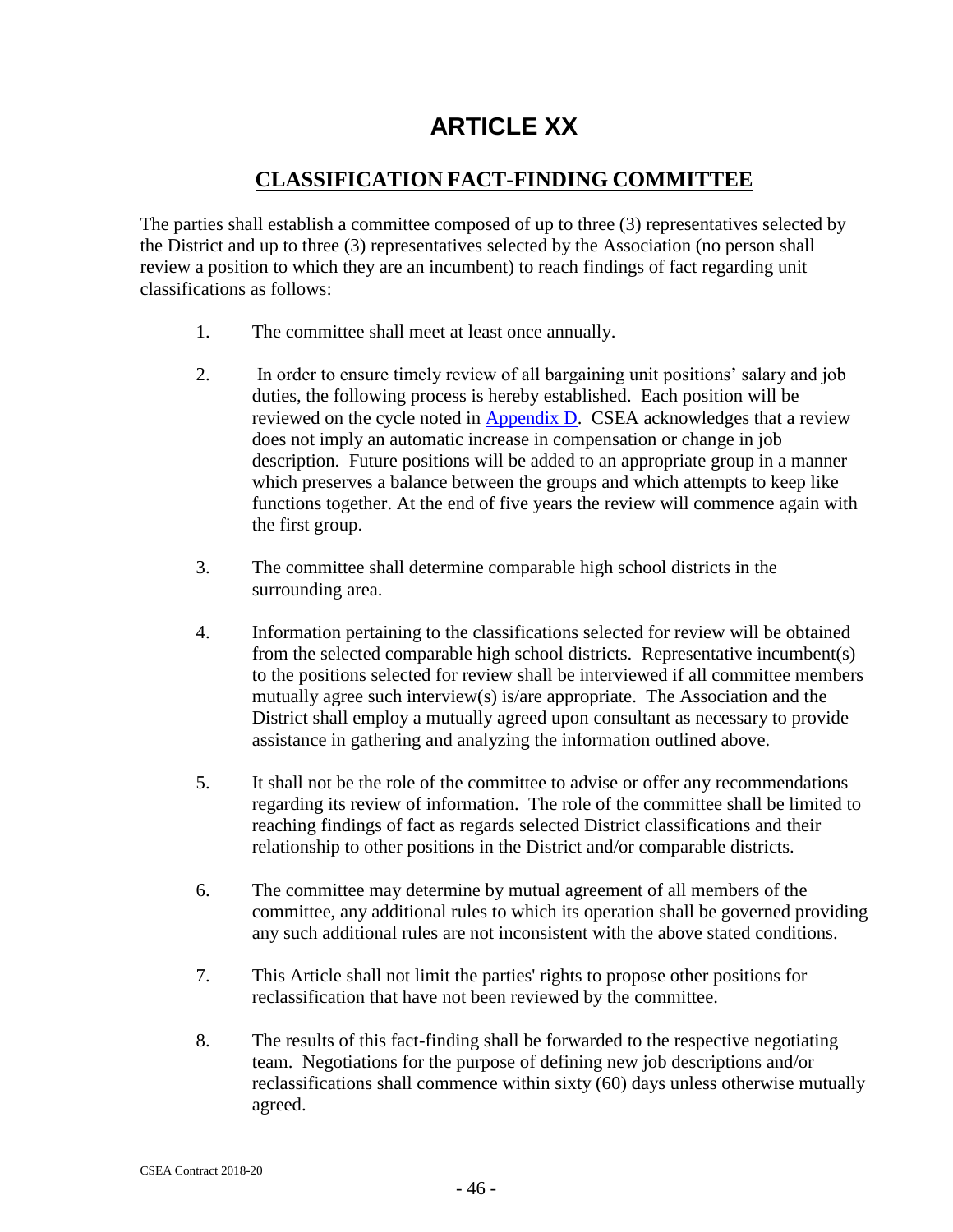## **ARTICLE XXI**

#### <span id="page-46-0"></span>**REIMBURSEMENT FOR PERSONAL PROPERTY DAMAGES**

#### <span id="page-46-2"></span><span id="page-46-1"></span>**A. General Information**

A district employee suffering a loss (theft or damage) to personal property that is exposed due to the necessity of his/her employment with the district shall be eligible to claim reimbursement of up to five hundred dollars (\$500.00 per year. Examples of personal property damage or loss in this classification include money stolen from pocketbook in office or personal automobile damaged while used on district-approved field trip. Reimbursement under this policy is intended to cover or be applied to deductible portions of personal property insurance and under no circumstances shall an employee be eligible to receive like compensation from the district and insurance coverage. If a claim is determined to be reimbursable, payment will be made by the district when the employee presents a receipt or other acceptable evidence of replacement or repair costs.

In all matters regarding personal property, the employee is expected to exercise reasonable precautions and avoid negligence. Examples of negligence include leaving valuable items where they can be stolen, not locking cabinets or desks, or leaving automobiles unlocked. In cases of negligence, the district reserves the right to refuse to reimburse the employee under this policy for damage or theft.

In matters where the employee chooses to place a personal item in a precarious position, strictly for personal and not job-related reasons, the district will not reimburse the employee under this policy. Examples of this circumstance include the following: cover for car, camera in car, and tennis racket in office.

Not included in this policy is accidental damage to an automobile parked on school grounds except insofar as the damage is maliciously caused, e.g. tires slashed, or due to a school-related incident, e.g. baseball hitting windshield.

Damages occurring as a result of directed activities: Any unit member whose vehicle is damaged in the course of his/her employment shall have up to the amount of the deductible of his/her personal automobile insurance reimbursed.

- 1. Reimbursement shall equal the actual cost of the damage or \$500.00, whichever is less.
- 2. The term "in the course of his/her employment" as used in this section shall mean when the unit member has been required to utilize their personal vehicle on any District business at the direction of any District official having the authority to give such a direction.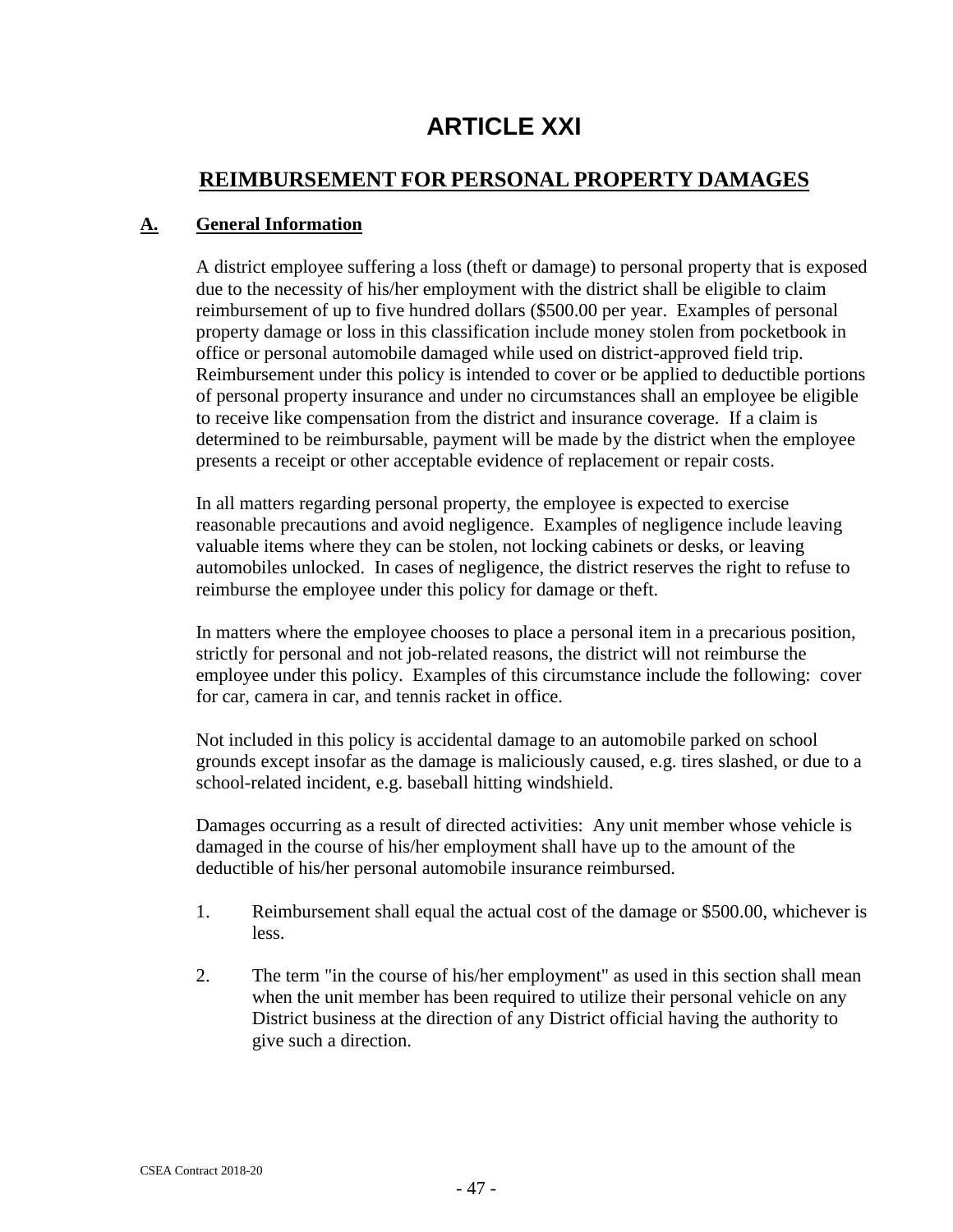#### <span id="page-47-0"></span>**B. Procedures for Reimbursement**

When an employee experiences a loss that meets the conditions described in the Agreement on Reimbursement for Personal Property Damages, he/she should follow these procedures.

- 1. Inform his/her administrative supervisor of the loss and the circumstances surrounding it. This should be done within one week of the date of the loss.
- 2. Write a request for reimbursement to the Associate Superintendent of business services fully describing the loss and circumstances. Have the administrative supervisor sign the request indicating that he/she has reviewed the matter and has found the description to be accurately stated. This request should be made within two weeks of the incident.
- 3. Provide the Associate Superintendent of business services with a receipt of replacement or repair costs and, if appropriate, a copy of an insurance document or letter showing the amount of coverage and deductible. This material should be furnished within one month of the date of the incident.
- 4. If the Associate Superintendent of business services finds that the request and supportive documentation is in conformity with the provisions of the agreement, then the employee will be reimbursed.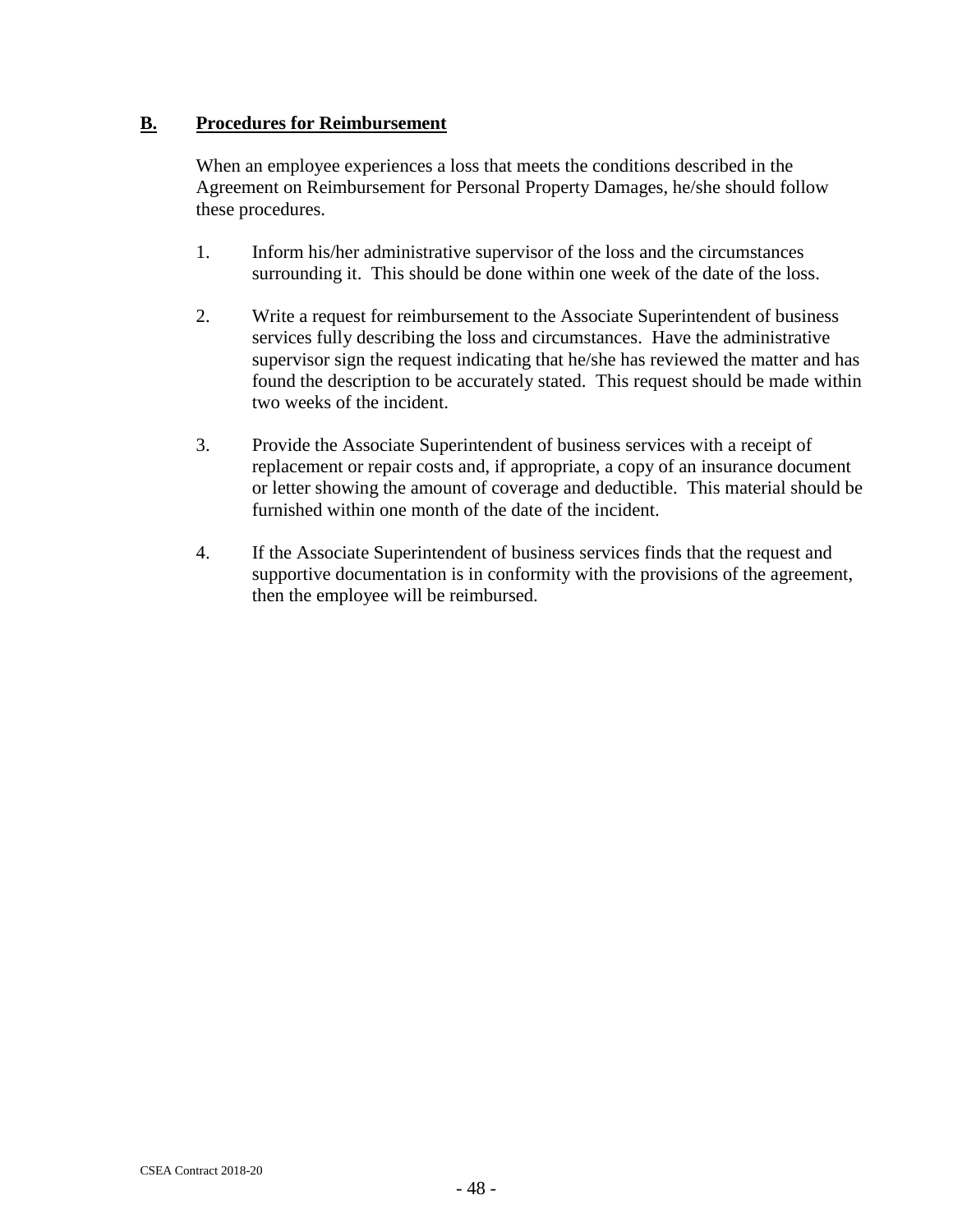## **A P P E N D I X A**

<span id="page-48-1"></span><span id="page-48-0"></span>*[Classified Salary Schedule](http://www.mvla.net/files/user/382/file/Classified%20Salary%20Schedule%202015-16.pdf)*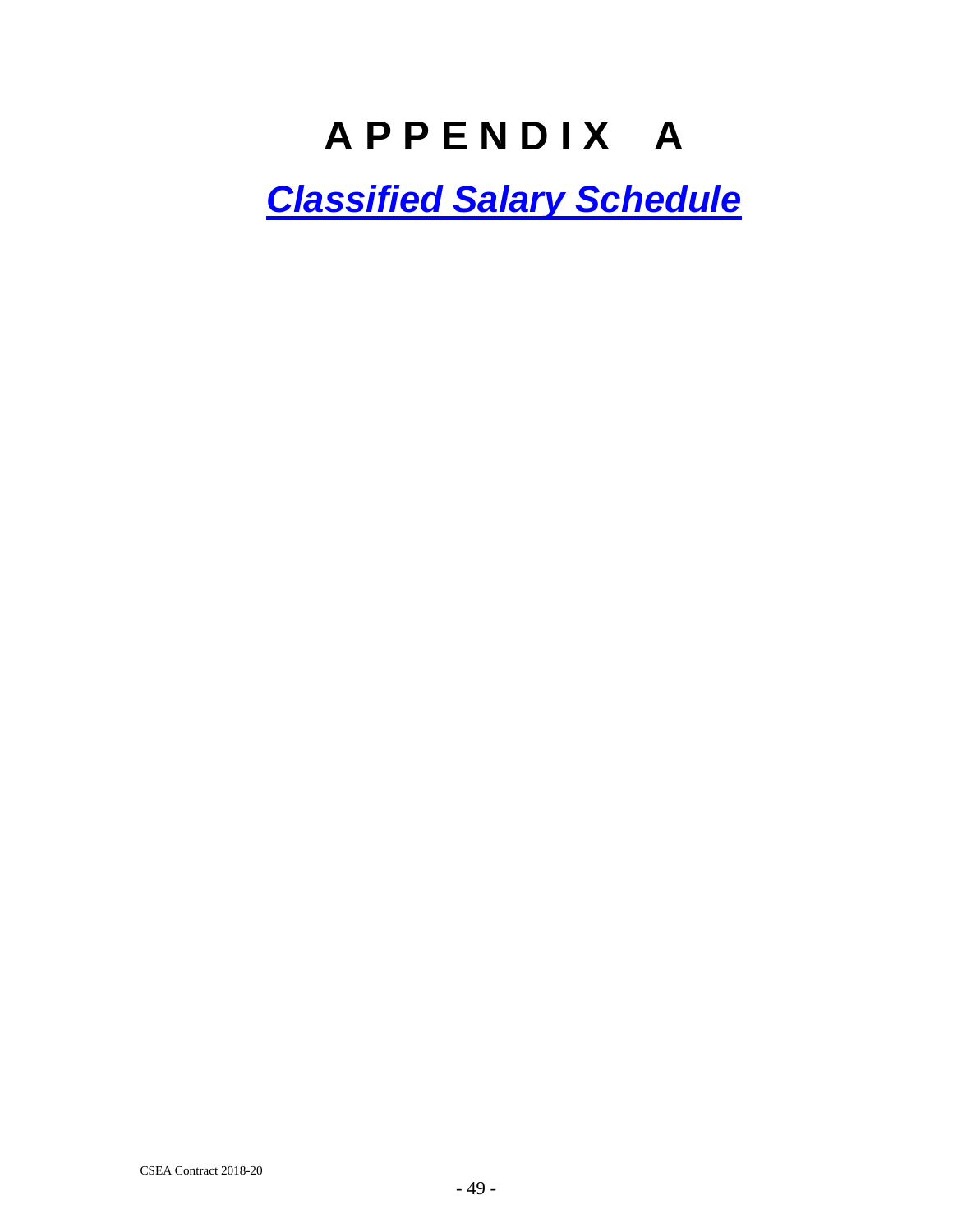# <span id="page-49-0"></span>**A P P E N D I X B** *Classified Evaluation Forms*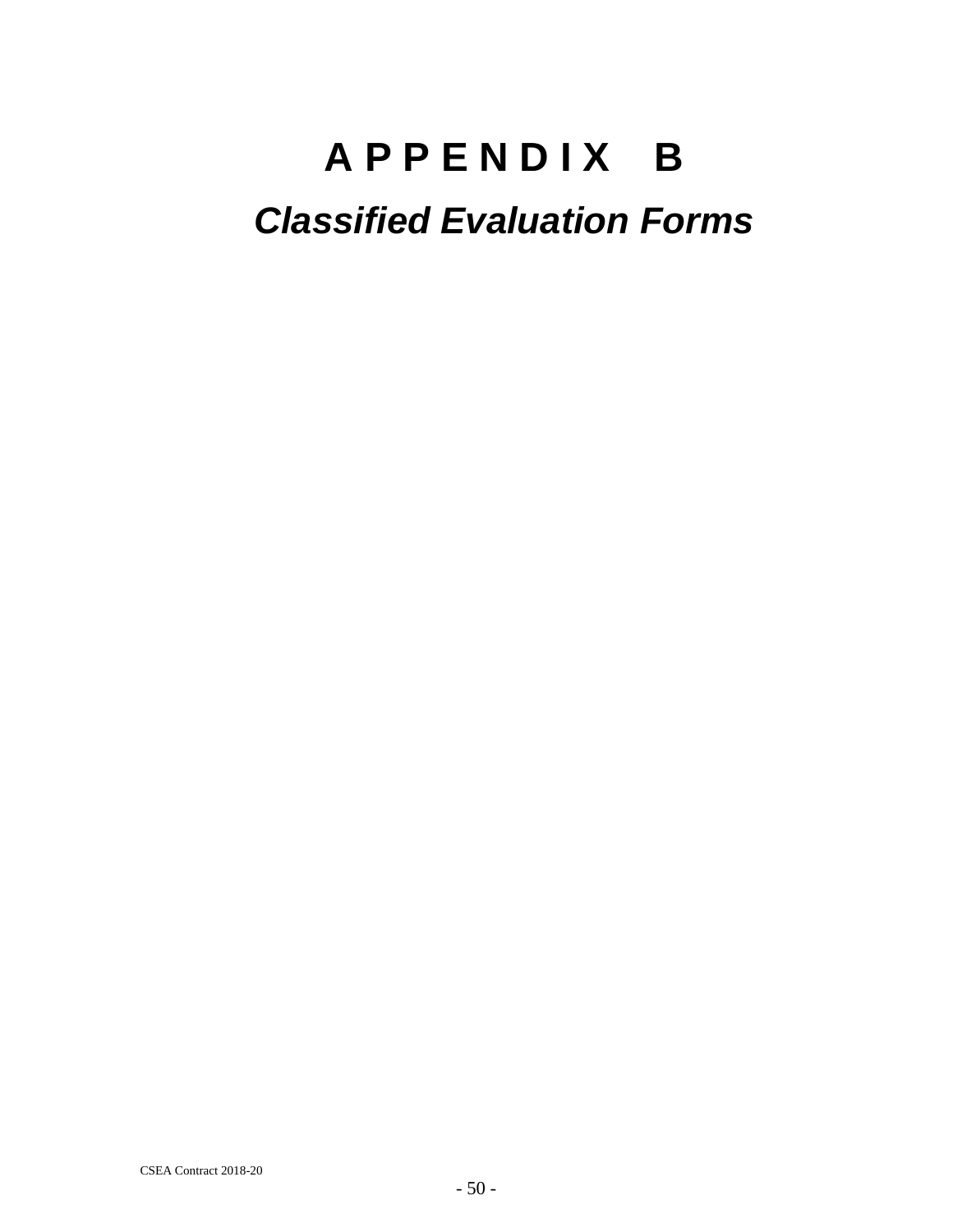# <span id="page-50-1"></span><span id="page-50-0"></span>**A P P E N D I X C** *Performance Standards*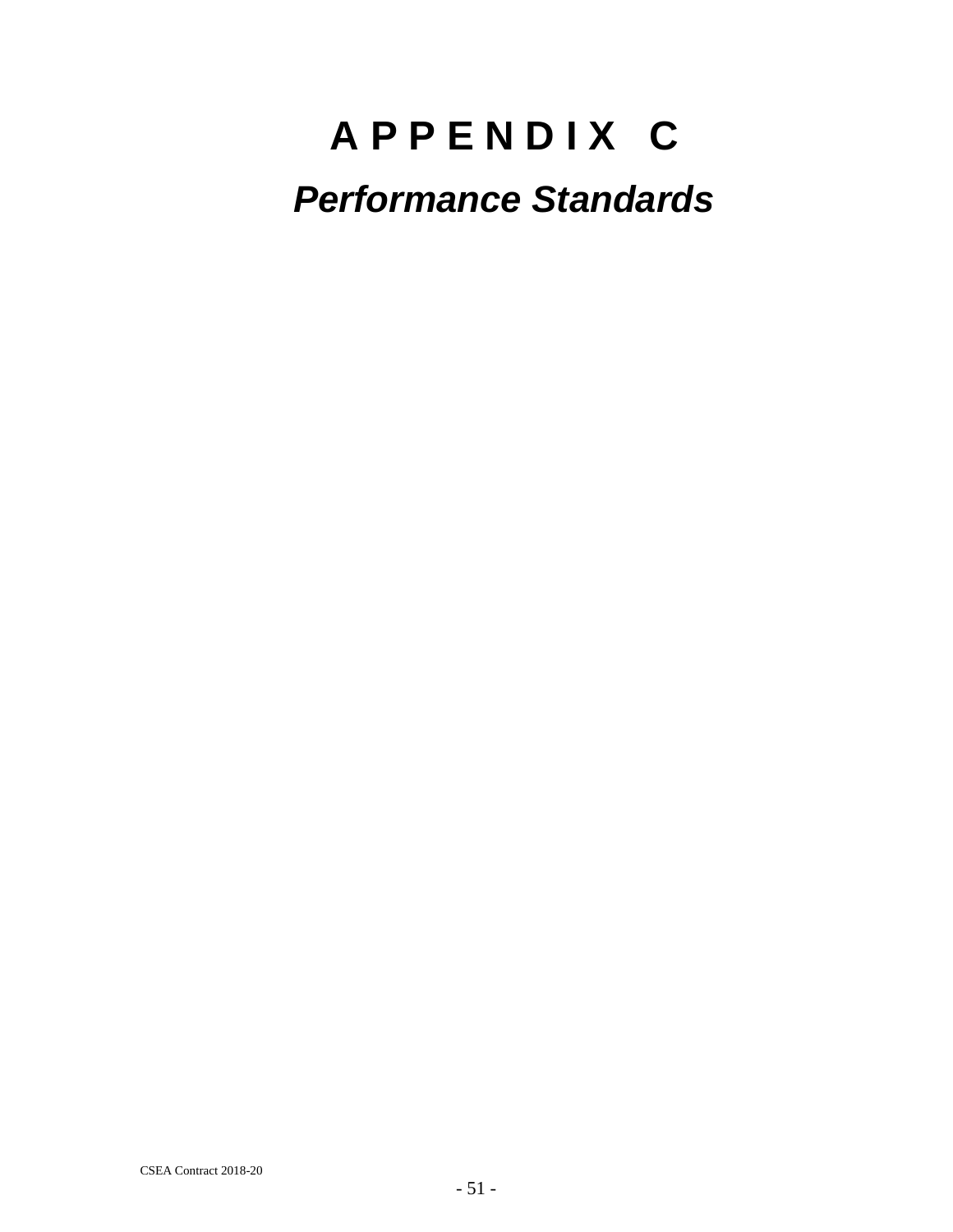# <span id="page-51-0"></span>**A P P E N D I X D** *Classification Study Grouping*

## **Year 1 (2016-17) Year 4 (2019-20)** Custodians/Lead Custodians | Account Technicians I/II/III Food Service Workers | Attendance Clerk Nursery Aide\* Support Specialist Workability Specialist | Athletic Trainers **Year 2 (2017-18)** | Driver/Delivery\* Adult Education Night Clerk Groundskeeper/*Sr Groundskeeper*\* School Bookkeepers | Payroll/Benefits Technician Career Center Coordinators | Registrar Counseling Secretary Skilled Maintenance Personnel Technician School Facilities Coordinator Program Technician | Student Conduct Liaison Publicity/Volunteer Coordinator **Year 5 (2020-21)** Senior Office Assistant Assessment Coordinator Tutorial Center Coordinator | Bilingual Community Liaison **Year 3 (2018-19)** | Bilingual Staff Secretary Instructional Assistants | Library Assistant Instructional Assistants 1 on 1 | Senior Staff Secretary *Receptionist\** Program Coordinator Education Interpreters | Clerk Typist

\*Currently no incumbents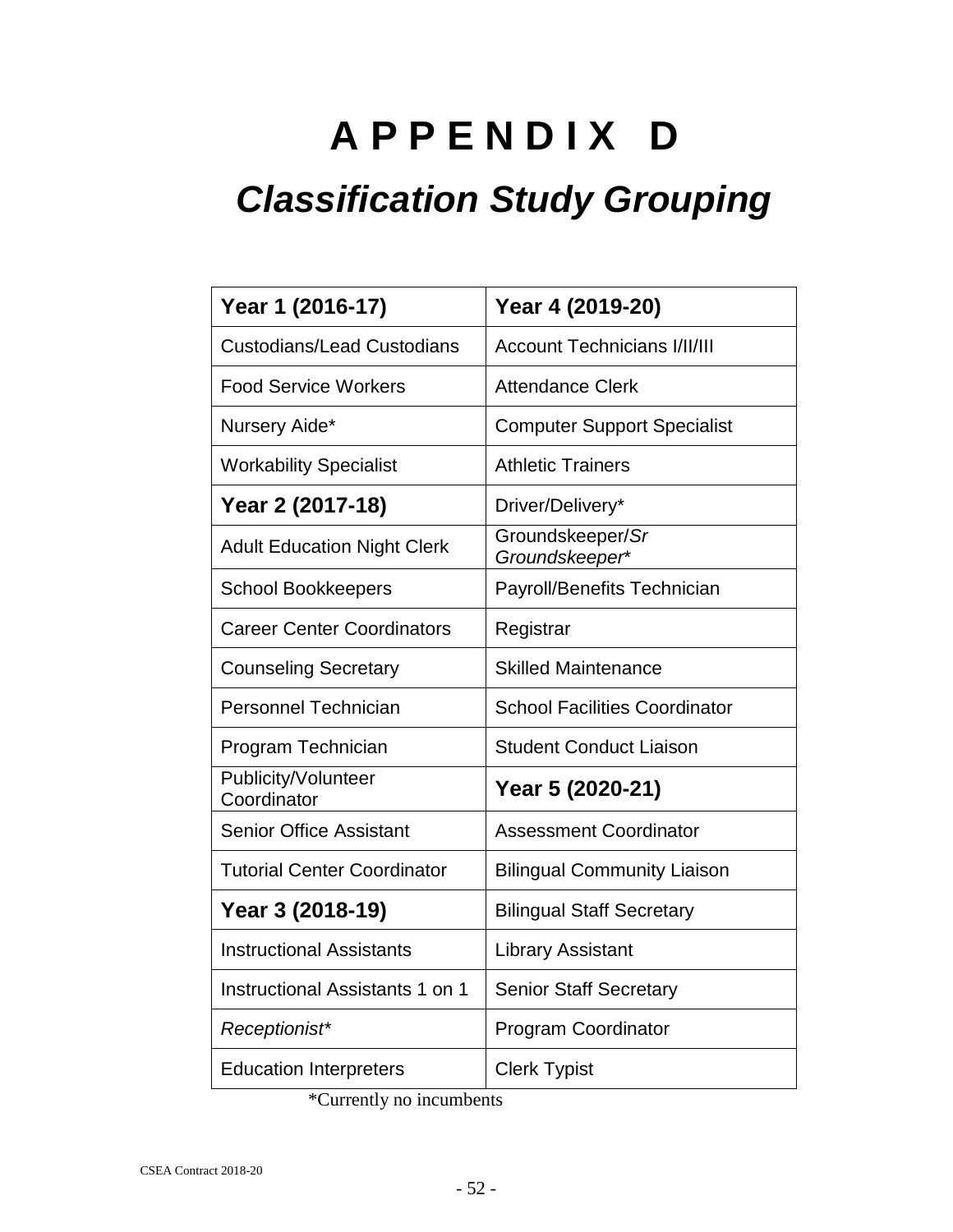# **A P P E N D I X E Discipline**

<span id="page-52-1"></span><span id="page-52-0"></span>**The following are** *some of* **the steps to termination** *as outlined in* **the relevant Board Policies and Administrative Regulations:**

- 1. Charges Statement of reasons for termination
- 2. Skelly Hearing Opportunity for employee to rebut charges prior to recommendation being presented to the *Superintendent*
- 3. Findings and Recommendation Skelly hearing officer makes findings and forwards recommendations to the Board
- 4. Appeal See AR 4218 number 5

**Board Policy Suspension/Disciplinary Action**

BP 4118 **Personnel**

Any violation of Board policy or administrative regulations shall be subject to disciplinary action. The Superintendent may take disciplinary action as he/she deems appropriate in light of the particular facts and circumstances involved. He/she shall ensure that disciplinary actions are taken in a consistent, nondiscriminatory manner and are appropriately documented.

Policy MOUNTAIN VIEW-LOS ALTOS UNION HIGH SCHOOL DISTRICT adopted: June 12, 1995 Mountain View, California

## **Mountain View-Los Altos Union HSD**

## **Administrative Regulation**

**Dismissal/Suspension/Disciplinary Action**

AR 4218 **Personnel**

Termination of Probationary Employment

At any time prior to the expiration of the probationary period, the Superintendent or designee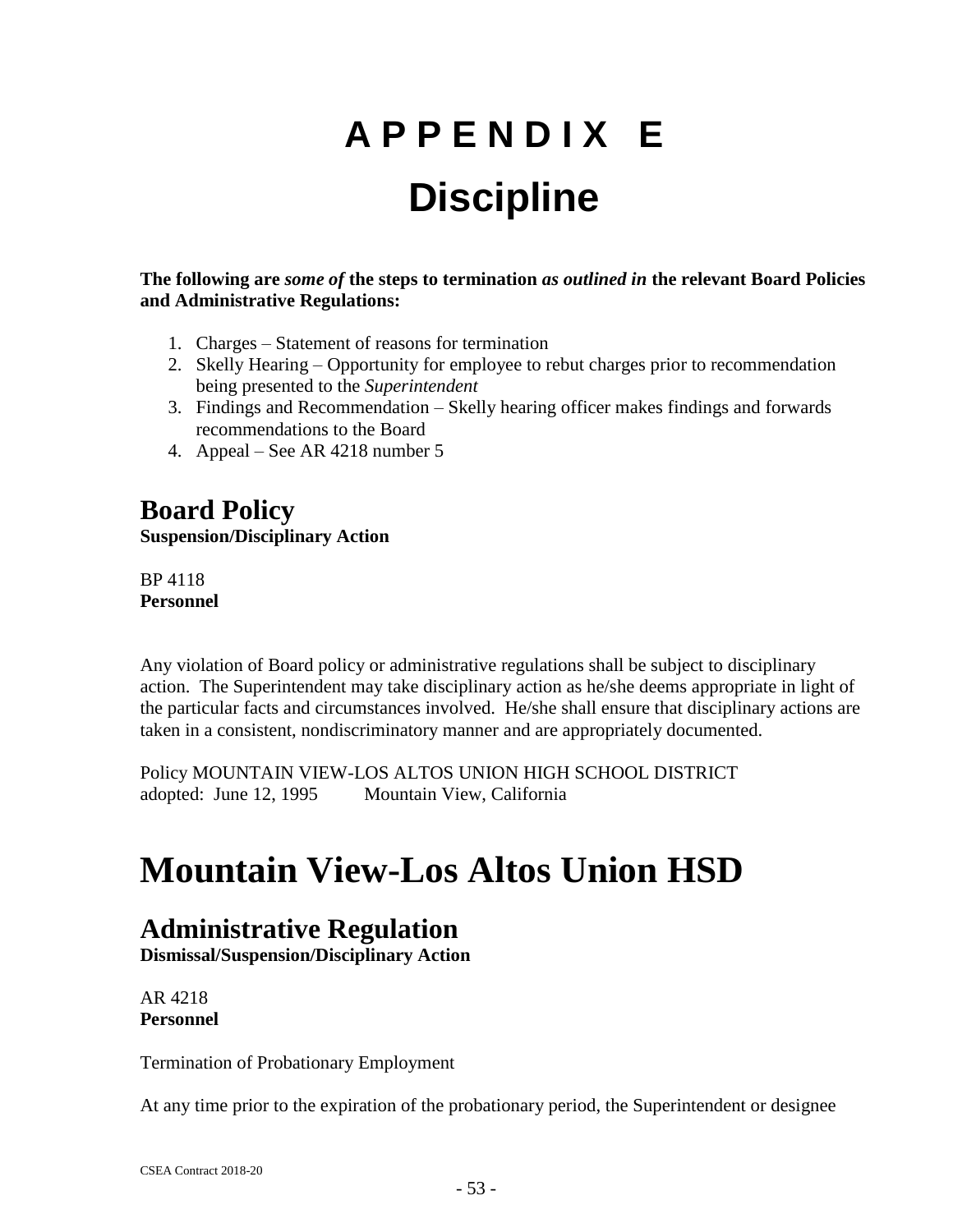may, at his/her discretion, dismiss a probationary classified employee from district employment. A probationary employee shall not be entitled to a hearing.

Involuntary Suspension Without Pay, Demotion, Reduction of Pay Step in Class, or Dismissal of Permanent Classified Employees

Permanent classified employees shall be subject to personnel action (suspension without pay, demotion, reduction of pay step in class, dismissal) only for cause. The Board's determination of the sufficiency of the cause for disciplinary action shall be conclusive.

1. Causes

In addition to any disqualifying or actionable causes otherwise provided for by statute or by policy or regulation of this district, each of the following constitutes cause for personnel action against a permanent classified employee:

- a. Falsifying any information supplied to the school district, including, but not limited to, information supplied on application forms, employment records, or any other school district records.
- b. Incompetency.
- c. Inefficiency.
- d. Neglect of duty.
- e. Insubordination.
- f. Dishonesty.
- g. Drinking alcoholic beverages while on duty or in such close time proximity thereto as to cause any detrimental effect upon the employee or upon employees associated with him/her.
- (cf. 4020 Drug and Alcohol-Free Workplace)
- h. Possessing or being under the influence of a controlled substance at work or away from work, or furnishing a controlled substance to a minor.
- i. Conviction of a felony, conviction of any sex offense made relevant by provisions of law, or conviction of a misdemeanor which is of such a nature as to adversely affect the employee's ability to perform the duties and responsibilities of his/her position. A plea or verdict of guilty, or a conviction following a plea of nolo contendere, is deemed to be a conviction for this purpose.
- j. Absence without leave.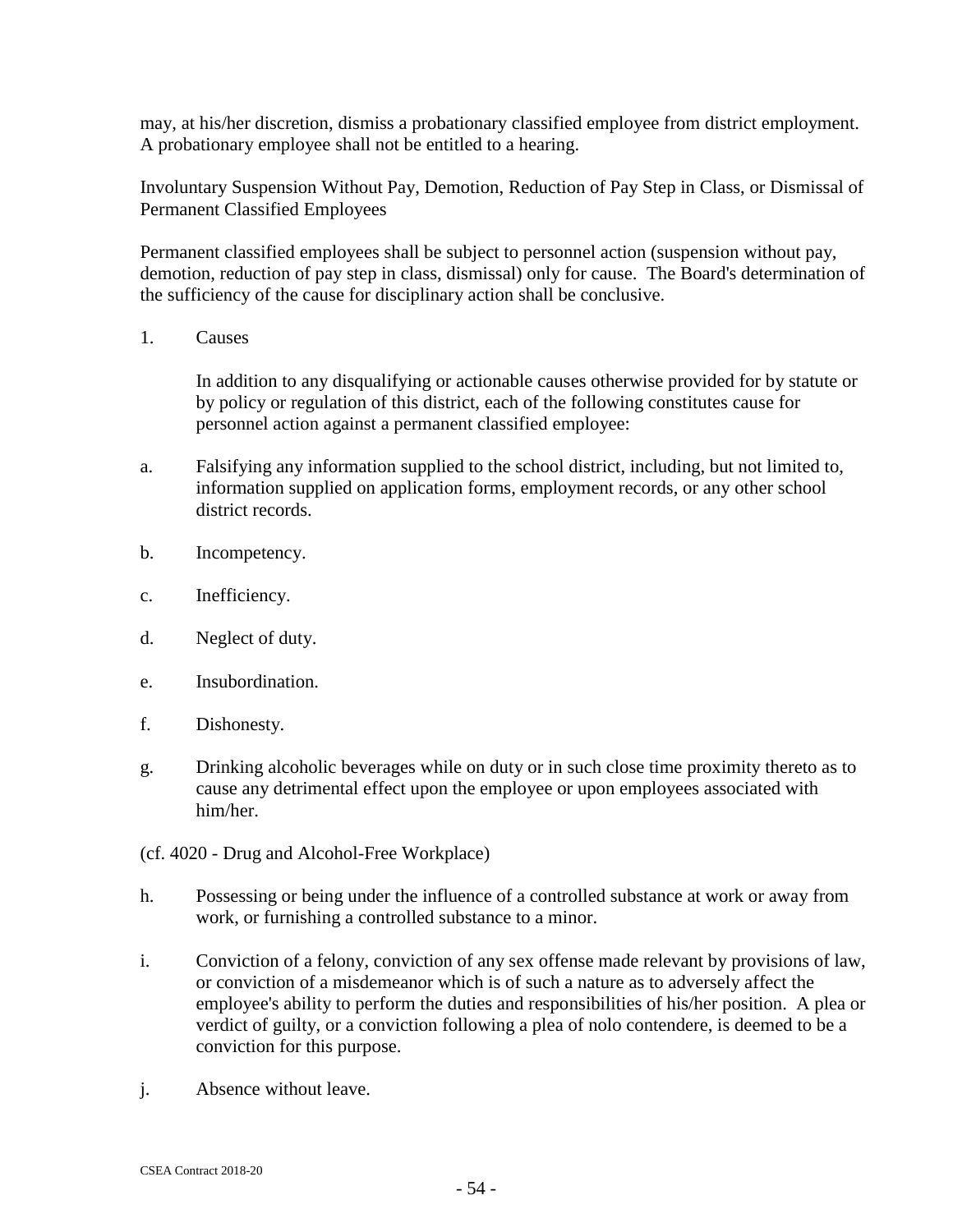- k. Immoral conduct.
- l. Discourteous treatment of the public, students, or other employees.
- m. Improper political activity.
- n. Willful disobedience.
- o. Misuse of district property.
- p. Violation of district, Board or departmental rule, policy, or procedure.
- q. Failure to possess or keep in effect any license, certificate, or other similar requirement specified in the employee's class specification or otherwise necessary for the employee to perform the duties of the position.
- r. Refusal to take and subscribe any oath or affirmation which is required by law in connection with his/her employment.
- s. A physical or mental disability which precludes the employee from the proper performance of his/her duties and responsibilities as determined by competent medical authority, except as otherwise provided by a contract or by law regulating the retirement of employees.
- t. Unlawful discrimination, including harassment, on the basis of race, religious creed, color, national origin, ancestry, physical handicap, marital status, sex, or age against the public or other employees while acting in the capacity of a district employee.
- u. Unlawful retaliation against any other district officer or employee or member of the public who, in good faith, reports, discloses, divulges, or otherwise brings to the attention of any appropriate authority any information relative to an actual or suspected violation of state or federal law occurring on the job or directly related thereto.
- v. Any other failure of good behavior either during or outside of duty hours which is of such nature that it causes discredit to the district or his/her employment.

Except as defined in item "s" above, no personnel action shall be taken for any cause which arose before the employee became permanent, nor for any cause which arose more than two years before the date of the filing of the notice of cause unless this cause was concealed or not disclosed by the employee when it could be reasonably assumed that the employee would have disclosed the facts to the district.

2. Initiation and Notification of Charges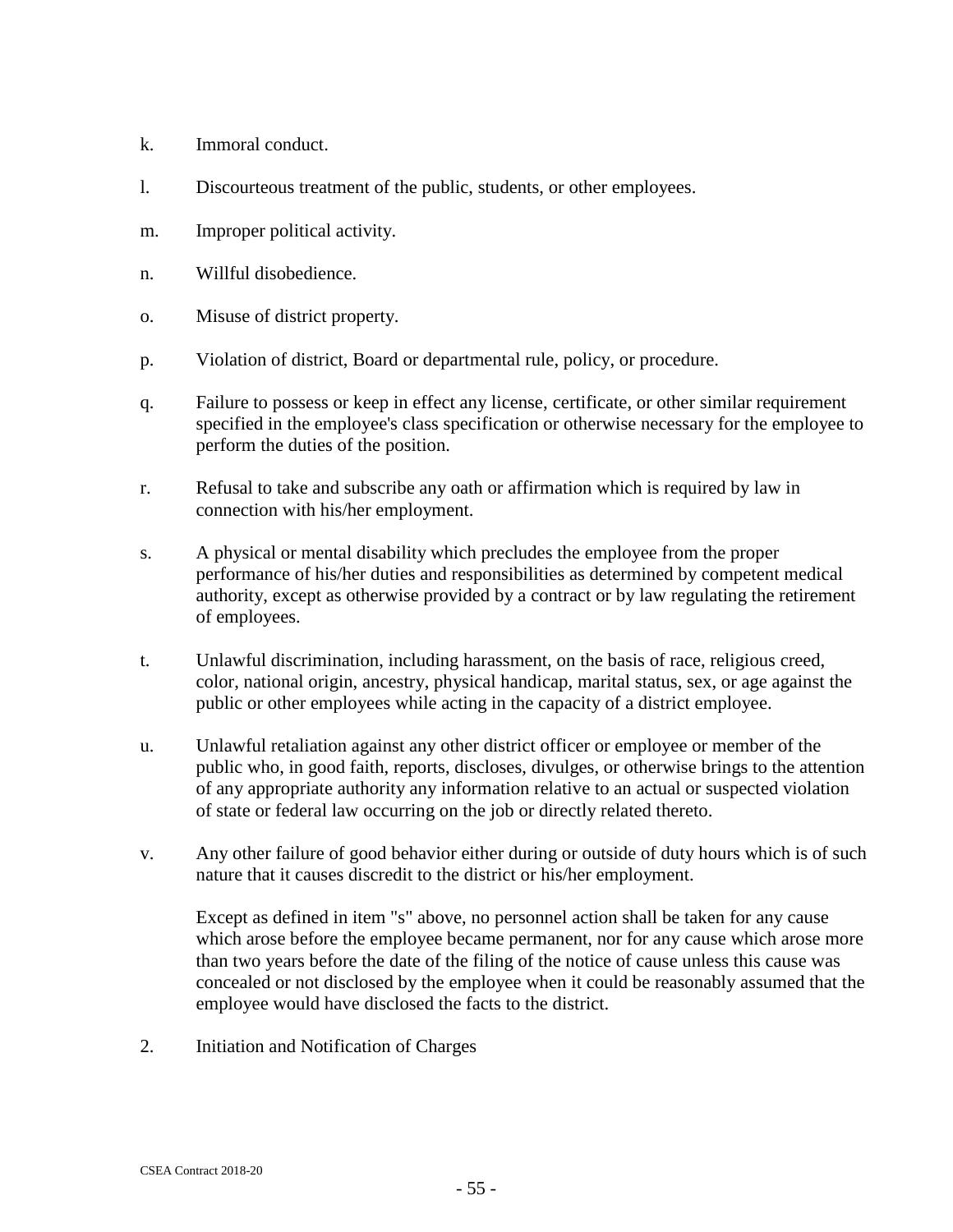#### Preliminary Written Notice of Proposed Discipline

A permanent classified employee shall receive a preliminary written notice of the proposed discipline. The written notice must contain a specific statement of charges or grounds upon which the proposed disciplinary action is based and the date the proposed disciplinary action will be effective. Any known written materials, reports, or documentation upon which the proposed disciplinary action is based must be attached to the preliminary written notice.

"*Skelly* Meeting": The employee shall have the right to respond either orally or in writing, or both within five (5) District business days to the Superintendent or designee. The purpose of the meeting shall be to permit the employee to respond to the charges against the employee, to offer information regarding the proposed discipline, and to examine the materials, if any, on which the proposed disciplinary action is based.

The Superintendent or designee shall consider the employee's response and within five (5) District business days recommend that the proposed disciplinary action either be taken or not taken. If the Superintendent or designee determines that the proposed disciplinary action should be taken, the Superintendent or designee shall issue a Notice of Intent to Discipline. If the Superintendent or designee determines that the proposed disciplinary action should not be taken, the Preliminary Notice of Written Discipline shall be withdrawn.

A "*Skelly* meeting" is not required for a disciplinary suspension of five (5) work days or less. The District will pay back pay to the employee for any portion of an unpaid suspension that is not upheld.

#### Notice Of Intent To Discipline

Any permanent classified employee against whom disciplinary action is initiated by the District shall be given a written Notice Of Intent To Discipline by the Superintendent or designee.

The Notice Of Intent To Discipline shall be served upon the employee either personally or by registered or certified mail, return receipt requested, at the employee's last known address. The recommendation shall include:

- A. A statement of the nature of the personnel action (suspension without pay, demotion, reduction of pay step in class, or dismissal).
- B. A statement of the cause or causes for the personnel action, as set forth above.
- C. A statement of the specific acts or omissions upon which the causes are based. If a violation of rule, policy, or regulation of the District is alleged,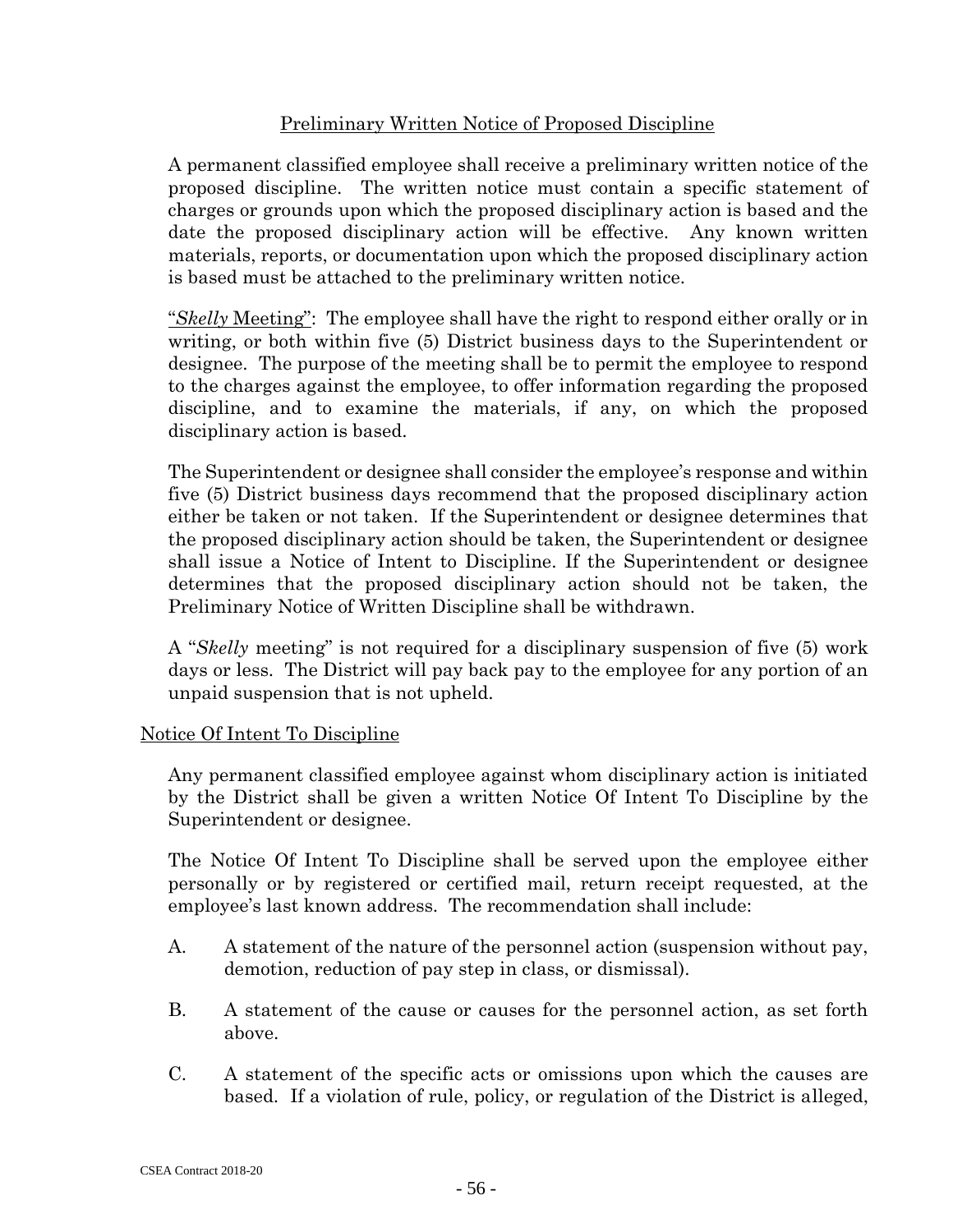the rule, policy, or regulation violated shall be stated in the recommendation.

- D. A statement of the employee's right to appeal the recommendation to the Board of Trustees and the manner and time within which the appeal must be filed.
- E. A card or paper, the signing and filing of which shall constitute a demand for hearing and a denial of all charges.
- F. A copy of this Administrative Regulation 4218.
- 3. Employment Status Pending Appeal or Waiver

Except as provided below, any permanent classified employee against whom a Notice of Intent to Discipline has been issued shall remain on active duty status and responsible for fulfilling the duties of the employee's position pending any appeal.

Administrative Leave: Any permanent classified employee may be placed on administrative leave from duty with pay pending a determination of whether or not the Superintendent will recommend discipline.

Unpaid Suspension Pending Dismissal: After an employee has received a preliminary notice of proposed dismissal, and was provided the opportunity to respond to the charges ("*Skelly* meeting"), if the District decides to recommend dismissal, the District may suspend the employee without pay from the date of the Notice of Intent to Dismiss until the effective date of the employee's dismissal. If the proposed dismissal is not sustained, the District will pay back pay to the employee for any portion of the unpaid suspension that is not upheld.

Emergency Unpaid Suspension: An employee may be suspended immediately when, in the opinion of the Superintendent or designee and the supervisor recommending disciplinary action, the continued presence of the employee at work may result in harm to the supervisor, another employee, staff or students, or the continued presence of the employee would be prejudicial to good order and discipline. Any employee may be suspended immediately, without pay, by written notice from the Superintendent or his/her designee, for a period not to exceed five (5) District business days. A "*Skelly* meeting" shall be held for any emergency unpaid suspension exceeding five (5) work days, or any emergency unpaid suspension extended beyond five (5) work days.

4. Time Limit of Suspension

Except for a suspension imposed under #3 above, any suspension invoked under these rules against any one person for one or more periods shall not aggregate more than 90 calendar days in any 12-month period; however, this time limitation shall not apply to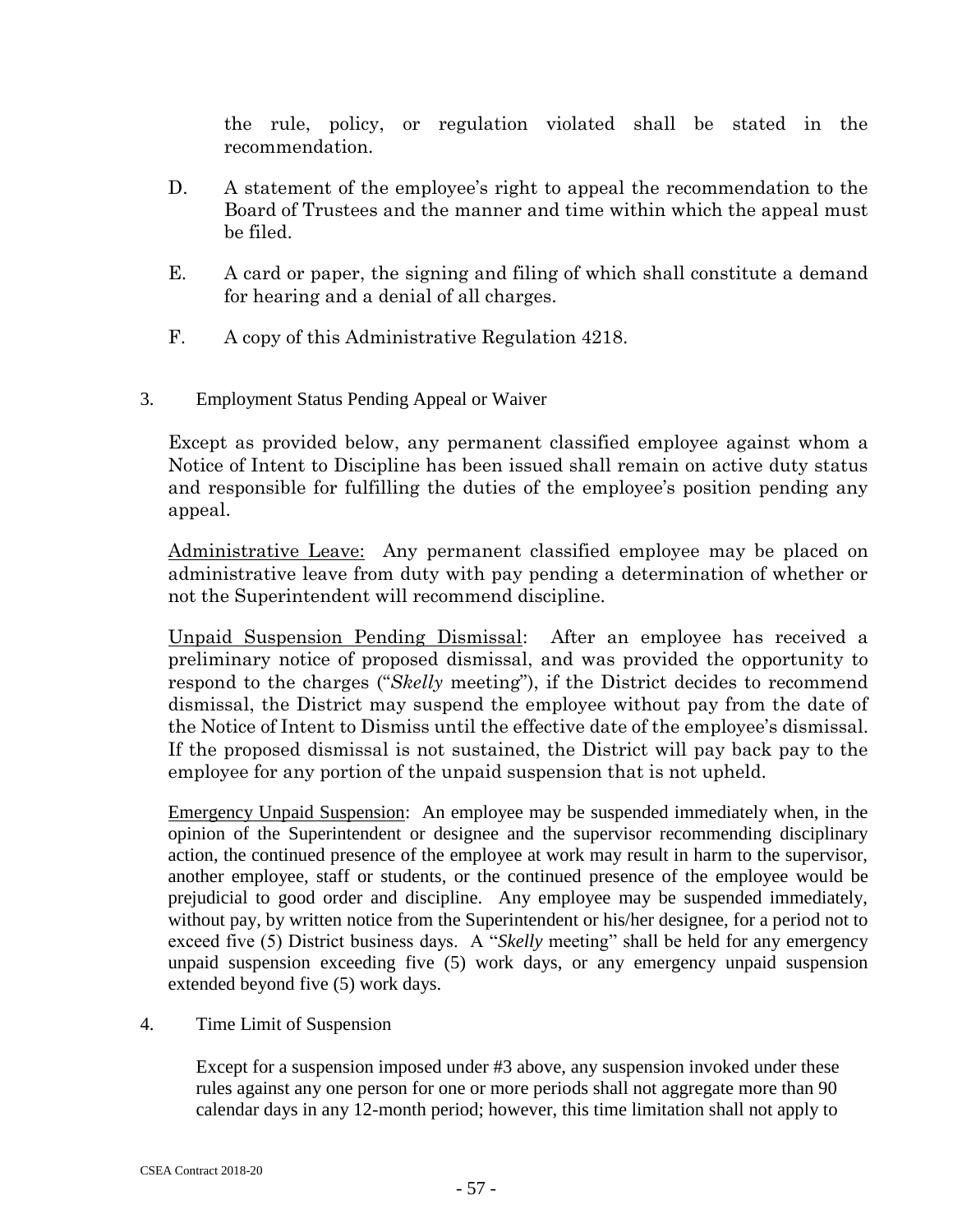cases in which a personnel action of dismissal is modified by the Board to a suspension.

5. Right to Appeal

Within five calendar days after receiving the recommendation of personnel action described above, the employee may appeal by signing and filing the card or paper included with the recommendation. Any other written document signed and appropriately filed within the specified time limit by the employee shall constitute a sufficient notice of appeal. A notice of appeal is filed only by delivering the notice of appeal to the office of the Superintendent or designee during normal work hours of that office. A notice of appeal may be mailed to the office of the Superintendent or designee but must be received or postmarked no later than the time limit stated herein. In cases where an order of suspension without pay has been issued in conjunction with a recommendation of dismissal, any appeal of the recommendation of dismissal shall also constitute an appeal of the suspension order, and the necessity of the order shall be an issue in the appeal hearing.

If the employee fails to file a notice of appeal within the time specified in these rules, he/she shall be deemed to have waived his/her right to appeal, and the Board may order the recommended personnel action into effect immediately.

6. Amended/Supplemental Charges

At any time before an employee's appeal is finally submitted to the Board or to a hearing officer for decision, the complainant may, with the consent of the Board or hearing officer, serve on the employee and file with the Board an amended or supplemental recommendation of personnel action.

If the amended or supplemental recommendation presents new causes or allegations, the employee shall be afforded a reasonable opportunity to prepare his/her defense. Any new causes or allegations shall be deemed controverted and any objections to the amended or supplemental causes or allegation may be made orally at the hearing and shall be noted on the record.

#### 7. Hearing Procedures

a. The hearing shall be held at the earliest convenient date, taking into consideration the established schedule of the Board or hearing officer and the availability of counsel and witnesses. The parties shall be notified of the time and place of the hearing. The employee shall be entitled to appear personally, produce evidence, and have counsel. The employee shall be entitled to a public hearing if he/she demands it when the Board is hearing the appeal. The complainant may also be represented by counsel. The procedure entitled "Administrative Adjudication" commencing with Government Code 11500 shall not apply to any such hearing before the Board or a hearing officer. Neither the Board nor a hearing officer shall be bound by rules of evidence used in California courts. Informality in any such hearing shall not invalidate any order or decision made or approved by the hearing officer or the Board.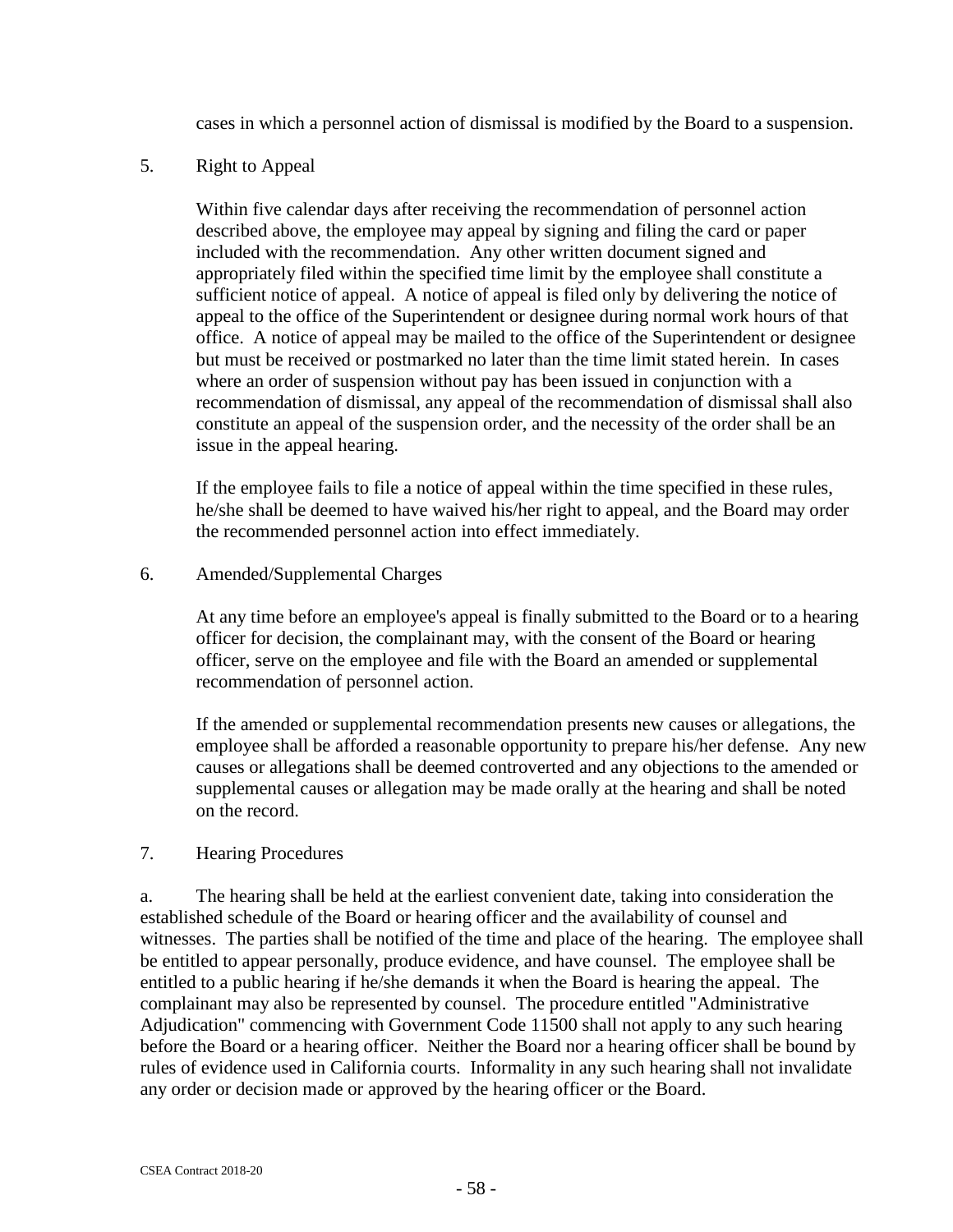b. All hearings shall be heard by a hearing officer (who shall be an attorney licensed in the State of California) except in those cases where the Board determines to hear the appeal itself. In any case in which the Board hears the appeal, the Board may use the services of its counsel or a hearing officer in ruling upon procedural questions, objections to evidence, and issues of law. If the appeal is heard by the Board, the Board shall affirm, modify or revoke the recommended personnel action.

c. If the appeal is heard by a hearing officer, he/she shall prepare a proposed decision in a form that may be adopted by the Board as the decision in the case. A copy of the proposed decision shall be received and filed by the Board and furnished to each party within ten days after the proposed decision is filed by the Board. The Board may:

(1) Adopt the proposed decision in its entirety.

(2) Reduce the personnel action set forth in the proposed decision and adopt the balance of the proposed decision.

(3) Reject a proposed reduction in personnel action, approve the personnel action sought by the complainant or any lesser penalty, and adopt the balance of the proposed decision.

(4) Reject the proposed decision in its entirety.

d. If the Board rejects the proposed decision in its entirety, each party shall be notified of such action and the Board may decide the case upon the record including the transcript, with or without the taking of additional evidence, or may refer the case to the same or another hearing officer to take additional evidence. If the case is so assigned to a hearing officer, he/she shall prepare a proposed decision, as provided in item "c" above, upon the additional evidence and the transcript and other papers which are part of the record of the prior hearing. A copy of this proposed decision shall be furnished to each party within 10 days after the proposed decision is filed by the Board.

e. In arriving at a decision or a proposed decision on the propriety of the proposed personnel action, the Board or the hearing officer may consider the records of any prior personnel action proceedings against the employee in which a personnel action was ultimately sustained and any records that were contained in the employee's personnel files and introduced into evidence at the hearing.

8. Hearing Decision

The decision of the Board shall be in writing and shall contain findings of fact and the personnel action approved, if any. The findings may reiterate the language of the pleadings or simply refer to them.

The decision of the Board shall be certified to the Superintendent or designee who recommended the personnel action, and he/she shall enforce and follow this decision. A copy of the decision shall be delivered to the appellant or his/her designated representative personally or by registered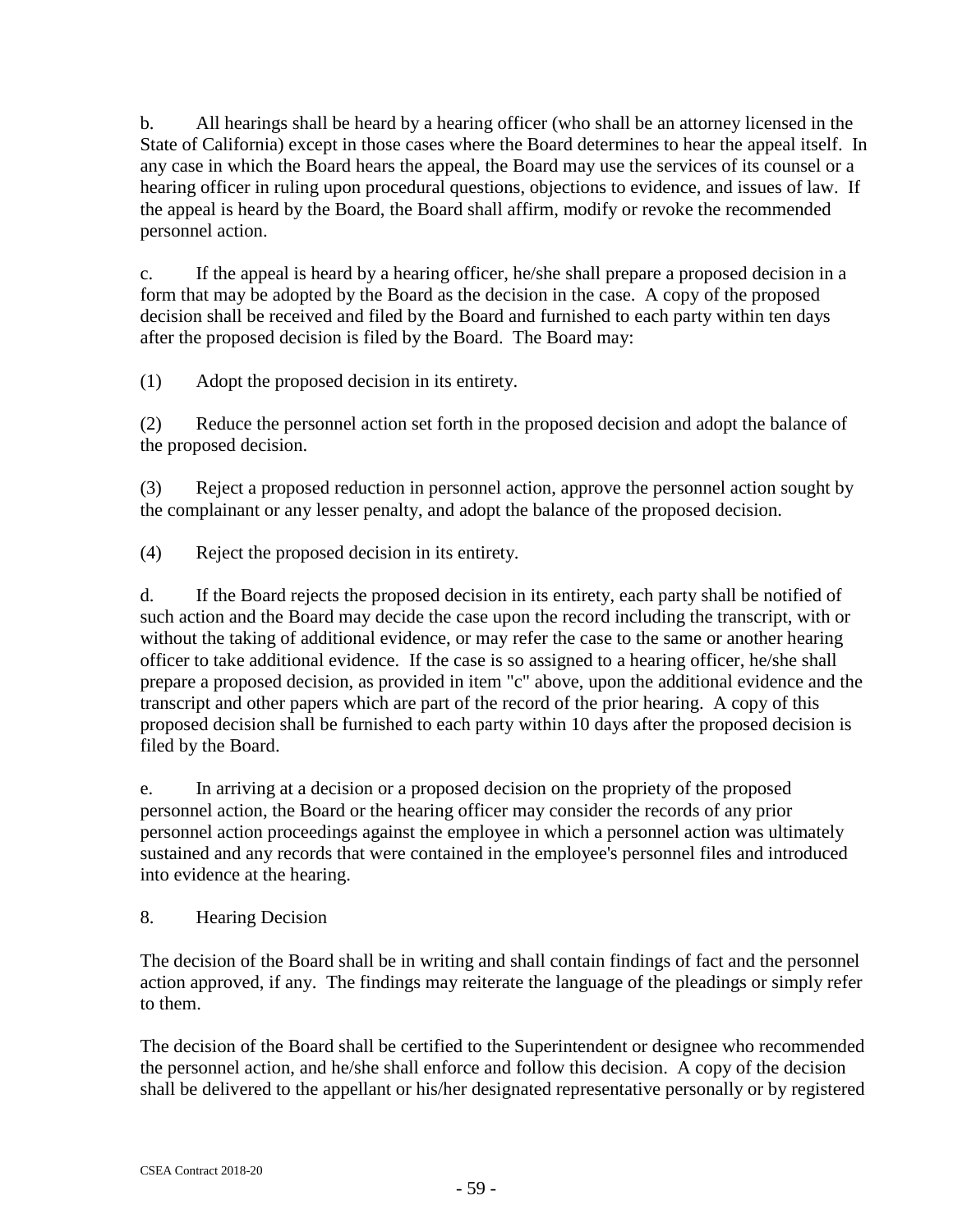mail. The decision of the Board shall be final.

#### 9. Compulsory Dismissal

The district shall not employ or retain in employment any person who has been convicted of any sex offense as defined in Education Code 44010 or any controlled substance offense as defined in Education Code 44011. However, the district may employ a person convicted of a controlled substance offense if the Board determines from the evidence it requires that the person has been rehabilitated for at least five years. If any such conviction is reversed and the person acquitted or charges dismissed except as otherwise provided below, the employee may be reemployed by the district, although reemployment is not a guarantee. (Education Code 45123)

The district reserves the right to dismiss an employee for any acts upon which the original criminal charges were based, despite the disposition by the courts. If dismissal is recommended and upheld, an employee will not be reemployed or compensated for the time he/she was suspended unless otherwise required by law. An employee shall be given notice of the possibility of not being reimbursed during mandatory suspension if he/she is ultimately dismissed for the acts upon which the original charges were based.

#### 10. Extension of Compulsory Leave

The Board may extend an employee's compulsory leave of absence by giving him/her notice, within ten days after the entry of judgment in the proceedings, that he/she will be dismissed in 30 days unless he/she demands a hearing. Employee compensation during the period of compulsory leave shall be made in accordance with law. (Education Code 44940.5)

Legal Reference:

EDUCATION CODE

- 35161 Delegation of powers and duties
- 44009 Conviction of specified crimes
- 44010 Sex offense
- 44011 "Controlled substance offense" defined

44940 Leave of absence; employee charged with mandatory or optional leave of absence offense 44940.5 Compulsory leave of absence; procedures; extension; compensation; bond or security;

reports

45101 Definitions (including "disciplinary action," "cause")

45109 Fixing of duties

- 45113 Rules and regulations for classified service in districts not incorporating the merit system
- 45123 Employment after conviction of sex or narcotics offense
- 45302 Demotion and removal from permanent classified service
- 45303 Additional cause for suspension or dismissal of employees in classified service

45304 Suspension for reasonable cause; filing of charges; employee charged with mandatory or optional leave of absence offense